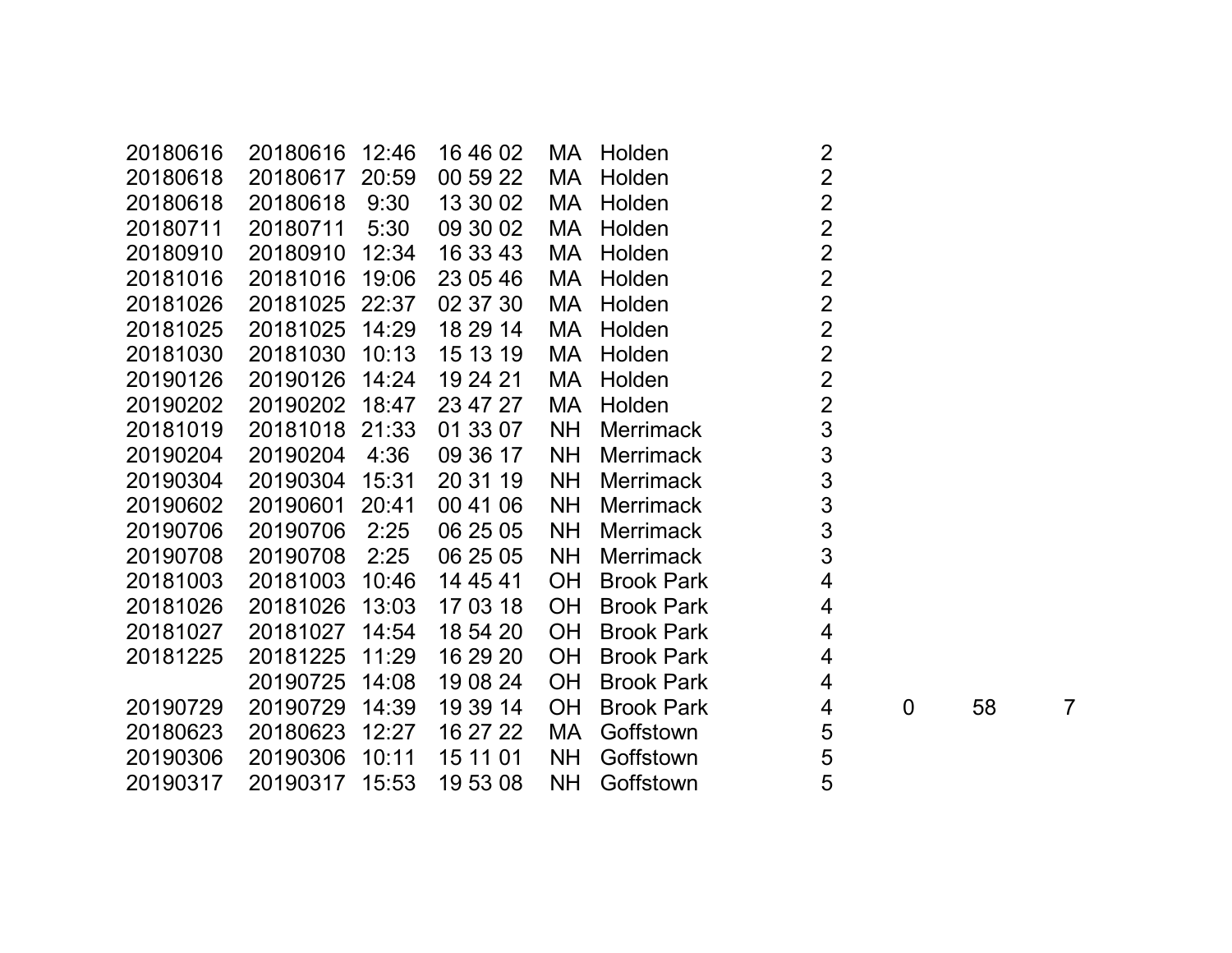| 20190407 | 20190407 | 18:11 | 22 10 48 | <b>NH</b> | Goffstown      | 5              |                |        |                  |
|----------|----------|-------|----------|-----------|----------------|----------------|----------------|--------|------------------|
| 20190410 | 20190410 | 13:51 | 17 51 03 | <b>NH</b> | Goffstown      | 5              |                |        |                  |
| 20190420 | 20190420 | 12:59 | 16 59 02 | <b>NH</b> | Goffstown      | 5              |                |        |                  |
| 20190512 | 20190511 | 20:17 | 00 16 36 | <b>NH</b> | Goffstown      | 5              |                |        |                  |
| 20190513 | 20190513 | 11:32 | 15 32 09 | <b>NH</b> | Goffstown      | 5              |                |        |                  |
| 20190527 | 20190527 | 16:09 | 20 09 18 | <b>NH</b> | Goffstown      | 5              |                |        |                  |
| 20190803 | 20190803 | 1:26  | 06 25 38 | OH        | Goffstown      | $\mathbf 5$    |                | 31     | 6                |
| 20190808 | 20190808 | 10:51 | 14 50 44 | <b>NH</b> | Goffstown      | 5              | 6              | 1      | 30               |
| 20190808 | 20190808 | 19:57 | 23 56 31 | <b>NH</b> | Goffstown      | 5              | $\overline{7}$ | 12     | 27               |
| 20190901 | 20190901 | 8:10  | 12 10 09 | <b>NH</b> | Goffstown      | 5              | $\overline{4}$ | 28     | $\boldsymbol{0}$ |
| 20190923 | 20190923 | 2:25  | 06 25 06 | <b>NH</b> | Goffstown      | 5              | 3              | 28     | 5                |
| 20190929 | 20190929 | 2:25  | 06 25 10 | <b>NH</b> | Goffstown      | 5              | $\mathbf 0$    | 31     | $6\phantom{1}6$  |
| 20191024 | 20191024 | 6:51  | 10 50 37 | <b>NH</b> | Goffstown      | 5              | 32             | 197.62 | 1.5              |
| 20191112 | 20191112 | 2:43  | 07 42 49 | <b>NH</b> | Goffstown      | 5              | 2.25           | 39.38  | 4.88             |
| 20180729 | 20180728 | 1:25  | 06 25 04 | IN        | Newburgh       | 6              |                |        |                  |
| 20180919 | 20180919 | 12:37 | 17 36 37 | IN        | Newburgh       | 6              |                |        |                  |
| 20181009 | 20181009 | 17:48 | 22 47 55 | IN        | Newburgh       | 6              |                |        |                  |
| 20181124 | 20181124 | 13:26 | 19 25 41 | IN        | Newburgh       | 6              |                |        |                  |
| 20181124 | 20181124 | 14:25 | 20 24 54 | IN        | Newburgh       | 6              |                |        |                  |
| 20190420 | 20190420 | 12:26 | 17 26 04 | TX        | <b>Helotes</b> | 6              |                |        |                  |
| 20190602 | 20190602 | 5:25  | 10 25 04 | ТX        | <b>Helotes</b> | $\,6$          |                |        |                  |
| 20180717 | 20180716 | 20:58 | 01 58 36 | IN        | Indianapolis   | $\overline{7}$ |                |        |                  |
| 20180727 | 20180727 | 16:34 | 21 34 13 | IN        | Indianapolis   | $\overline{7}$ |                |        |                  |
| 20180816 | 20180816 | 18:14 | 23 14 28 | IN        | Indianapolis   | $\overline{7}$ |                |        |                  |
| 20180821 | 20180821 | 19:34 | 23 34 17 | IN        | Indianapolis   | $\overline{7}$ |                |        |                  |
| 20180915 | 20180915 | 18:26 | 22 25 31 | IN        | Indianapolis   | $\overline{7}$ |                |        |                  |
|          |          |       |          |           |                |                |                |        |                  |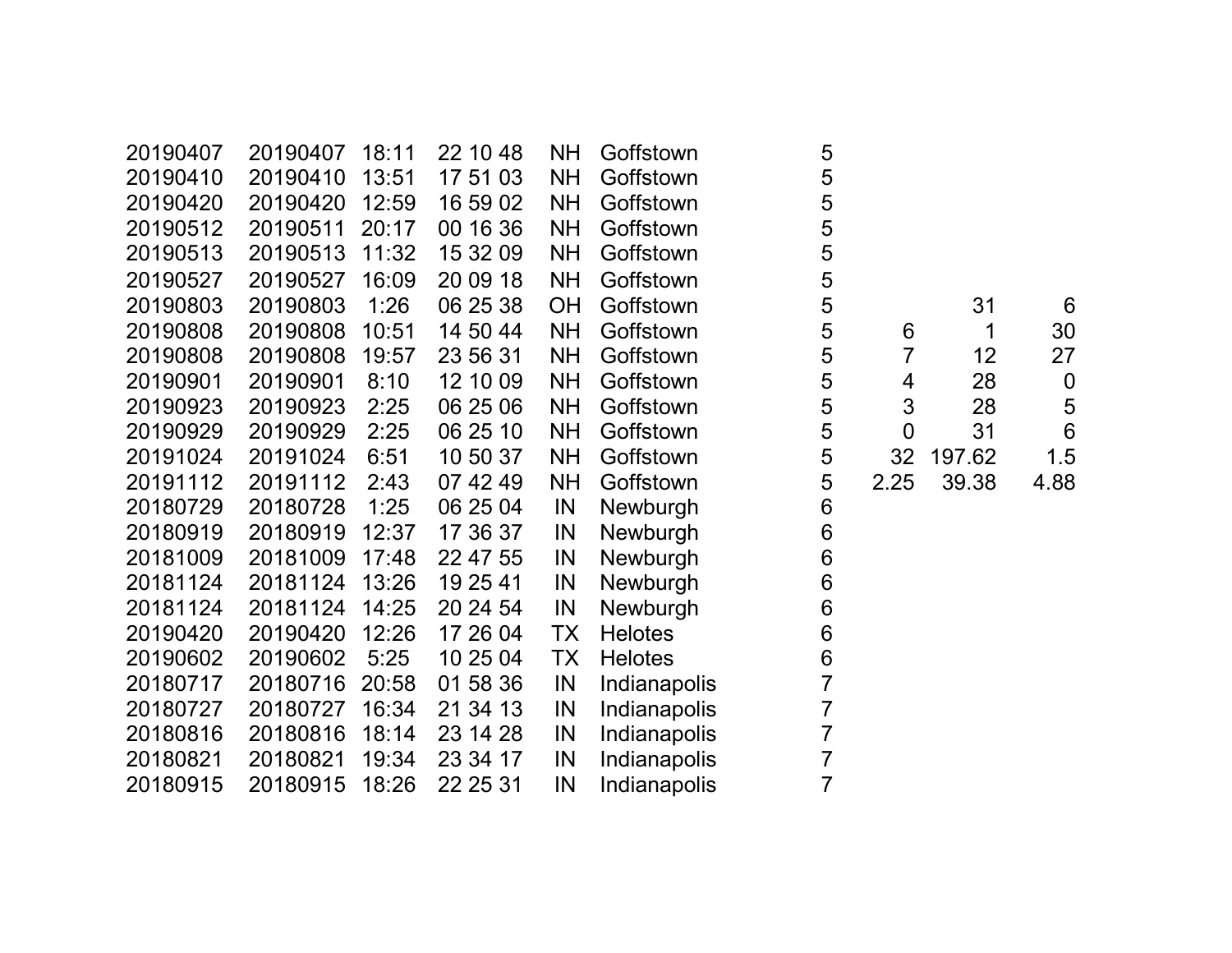| 20181021 | 20181021 | 8:16  | 12 15 39 | IN        | Indianapolis     | 7  |                |        |                |
|----------|----------|-------|----------|-----------|------------------|----|----------------|--------|----------------|
| 20181028 | 20181028 | 16:38 | 20 37 56 | IN        | Indianapolis     | 7  |                |        |                |
| 20181111 | 20181110 | 23:13 | 04 13 03 | IN        | Indianapolis     | 7  |                |        |                |
| 20181111 | 20181111 | 17:20 | 22 20 10 | IN        | Indianapolis     | 7  |                |        |                |
| 20181113 | 20181112 | 19:17 | 00 17 21 | IN        | Indianapolis     | 7  |                |        |                |
| 20181112 | 20181112 | 9:10  | 14 09 41 | IN        | Indianapolis     | 7  |                |        |                |
| 20181117 | 20181117 | 16:16 | 21 16 25 | IN        | Indianapolis     | 7  |                |        |                |
| 20181227 | 20181227 | 18:49 | 23 48 36 | IN        | Indianapolis     | 7  |                |        |                |
| 20190101 | 20190101 | 1:16  | 06 15 40 | IN        | indianapolis     | 7  |                |        |                |
| 20190118 | 20190117 | 19:08 | 01 08 03 | IN        | Indianapolis     | 7  |                |        |                |
| 20190217 | 20190217 | 11:39 | 16 38 56 | IN        | Indianapolis     | 7  |                |        |                |
| 20180706 | 20180705 | 1:22  | 05 22 53 | МA        | Holden           | 9  |                |        |                |
| 20181112 | 20181112 | 13:57 | 18 56 47 | <b>NH</b> | Concord          | 10 |                |        |                |
| 20181117 | 20181117 | 12:27 | 17 26 34 | <b>NH</b> | Concord          | 10 |                |        |                |
| 20181121 | 20181121 | 9:09  | 14 09 17 | <b>NH</b> | Concord          | 10 |                |        |                |
| 20181211 | 20181211 | 16:58 | 21 57 48 | <b>NH</b> | Concord          | 10 |                |        |                |
| 20190203 | 20190203 | 12:17 | 17 16 52 | <b>NH</b> | Concord          | 10 |                |        |                |
| 20190304 | 20190304 | 14:03 | 18 02 42 | <b>NH</b> | Concord          | 10 |                |        |                |
| 20190730 | 20190730 | 18:39 | 22 38 40 | <b>NH</b> | <b>Nashua</b>    | 10 | 6              | 27     | $\overline{2}$ |
| 20191110 | 20191110 | 1:47  | 06 47 05 | <b>NH</b> | <b>Nashua</b>    | 10 | 9              | 33.75  | 6.75           |
| 20191209 | 20191209 | 9:39  | 14 38 50 | <b>NH</b> | <b>Nashua</b>    | 10 | 9.75           | 27     | 2.25           |
| 20200128 | 20200128 | 5:19  | 10 19 17 | FL.       | Royal Palm Beach | 16 | 3              | 185.25 | 3.75           |
| 20200131 | 20200131 | 11:40 | 16 39 43 | FL.       | Royal Palm Beach | 16 | 6.75           | 182.25 | 3.38           |
| 20200308 | 20200308 | 8:23  | 15 23 15 | CA        | Littlerock       | 56 |                | 30     | 4.5            |
| 20200411 | 20200411 | 13:09 | 21 08 38 | <b>CA</b> | Littlerock       | 56 | $\overline{0}$ | 27     | 2.62           |
| 20200419 | 20200419 | 9:32  | 17 32 05 | <b>CA</b> | Littlerock       | 56 | 2.25           | 25.88  | 7.12           |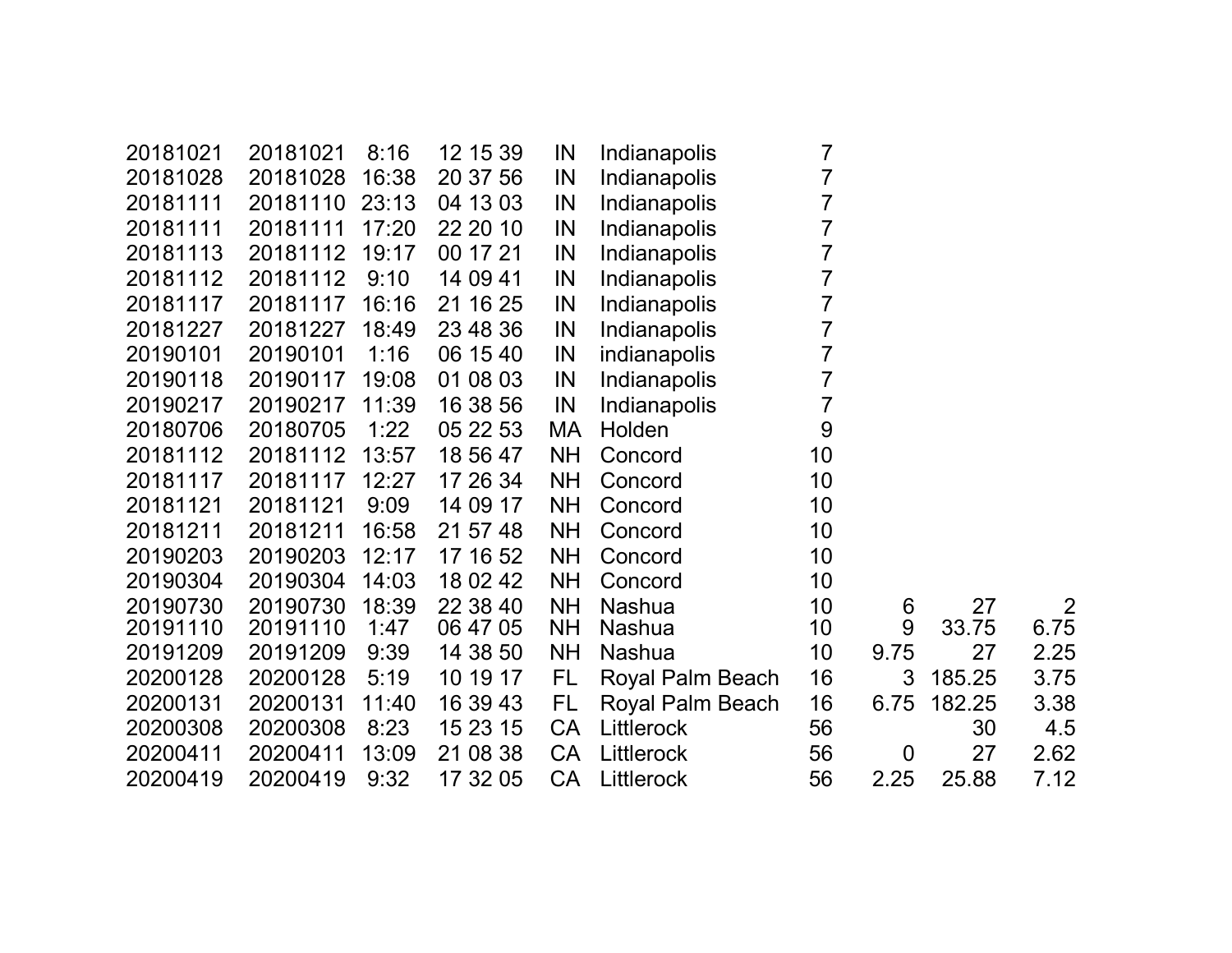| 20200425 | 20200425 | 8:45  | 16 45 26 | CA        | Littlerock               | 56 | 1.88           | 26.62  | 1.5   |
|----------|----------|-------|----------|-----------|--------------------------|----|----------------|--------|-------|
| 20200205 | 20200205 | 12:01 | 20 00 49 | <b>CA</b> | Santa Barbara            | 57 | $\overline{0}$ | 35.25  | 3     |
| 20200223 | 20200222 | 22:54 | 06 53 38 | <b>CA</b> | Santa Barbara            | 57 |                |        |       |
| 20200416 | 20200415 | 16:35 | 00 35 05 | CA        | Santa Barbara            | 57 |                | 30.38  | 3.75  |
| 20200203 | 20200203 | 12:53 | 20 53 02 | <b>WA</b> | <b>Whidbey Isle</b>      | 58 | 6.75           | 160.88 | 0.38  |
| 20200208 | 20200207 | 16:10 | 00 10 22 | <b>WA</b> | <b>Whidbey Isle</b>      | 58 | 3.38           | 35.25  | 3.75  |
| 20200307 | 20200307 | 15:36 | 23 35 33 | <b>WA</b> | <b>Whidbey Isle</b>      | 58 |                | 30.75  | 3.38  |
| 20200503 | 20200503 | 2:55  | 08 55 29 | MN        | St. Peter                | 60 | 6              | 27.38  | 1.88  |
| 20200111 | 20200111 | 3:25  | 11 25 14 | <b>WA</b> | Edmonds                  | 61 |                | 33.38  | 2.62  |
| 20200208 | 20200208 | 3:57  | 11 57 11 | <b>WA</b> | <b>Edmonds</b>           | 61 |                | 39.75  | 2.25  |
| 20200307 | 20200307 | 11:22 | 19 22 06 | <b>WA</b> | <b>Edmonds</b>           | 61 | 0              | 34.12  |       |
| 20200319 | 20200319 | 3:41  | 10 40 42 | <b>WA</b> | <b>Edmonds</b>           | 61 | 18.38          | 30     | 6     |
| 20200331 | 20200331 | 15:51 | 23 57 42 | WA        | Edmonds                  | 61 | 1.88           | 30     | 2.25  |
| 20200405 | 20200405 | 5:47  | 10 47 04 | IN        | Spencerville             | 61 | 1.5            | 26.25  | 4.5   |
| 20200419 | 20200419 | 14:40 | 22 40 10 | <b>WA</b> | <b>Edmonds</b>           | 61 | 3              | 30     | 11.25 |
| 20200202 | 20200202 | 5:53  | 10 52 43 | <b>NJ</b> | <b>Hamilton Township</b> | 62 | 1.88           | 30.38  | 1.12  |
| 20191226 | 20191226 | 0:25  | 06 25 04 | AL        | <b>Mobile</b>            | 63 |                | 34.5   | 1.5   |
| 20191229 | 20191229 | 18:26 | 00 26 35 | <b>AL</b> | Mobile                   | 63 | 1.5            | 40.12  | 1.12  |
| 20200110 | 20200110 | 4:49  | 10 49 15 | AL        | Mobile                   | 63 |                | 30     | 9.75  |
| 20200121 | 20200121 | 16:28 | 14 28 07 | AL        | Mobile                   | 63 | 9              | 30     | 0.75  |
| 20200126 | 20200126 | 4:13  | 10 13 27 | <b>AL</b> | <b>Mobile</b>            | 63 | 2.25           | 44.25  | 17.25 |
| 20200203 | 20200203 | 23:16 | 05 15 39 | <b>AL</b> | Mobile                   | 63 | 0.75           | 39.38  | 10.12 |
| 20200207 | 20200206 | 18:26 | 00 25 32 | <b>AL</b> | Mobile                   | 63 | 3.38           | 31.5   | 3     |
| 20200111 | 20200110 | 19:48 | 00 47 40 | <b>OH</b> | Garrettsville            | 64 |                | 82.88  |       |
| 20200414 | 20200414 | 10:11 | 15 11 13 | OH        | Garrettsvile             | 64 |                | 30.75  | 3.75  |
| 20200303 | 20200203 | 16:54 | 21 54 15 | <b>NY</b> | <b>West Chazy</b>        | 65 | 0              | 30.75  | 3     |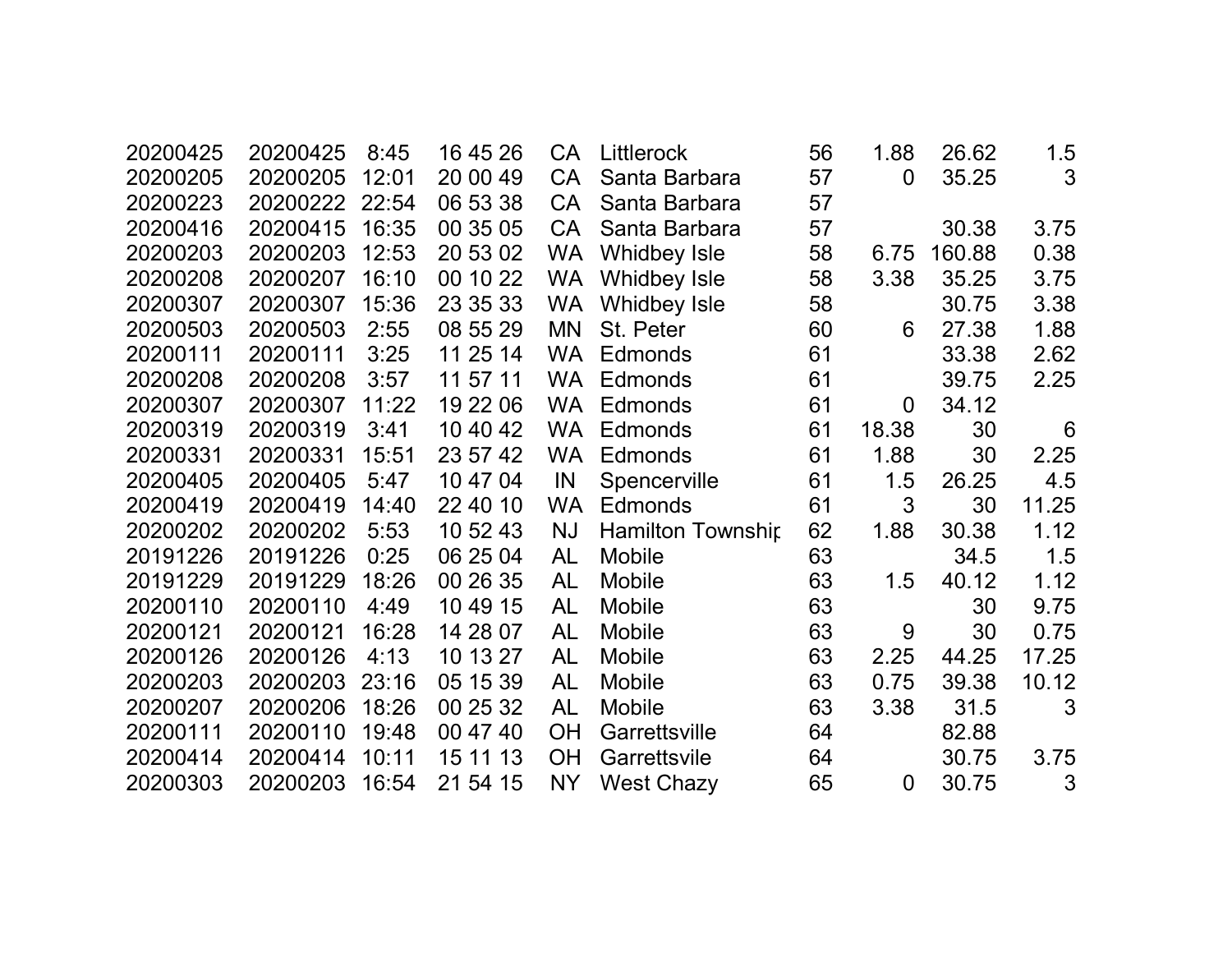| 20200208 | 20200208 | 9:13  | 14 12 53 | NY        | <b>West Chazy</b>          | 65 |                | 31.5  | $\boldsymbol{0}$ |
|----------|----------|-------|----------|-----------|----------------------------|----|----------------|-------|------------------|
| 20191115 | 20191114 | 22:14 | 05 14 22 | <b>OR</b> | Portland                   | 66 |                | 62.25 | 6                |
| 20200108 | 20200108 | 0:13  | 07 12 40 | <b>OR</b> | Portland                   | 66 |                | 34.12 | 8.25             |
| 20200112 | 20200112 | 4:59  | 11 58 40 | <b>OR</b> | Portland                   | 66 | 0              | 27.38 | 2.62             |
| 20200216 | 20200216 | 19:20 | 02 20 19 | <b>OR</b> | Portland                   | 66 | 1.12           | 196.5 |                  |
| 20200428 | 20200428 | 10:59 | 18 58 41 | <b>OR</b> | Portland                   | 66 |                | 27    | 15.38            |
| 20191231 | 20191231 | 6:51  | 11 50 59 | МA        | Whately                    | 67 |                | 33    | 4.5              |
| 20200210 | 20200210 | 6:25  | 11 25 04 | МA        | Whately                    | 67 | 0.75           | 32.62 | 2.62             |
| 20200320 | 20200320 | 17:07 | 21 06 40 | МA        | Whately                    | 67 | 2.62           | 34.5  | 3                |
| 20200401 | 20200401 | 16:11 | 20 10 39 | МA        | <b>Whately</b>             | 67 | 2.25           | 30.75 | 4.5              |
| 20200412 | 20200412 | 11:26 | 15 25 51 | МA        | Whately                    | 67 | 1.5            | 31.12 | 6.75             |
| 20200423 | 20200423 | 17:46 | 21 45 39 | МA        | Whately                    | 67 | 2.25           | 36.75 | $\overline{0}$   |
| 20191112 | 20191112 | 2:52  | 07 51 40 | <b>PA</b> | Aliquippa                  | 68 | 3.75           | 32.25 | $6\phantom{1}6$  |
| 20191205 | 20191205 | 6:49  | 11 48 40 | <b>PA</b> | Aliquippa                  | 68 | 3.75           | 31.5  | 1.5              |
| 20191207 | 20191207 | 3:28  | 08 28 02 | <b>PA</b> | Aliquippa                  | 68 | $\overline{0}$ | 30    | 3                |
| 20191229 | 20191229 | 15:51 | 20 51 29 | <b>PA</b> | Aliquippa                  | 68 | 5.25           | 32.25 | 3.75             |
| 20200308 | 20200308 | 5:31  | 10 30 36 | <b>PA</b> | Aliquippa                  | 68 |                | 32.25 | 12.75            |
| 20200310 | 20200309 | 23:37 | 03 36 36 | <b>PA</b> | Aliquippa                  | 68 | 8.25           | 31.5  | 1.5              |
| 20200318 | 20200318 | 6:16  | 10 15 36 | <b>PA</b> | Aliquippa                  | 68 | 3.75           | 36.38 | 0.38             |
| 20200413 | 20200413 | 6:42  | 10 41 36 | <b>PA</b> | Aliquippa                  | 68 | 4.88           | 31.5  | 1.5              |
| 20200416 | 20200416 | 2:44  | 06 43 47 | <b>PA</b> | Aliquippa                  | 68 | 6              | 30.38 | 0.38             |
| 20191216 | 20191216 | 19:37 |          |           | 18 36 54 erman Dusseldorf  | 69 |                | 30.38 | 8.62             |
| 20200211 | 20200211 | 22:28 |          |           | 21 27 46 jerman Dusseldorf | 69 |                | 32.62 | 4.14             |
| 20200402 | 20200402 | 12:25 |          |           | 10 25 05 jerman Dusseldorf | 69 | 0.75           | 31.5  | 5.25             |
| 20200422 | 20200422 | 12:29 |          |           | 10 28 37 ermanyDusselldorf | 69 | 0.75           | 45    |                  |
| 20191205 | 20191205 | 12:48 | 18 47 50 |           | MO St. Louis               | 70 |                | 36    | 0.75             |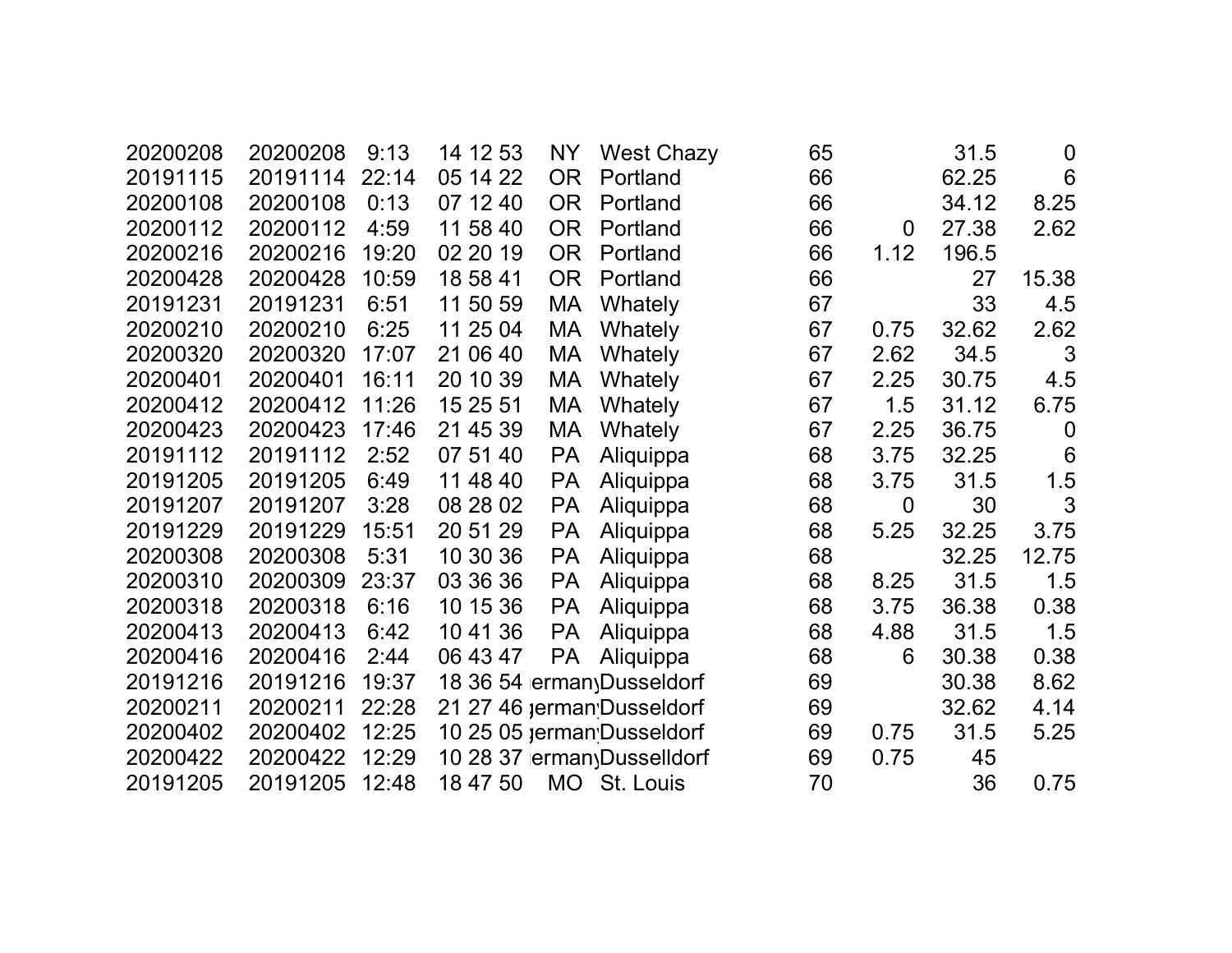| 20200124 | 20200124 | 5:40  | 11 39 56 | <b>MO</b> | St. Louis             | 70 | 6              | 27     | 2.25 |
|----------|----------|-------|----------|-----------|-----------------------|----|----------------|--------|------|
| 20200410 | 20200410 | 6:32  | 12 31 58 | <b>MO</b> | St. Louis             | 70 | 6.75           | 28.5   |      |
| 20200415 | 20200415 | 4:20  | 10 20 03 | <b>MO</b> | St. Louis             | 70 |                | 25.5   | 6.75 |
| 20191026 | 20191026 | 6:25  | 10 25 11 | MA        | Holden                | 71 |                | 34.5   | 16.5 |
| 20200210 | 20200210 | 22:00 | 02 59 50 | MA        | Holden                | 71 | 4.5            | 30.75  | 2.25 |
| 20200318 | 20200318 | 6:28  | 11 28 18 | <b>TX</b> | Uvalde                | 72 | $\overline{0}$ | 30.75  | 4.5  |
| 20191030 | 20191030 | 17:56 | 22 55 37 | <b>OH</b> | Youngstown            | 73 | 1.88           | 192    | 6.38 |
| 20191208 | 20191208 | 22:18 | 03 17 54 | <b>OH</b> | Youngstown            | 73 |                | 182.62 | 2.62 |
| 20200222 | 20200222 | 4:57  | 09 07 14 | OH        | Youngstown            | 73 |                | 27     | 3.75 |
| 20200229 | 20200228 | 22:32 | 03 32 15 | <b>OH</b> | Youngstown            | 73 | 6              | 27     | 4.5  |
| 20200112 | 20200112 | 4:25  | 11 25 04 | <b>AZ</b> | Show Low              | 74 |                | 30.75  | 4.5  |
| 20200322 | 20200322 | 3:16  | 10 16 13 | AZ        | Show Low              | 74 | 6.75           | 27     | 1.5  |
| 20191021 | 20191021 | 23:44 | 05 44 10 | CO        | <b>Grand Junction</b> | 75 |                | 55.88  | 7.5  |
| 20200104 | 20200104 | 11:12 | 18 11 43 | CO        | <b>Grand Junction</b> | 75 |                | 25.88  | 1.88 |
| 20200105 | 20200105 | 4:29  | 11 28 52 | CO        | <b>Grand Junction</b> | 75 | 6.38           | 26.25  | 1.5  |
| 20200108 | 20200108 |       |          | CO        | <b>Grand Junction</b> | 75 |                |        |      |
| 20200109 | 20200109 |       |          | CO        | <b>Grand Junction</b> | 75 |                |        |      |
| 20200110 | 20200110 |       |          | CO        | <b>Grand Junction</b> | 75 |                |        |      |
| 20200111 | 20200111 |       |          | CO        | <b>Grand Junction</b> | 75 |                |        |      |
| 20200112 | 20200112 |       |          | CO        | <b>Grand Junction</b> | 75 |                |        |      |
| 20200112 | 20200112 |       |          | CO        | <b>Grand Junction</b> | 75 |                |        |      |
| 20200113 | 20200113 |       |          | CO        | <b>Grand Junction</b> | 75 |                |        |      |
| 20200114 | 20200114 |       |          | CO        | <b>Grand Junction</b> | 75 |                |        |      |
| 20200115 | 20200115 |       |          | CO        | <b>Grand Junction</b> | 75 |                |        |      |
| 20200116 | 20200116 |       |          | CO        | <b>Grand Junction</b> | 75 |                |        |      |
| 20200119 | 20200119 |       |          | CO        | <b>Grand Junction</b> | 75 |                |        |      |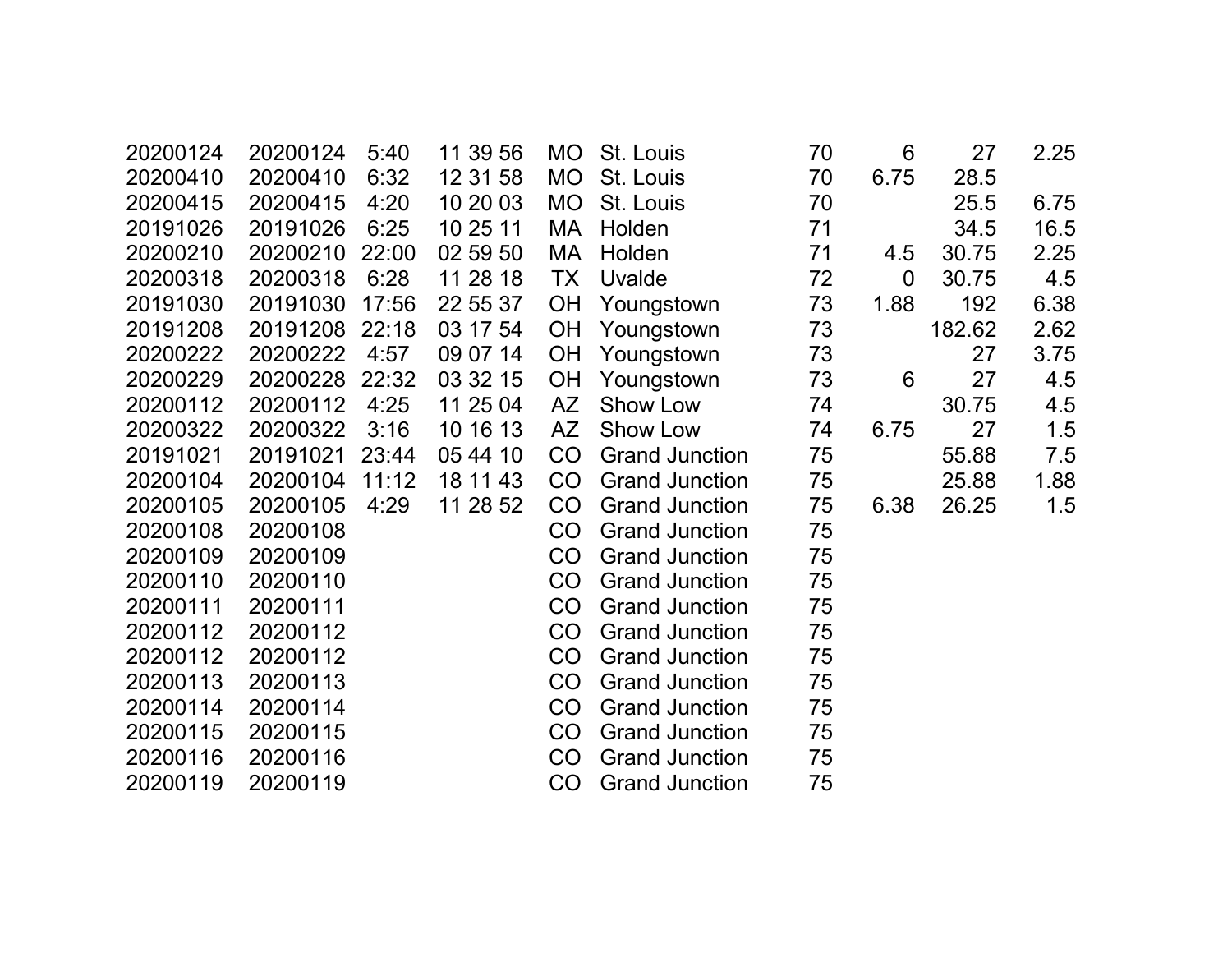| 20200202 | 20200201 | 23:05 | 06 04 56 | CO        | <b>Grand Junction</b>   | 75 | 15          | 30.75  | 22.5           |
|----------|----------|-------|----------|-----------|-------------------------|----|-------------|--------|----------------|
| 20200302 | 20200302 | 2:18  | 09 18 29 | <b>CO</b> | <b>Grand Junction</b>   | 75 | 1.5         | 32.62  | 1.88           |
| 20200306 | 20200305 | 20:23 | 03 23 00 | CO        | <b>Grand Junction</b>   | 75 | 3.38        | 30     | 3.75           |
| 20200426 | 20200426 | 14:10 | 20 09 51 | CO        | <b>Grand Junction</b>   | 75 | 4.12        | 45     | $\overline{0}$ |
| 20191007 | 20191007 | 15:01 | 19 00 47 | FL.       | Royal Palm Beach        | 76 |             | 61     | 13             |
| 20191010 | 20191010 | 9:46  | 13 46 19 | FL        | <b>Royal Palm Beach</b> | 76 | 6           | 84     | $\overline{0}$ |
| 20191018 | 20191018 | 6:25  | 10 25 05 | FL        | Royal palm Beach        | 76 | 7           | 44     |                |
| 20191203 | 20191203 | 22:15 | 13 15 04 | FL        | Royal Palm Beach        | 76 |             | 190.12 | 0.75           |
| 20191211 | 20191210 | 21:22 | 02 22 12 | FL        | Royal Palm Beach        | 76 | 0.75        | 30.75  | 3              |
| 20191228 | 20191227 | 20:57 | 01 57 19 | FL.       | Royal Palm Beach        | 76 | 0.38        | 142.88 | 0.75           |
| 20200107 | 20200107 | 22:15 | 03 15 07 | FL.       | Royal Palm Beach        | 76 |             | 186    | 3              |
| 20200120 | 20200120 | 3:21  | 08 21 27 | FL        | Royal Palm Beach        | 76 | 7.5         | 192.75 | 2.25           |
| 20200215 | 20200214 | 20:35 | 02 35 24 | FL        | Royal Palm Beach        | 76 | 1.5         | 51     | 18.75          |
| 20200214 | 20200214 | 5:19  | 11 18 34 | FL.       | Royal Palm Beach        | 76 | 6.38        | 35.25  | 6.75           |
| 20200222 | 20200222 | 16:31 | 21 30 59 | FL        | <b>Royal Palm Beech</b> | 76 | 7.12        | 99.75  | 0.75           |
| 20200323 | 20200323 | 6:49  | 10 48 17 | FL        | Royal Palm Beach        | 76 |             | 27.38  | 3.38           |
| 20200329 | 20200329 | 6:53  | 10 53 16 | FL.       | Royal Palm Beach        | 76 | 1.88        | 30.38  | 7.88           |
| 20200419 | 20200419 | 6:47  | 10 47 04 | FL.       | Royal Palm Beach        | 76 | 3.38        | 36.75  | 4.5            |
| 20191129 | 20191129 | 3:33  | 08 42 41 | MD        | Hanover                 | 77 |             | 183.75 | 6.75           |
| 20200330 | 20200330 | 6:25  | 10 25 04 | <b>MD</b> | Hanover                 | 77 |             | 27.38  | 3.38           |
| 20191005 | 20191005 | 4:25  | 10 25 05 | <b>NM</b> | Sante Fe                | 78 | 3           | 25     |                |
| 20191116 | 20191116 | 8:13  | 15 13 25 | <b>NM</b> | Sante Fe                | 78 | $\mathbf 0$ | 33     | 2.25           |
| 20200310 | 20200310 | 8:54  | 15 53 51 | <b>NM</b> | Santa Fe                | 78 | 3           | 33     | 7.5            |
| 20200322 | 20200322 | 3:23  | 10 22 51 | <b>NM</b> | Santa Fe                | 78 | 1.5         | 28.88  | 7.12           |
| 20200429 | 20200429 | 3:18  | 10 17 52 | <b>NM</b> | Santa Fe                | 78 | 1.88        | 24     | 1.5            |
| 20191125 | 20191125 | 9:08  | 14 08 06 | IN        | <b>Marion</b>           | 79 | 1           | 30     | 2.25           |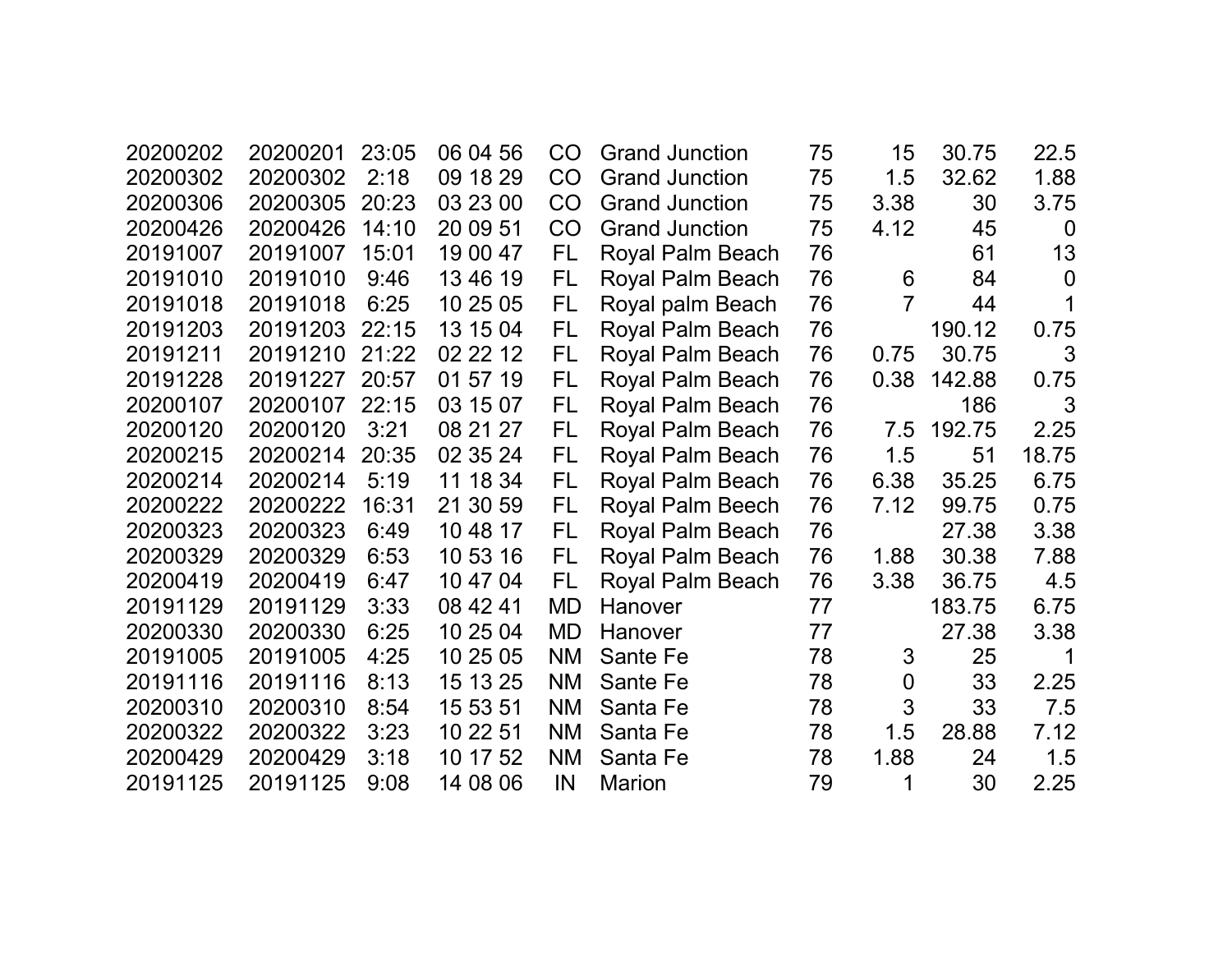| 20191215 | 20191215       | 6:25  | 11 25 05 | IN        | Marion           | 79 |             | 30.38  | 9.38  |  |
|----------|----------------|-------|----------|-----------|------------------|----|-------------|--------|-------|--|
| 20191029 | 20191029       | 16:57 | 21 56 55 | IN        | Spencerville     | 81 | $\mathbf 0$ | 32.25  | 5.25  |  |
| 20191122 | 20191122 17:47 |       | 22 46 47 | IN        | Spencerville     | 81 | 15.75       | 31.5   | 3     |  |
| 20200108 | 20200108       |       |          | IN        | Spencerville     | 81 |             |        |       |  |
| 20200125 | 20200125       | 7:23  | 12 22 56 | IN        | Spencerville     | 81 |             | 27     | 4.5   |  |
| 20200403 | 20200403       | 11:23 | 16 22 43 | IN        | Spencerville     | 81 | 4.12        | 38.25  | 3.75  |  |
| 20200128 | 20200128       | 6:25  | 11 25 04 | <b>NY</b> | <b>Pine City</b> | 82 |             | 30     | 7.5   |  |
| 20200503 | 20200503       | 23:11 | 03 11 01 | <b>NY</b> | <b>Pine City</b> | 82 | 5.25        | 31.5   | 6     |  |
| 20191230 | 20191230       | 15:46 | 22 45 52 | CO        | Pueblo           | 83 |             | 61.5   |       |  |
| 20200106 | 20200106       |       |          | CO        | Pueblo           | 83 |             |        |       |  |
| 20200119 | 20200119       | 8:36  | 15 35 52 | CO        | Pueblo           | 83 |             | 186.75 | 1.88  |  |
| 20200401 | 20200331       | 23:25 | 06 25 05 | CO        | Pueblo           | 83 | 0.38        | 32.25  | 1.5   |  |
| 20200416 | 20200416       | 15:32 | 21 32 07 | CO        | Pueblo           | 83 | 2.25        | 32.25  | 7.5   |  |
| 20200426 | 20200425       | 19:58 | 01 58 07 | CO        | Pueblo           | 83 | 4.5         | 25.5   | 2.25  |  |
| 20200430 | 20200430       | 0:11  | 06 11 27 | CO        | Pueblo           | 83 | $\mathbf 0$ | 28.12  | 5.25  |  |
| 20200503 | 20200503       | 0:25  | 06 25 10 | CO        | Pueblo           | 83 | 0.38        | 26.62  | 1.88  |  |
| 20191016 | 20191016       | 5:25  | 10 25 05 | IN        | <b>Fishers</b>   | 84 |             | 27     | 3     |  |
| 20200120 | 20200120       | 7:24  | 12 23 30 | IN        | <b>Fishers</b>   | 84 |             | 27.38  | 8.62  |  |
| 20200127 | 20200127       | 11:23 | 16 23 18 | IN        | <b>Fishers</b>   | 84 | 9.38        | 44.25  |       |  |
| 20200203 | 20200203       | 12:25 | 17 24 33 | IN        | <b>Fishers</b>   | 84 |             | 30.75  | 3.75  |  |
| 20191028 | 20191028       | 5:25  | 10 25 05 | <b>NY</b> | New York         | 85 | 3           | 34.5   | 11.25 |  |
| 20191031 | 20191031       | 5:12  | 10 12 01 | <b>NY</b> | New York         | 85 | 0.75        | 33     | 3.75  |  |
| 20191116 | 20191116       | 10:27 | 15 26 33 | <b>NY</b> | New York         | 85 |             | 34.5   | 0.75  |  |
| 20191205 | 20191205       | 6:48  | 11 48 00 | <b>NY</b> | New York         | 85 | 6           | 33     | 3     |  |
| 20191211 | 20191211       | 4:46  | 09 46 01 | <b>NY</b> | <b>New York</b>  | 85 | 4.5         | 30     | 4.5   |  |
| 20191218 | 20191218       | 7:02  | 12 02 02 | <b>NY</b> | New York         | 85 | 5.25        | 30.75  | 3.75  |  |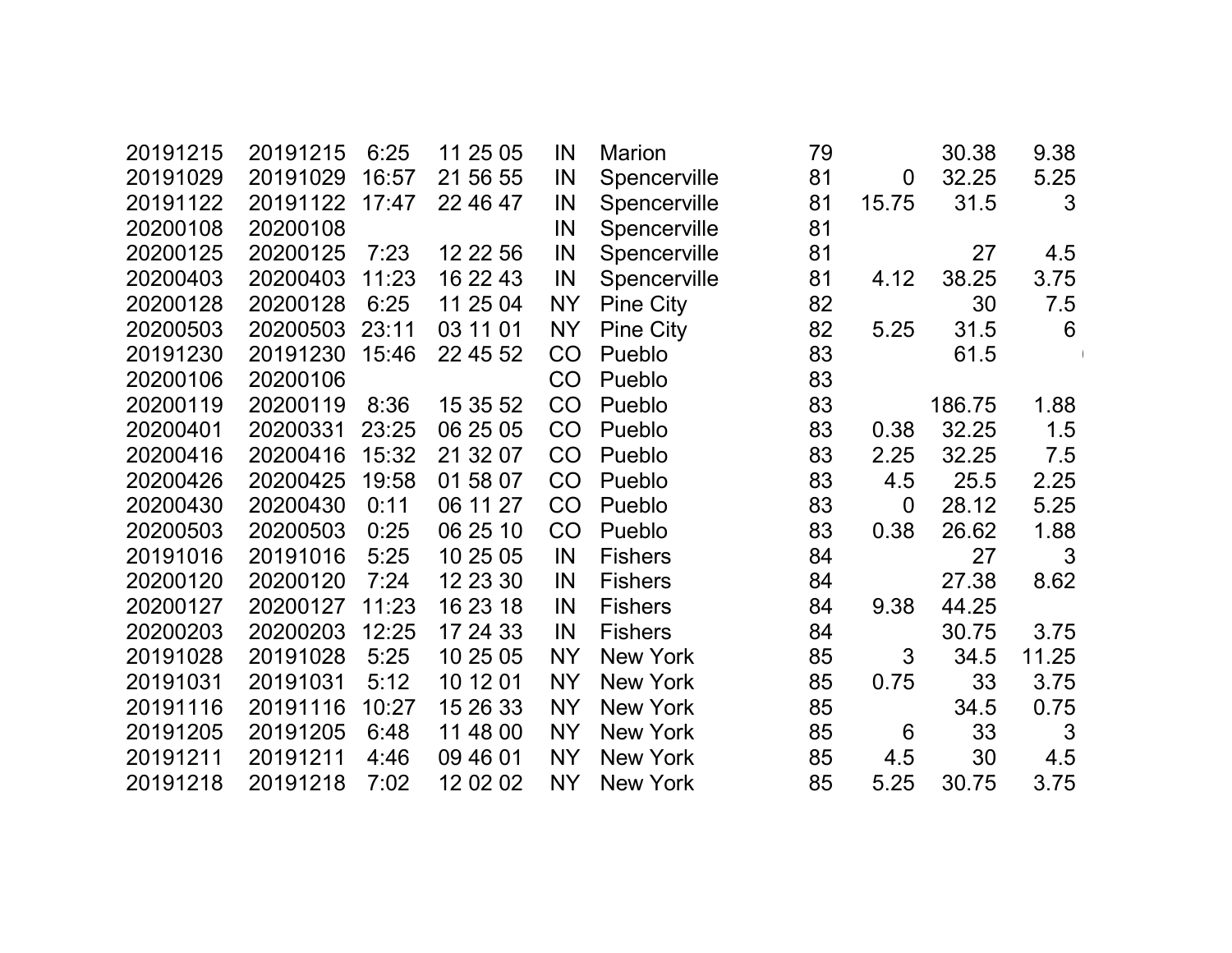| 20191225 | 20191225 | 14:34 | 19 34 00 | NY        | New York          | 85 | 5.25        | 49.12 | 10.5           |
|----------|----------|-------|----------|-----------|-------------------|----|-------------|-------|----------------|
| 20191228 | 20191228 | 15:06 | 20 06 11 | <b>NY</b> | <b>New York</b>   | 85 | $\mathbf 0$ | 30.38 | 10.88          |
| 20200330 | 20200330 | 13:59 | 17 59 12 | <b>NY</b> | <b>New York</b>   | 85 | 6           | 52.5  | 8.25           |
| 20191217 | 20191217 | 14:18 | 14 18 25 |           | france Roquevidal | 86 | 3           | 30    | 3              |
| 20191020 | 20191020 | 6:17  | 10 17 07 | IN        | Oaklandon         | 87 |             | 33    | $\overline{7}$ |
| 20200111 | 20200111 | 4:42  | 09 42 30 | IN        | Oaklandon         | 87 | 4           | 30    | 7.5            |
| 20200204 | 20200204 | 17:38 | 22 38 53 | IN        | Oaklandon         | 87 | 0.75        | 30.75 | 3              |
| 20200424 | 20200424 | 16:13 | 22 13 06 | IN        | Oaklandon         | 87 | 1.5         | 28.5  | 0.75           |
| 20190913 | 20190913 | 6:44  | 11 43 49 | <b>OH</b> | Carroll           | 89 |             | 54    | 3              |
| 20191007 | 20191007 | 18:27 | 23 26 32 | OH        | Carroll           | 89 |             | 31    | $\overline{7}$ |
| 20200112 | 20200112 | 15:34 | 20 34 18 | <b>OH</b> | Carroll           | 89 |             | 29.62 | 0.38           |
| 20200113 | 20200113 | 15:39 | 20 38 41 | <b>OH</b> | Carroll           | 89 | 5.62        | 27.75 | 4.5            |
| 20200211 | 20200211 | 6:01  | 11 01 19 | OH        | Carroll           | 89 | 3           | 32.62 | 1.88           |
| 20200216 | 20200216 | 6:47  | 11 47 05 | <b>OH</b> | Carroll           | 89 | 1.12        | 27    | 2.25           |
| 20200302 | 20200302 | 18:37 | 23 37 19 | <b>OH</b> | Carroll           | 89 | 3.75        | 31.88 | 1.88           |
| 20200404 | 20200404 | 10:18 | 15 18 16 | <b>OH</b> | Carroll           | 89 | 4.12        | 27.38 | 6.38           |
| 20190909 | 20190909 | 6:25  | 10 25 28 | <b>GA</b> | <b>Marietta</b>   | 90 |             | 36    | 5              |
| 20191030 | 20191030 | 16:12 | 21 12 11 | <b>GA</b> | <b>Marietta</b>   | 90 | 1.88        | 31.12 | 7.12           |
| 20191106 | 20191106 | 6:48  | 11 48 03 | <b>GA</b> | <b>Marietta</b>   | 90 | 1.88        | 30.75 | 0.75           |
| 20191112 | 20191112 | 2:31  | 19 31 03 | <b>GA</b> | Marietta          | 90 | 2.25        | 31.5  | 2.25           |
| 20191119 | 20191119 | 4:24  | 09 24 03 | <b>GA</b> | Marietta          | 90 | 3           | 30    | 1.5            |
| 20191212 | 20191212 | 6:44  | 11 44 03 | <b>GA</b> | Marietta          | 90 | 0.75        | 36    | 3              |
| 20200101 | 20200101 | 22:13 | 03 13 11 | <b>GA</b> | Marietta          | 90 | 1.5         | 33    | 5.25           |
| 20200113 | 20200113 | 2:16  | 07 16 25 | <b>GA</b> | <b>Marietta</b>   | 90 | 5.25        | 30    |                |
| 20200127 | 20200126 | 23:54 | 04 54 05 | <b>GA</b> | <b>Marietta</b>   | 90 |             | 32.25 | 3              |
| 20191112 | 20191112 | 8:25  | 01 25 24 | FL        | Sanford           | 91 |             | 36    | 3              |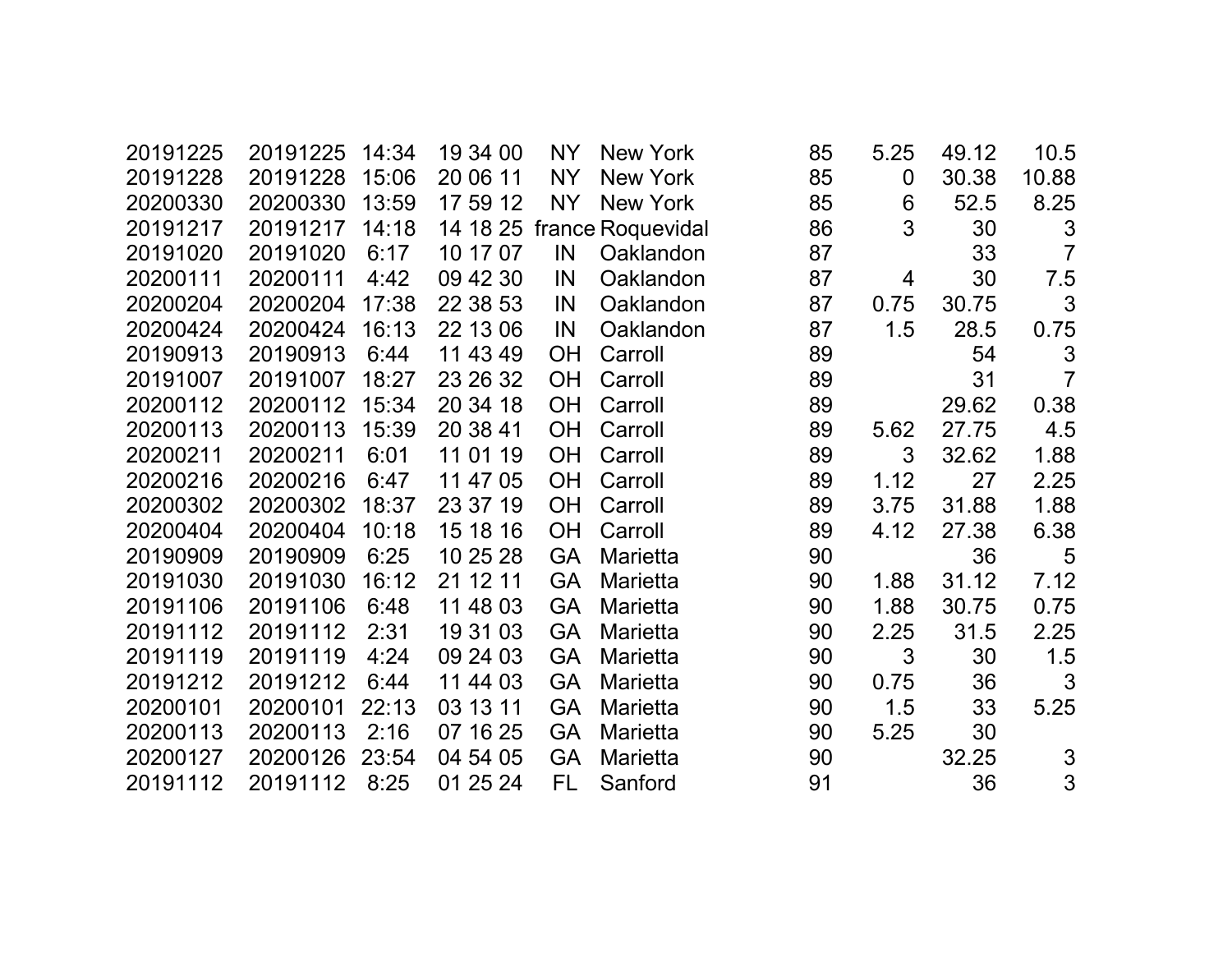| 20191119 | 20191119 | 7:25  | 11 25 06 | FL        | Sanford            | 91 | 4.5         | 33.75  | 0.75  |
|----------|----------|-------|----------|-----------|--------------------|----|-------------|--------|-------|
| 20191230 | 20191230 | 18:14 | 23 13 32 | FL        | Sanford            | 91 | 3.75        | 191.25 | 7.5   |
| 20191231 | 20191231 | 11:47 | 16 46 44 | FL        | Sanford            | 91 | 0.75        | 27     | 4.5   |
| 20200116 | 20200115 | 20:58 | 01 57 52 | FL        | Sanford            | 91 | 5.25        | 30.38  | 3     |
| 20200125 | 20200125 | 6:25  | 11 25 05 | FL        | Sanford            | 91 |             | 32.25  | 5.25  |
| 20200130 | 20200129 | 22:12 | 03 12 06 | FL        | Sanford            | 91 | 0.75        | 27.75  | 2.25  |
| 20200420 | 20200420 | 23:34 | 03 34 25 | FL        | Sanford            | 91 |             | 33.75  | 12.75 |
| 20191106 | 20191106 | 6:25  | 11 25 05 | <b>GA</b> | Lawrenceville      | 92 |             | 33.75  | 7.5   |
| 20200125 | 20200125 | 21:24 | 02 23 40 | <b>GA</b> | Lawrenceville      | 92 | 12.75       | 27.38  | 4.12  |
| 20200311 | 20200311 | 18:42 | 22 41 36 | <b>GA</b> | Lawrenceville      | 92 | 5.62        | 27     | 7.12  |
| 20200318 | 20200318 | 4:59  | 08 59 10 | <b>GA</b> | Lawrenceville      | 92 | 6.38        | 27     | 3.75  |
| 20190927 | 20190927 | 22:21 | 03 20 48 | <b>ND</b> | <b>Valley City</b> | 93 |             | 40     | 2     |
| 20191212 | 20191212 | 5:25  | 11 25 04 | <b>ND</b> | <b>Valley City</b> | 93 | $\mathbf 0$ | 32.62  | 4.88  |
| 20191223 | 20191223 | 11:41 | 17 40 47 | <b>ND</b> | <b>Valley City</b> | 93 | 0.38        | 47.25  | 9.38  |
| 20191227 | 20191227 | 4:14  | 10 13 47 | <b>ND</b> | <b>Valley City</b> | 93 | 10.12       | 30     | 6     |
| 20200123 | 20200123 | 5:25  | 11 25 16 | <b>ND</b> | <b>Valley City</b> | 93 |             | 27     | 0.38  |
| 20200124 | 20200124 | 5:33  | 11 33 20 | <b>ND</b> | <b>Valley City</b> | 93 | 1.12        | 29.25  | 0.75  |
| 20200129 | 20200128 | 22:30 | 04 29 35 | DK.       | <b>Valley City</b> | 93 | 0.38        | 31.5   | 2.25  |
| 20200128 | 20200128 | 6:26  | 12 26 21 | DK        | <b>Valley City</b> | 93 | 1.5         | 29.62  | 0.38  |
| 20200217 | 20200217 | 5:31  | 11 30 35 | <b>ND</b> | <b>Valley City</b> | 93 | 7.5         | 27.38  | 3.38  |
| 20200221 | 20200221 | 12:46 | 18 44 35 | <b>ND</b> | <b>Valley City</b> | 93 | 3.38        | 27.75  | 0.75  |
| 20200222 | 20200222 | 5:22  | 11 22 04 | <b>ND</b> | <b>Valley City</b> | 93 | 3.75        | 29.62  | 4.88  |
| 20200301 | 20200301 | 5:47  | 11 47 04 | <b>ND</b> | <b>Valley City</b> | 93 | 4.88        | 29.62  | 1.12  |
| 20200307 | 20200307 | 5:38  | 11 37 35 | <b>ND</b> | <b>Valley City</b> | 93 | 6.38        | 36.38  | 1.88  |
| 20200309 | 20200308 | 18:31 | 00 31 15 | <b>ND</b> | <b>Valley City</b> | 93 | 1.5         | 51     |       |
| 20200308 | 20200308 | 4:47  | 10 47 04 | <b>ND</b> | <b>Valley City</b> | 93 | 4.12        | 27.75  | 3     |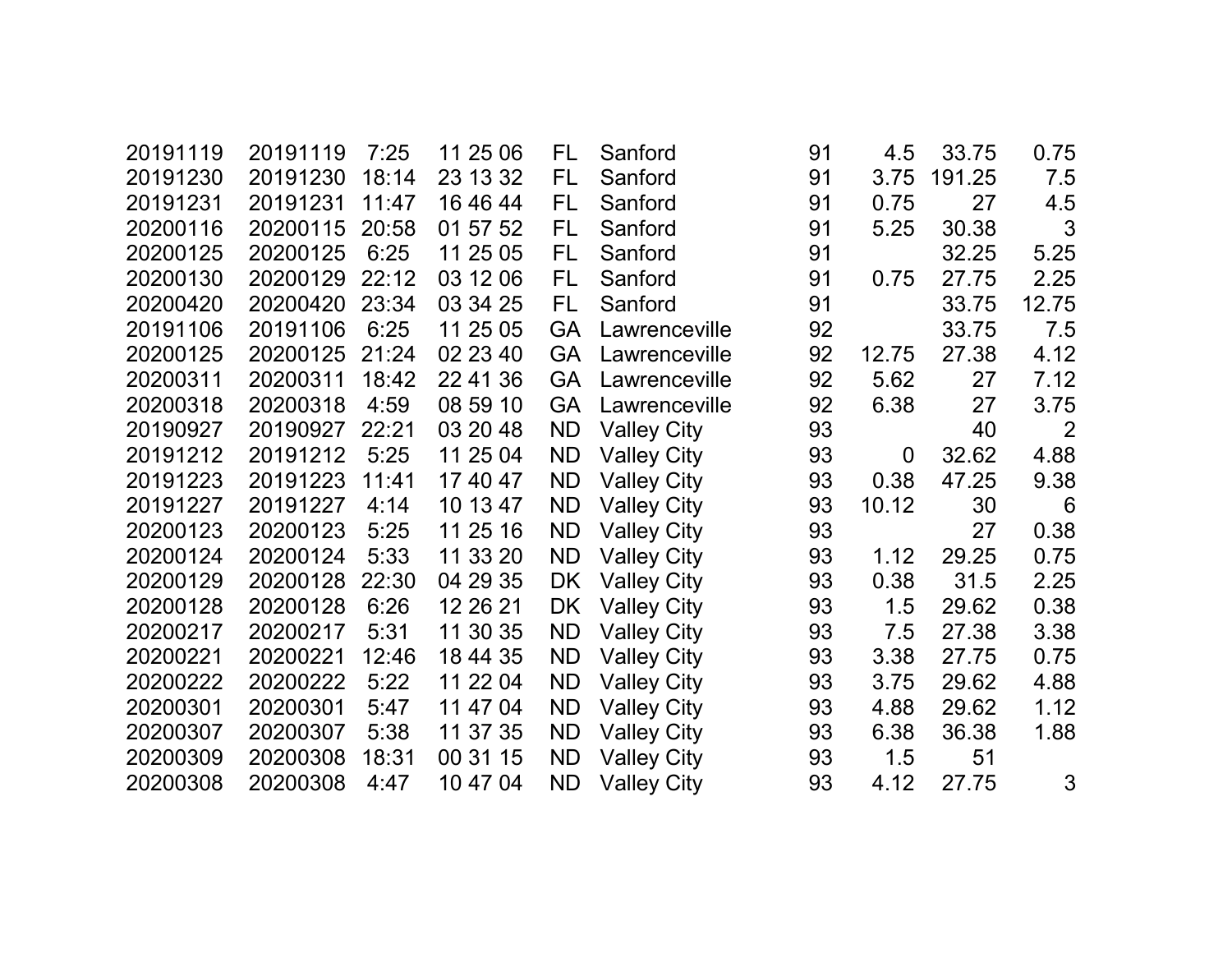| 20200315 | 20200315 | 4:25  | 10 25 16 | <b>ND</b> | <b>Valley City</b> | 93 |                | 30     | 12.38            |
|----------|----------|-------|----------|-----------|--------------------|----|----------------|--------|------------------|
| 20190902 | 20190902 | 14:29 | 18 29 12 | <b>PA</b> | Laughlintown       | 94 | 5              | 187    | $\overline{0}$   |
| 20191224 | 20191224 | 15:07 | 20 07 27 | <b>PA</b> | Laughlintown       | 94 |                | 41.25  | 26.25            |
| 20191225 | 20191225 | 8:49  | 13 48 58 | <b>PA</b> | Laughlintown       | 94 | 13.5           | 99.75  |                  |
| 20200119 | 20200119 | 23:29 | 04 29 18 | <b>PA</b> | Laughlintown       | 94 |                | 30.38  | 1.5              |
| 20191007 | 20191007 | 13:45 | 17 44 46 | <b>SC</b> | Irmo               | 95 | 4              | 30     | $\overline{4}$   |
| 20191202 | 20191201 | 21:35 | 02 35 27 | <b>SC</b> | Irmo               | 95 | $\overline{2}$ | 31.88  | 4.88             |
| 20191202 | 20191202 | 8:26  | 23 38 12 | <b>SC</b> | Irmo               | 95 |                | 42.38  | 0.38             |
| 20191211 | 20191211 | 8:11  | 13 11 27 | <b>SC</b> | Irmo               | 95 | 2.62           | 33.38  | 4.88             |
| 20191212 | 20191212 | 7:15  | 12 15 27 | <b>SC</b> | Irmo               | 95 | 2.62           | 31.88  | 0.38             |
| 20191220 | 20191220 | 6:25  | 11 25 05 | <b>SC</b> | Irmo               | 95 | 1.88           | 31.88  | 1.12             |
| 20200227 | 20200227 | 17:49 | 22 49 12 | <b>SC</b> | Irmo               | 95 | 3.75           | 33.75  | 0.75             |
| 20190907 | 20190906 | 19:36 | 02 35 48 | <b>AZ</b> | Phoenix            | 96 | 3              | 28     | $\boldsymbol{0}$ |
| 20190915 | 20190915 | 3:32  | 10 32 10 | AZ        | Phoenix            | 96 | 1              | 27     | 6                |
|          | 20191003 |       |          | <b>AZ</b> | Phoenix            | 96 |                |        |                  |
|          | 20200409 |       |          | AZ        | Phoenix            | 96 |                |        |                  |
|          | 20190724 | 17:52 | 23 52 26 | IL        | Payson             | 97 |                |        |                  |
|          | 20190727 | 22:58 | 03 58 06 | IL        | Payson             | 97 |                |        |                  |
| 20190902 | 20190902 | 10:13 | 16 12 32 | IL        | Payson             | 97 | $\overline{2}$ | 28     | $\mathbf 0$      |
| 20191218 | 20191218 | 14:16 | 20 16 49 | IL        | Payson             | 97 | 4.12           | 36.38  | 1.12             |
| 20191228 | 20191228 | 7:04  | 13 03 52 | IL        | Payson             | 97 | 0.38           | 186.75 | 9.75             |
| 20190822 | 20190822 | 10:27 | 15 26 37 | IL        | Northbrook         | 98 | 14             | 33     | 18               |
| 20190827 | 20190827 | 15:45 | 20 45 14 | IL        | Northbrook         | 98 | 13             | 46     | 3                |
| 20191006 | 20191006 | 4:47  | 10 47 05 | IL        | Northbrook         | 98 | $\overline{2}$ | 28     | $\overline{7}$   |
| 20191012 | 20191012 | 4:18  | 10 18 18 | IL        | Northbrook         | 98 | 8              | 27     | 1                |
| 20191117 | 20191117 | 4:07  | 10 07 18 | IL        | Northbrook         | 98 | $\overline{0}$ | 27     | 1.5              |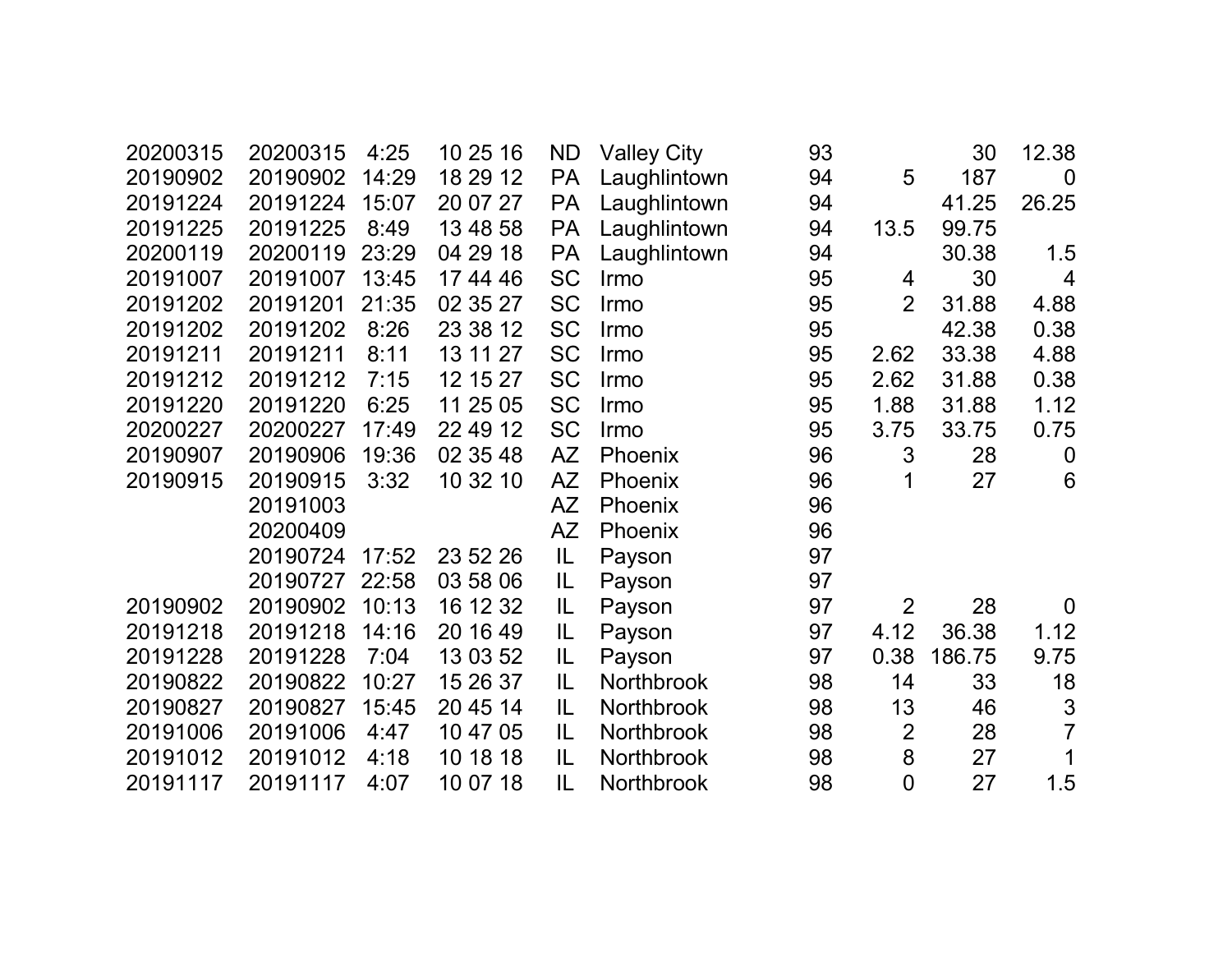| 20200501 | 20200501 | 9:57  | 15 56 39 | IL        | <b>Northbrook</b>        | 98  | 6.38  | 23.25  | 3.38           |
|----------|----------|-------|----------|-----------|--------------------------|-----|-------|--------|----------------|
| 20181017 | 20181017 | 15:42 | 20 41 51 | IA        | New London               | 99  |       |        |                |
| 20181019 | 20181019 | 9:13  | 14 13 08 | IA        | New London               | 99  |       |        |                |
| 20181227 | 20181227 | 11:49 | 17 48 44 | IA        | New London               | 99  |       |        |                |
| 20181230 | 20181230 | 12:25 | 18 24 46 | IA        | New London               | 99  |       |        |                |
| 20180511 | 20180510 | 21:59 | 04 59 27 | <b>WA</b> | <b>Mountlake Terrace</b> | 100 |       |        |                |
| 20180521 | 20180521 | 14:19 | 21 19 04 | <b>WA</b> | <b>Mountlake Terrace</b> | 100 |       |        |                |
| 20190505 | 20190505 | 9:41  | 16 41 03 | <b>WA</b> | <b>Mountlake Terrace</b> | 100 |       |        |                |
| 20190516 | 20190516 | 3:19  | 10 18 46 | <b>WA</b> | <b>Mountlake Terrace</b> | 100 |       |        |                |
| 20190523 | 20190522 | 0:38  | 07 38 15 | WA.       | <b>Mountlake Terrace</b> | 100 |       |        |                |
| 20190602 | 20190601 | 17:12 | 00 11 46 | <b>WA</b> | <b>Mountlake Terrace</b> | 100 |       |        |                |
| 20190601 | 20190601 | 7:25  | 14 24 41 | WA.       | <b>Mountlake Terrace</b> | 100 |       |        |                |
| 20190601 | 20190601 | 12:31 | 19 30 54 | <b>WA</b> | <b>Mountlake Terrace</b> | 100 |       |        |                |
| 20190603 | 20190602 | 0:52  | 07 51 59 | <b>WA</b> | <b>Mountlake Terrace</b> | 100 |       |        |                |
| 20190608 | 20190607 | 19:49 | 02 49 27 | <b>WA</b> | <b>Mountlake Terrace</b> | 100 |       |        |                |
| 20190624 | 20190623 | 18:53 | 01 52 47 | <b>WA</b> | <b>Mountlake Terrace</b> | 100 |       |        |                |
| 20190713 | 20190713 | 11:37 | 18 36 58 | <b>WA</b> | <b>Mountlake Terrace</b> | 100 |       |        |                |
| 20190805 | 20190805 | 15:39 | 22 39 08 | <b>WA</b> | <b>Mountlake Terrace</b> | 100 | 7     | 2      | 184            |
| 20191029 | 20191029 | 14:38 | 22 37 46 | <b>WA</b> | <b>Mountlake Terrace</b> | 100 | 27.38 | 27.38  | 4.12           |
| 20191103 | 20191102 | 18:22 | 02 17 22 | <b>WA</b> | <b>Mountlake Terrace</b> | 100 | 0.38  | 188.25 | 5.25           |
| 20191105 | 20191105 | 9:49  | 09 48 47 | <b>WA</b> | <b>Mountlake Terrace</b> | 100 | 8.25  | 27.38  | 1.12           |
| 20191106 | 20191106 | 23:42 | 07 42 30 | <b>WA</b> | <b>Mountlake Terrace</b> | 100 | 7.88  | 25.5   | 975            |
| 20191120 | 20191119 | 20:26 | 04 26 06 | <b>WA</b> | <b>Mountlake Terrace</b> | 100 | 3     | 27     | $\mathfrak{S}$ |
| 20191127 | 20191127 | 3:25  | 11 25 05 | <b>WA</b> | <b>Mountlake Terrace</b> | 100 | 1.5   | 26.25  | 9              |
| 20191201 | 20191130 | 20:29 | 04 28 30 | <b>WA</b> | <b>Mountlake Terrace</b> | 100 | 7.5   | 25.5   | 0.75           |
| 20191207 | 20191207 | 15:38 | 23 38 12 | WA.       | <b>Mountlake Terrace</b> | 100 | 1.5   | 187.12 | 0.38           |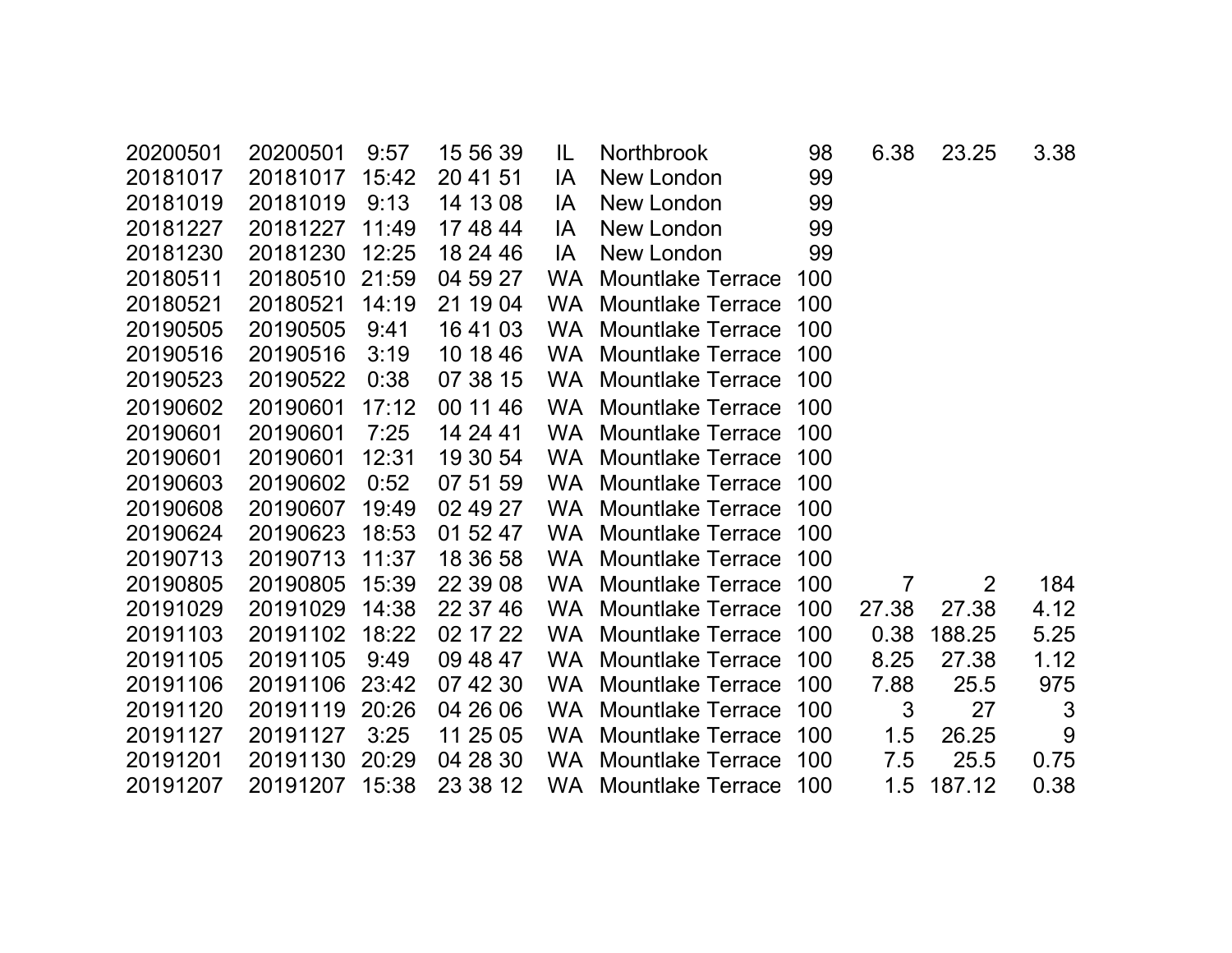| 20191211 | 20191211 | 7:57  | 15 56 47 | WA.       | <b>Mountlake Terrace</b> | 100 | 4.12           | 29.25  | 6               |
|----------|----------|-------|----------|-----------|--------------------------|-----|----------------|--------|-----------------|
| 20191214 | 20191214 | 6:36  | 14 38 28 | <b>WA</b> | <b>Mountlake Terrace</b> | 100 | 3              | 25.88  | 2.62            |
| 20191217 | 20191216 | 19:48 | 03 48 29 | <b>WA</b> | <b>Mountlake Terrace</b> | 100 | 3.38           | 29.25  | 3.75            |
| 20191218 | 20191218 | 3:35  | 11 35 29 | WA        | <b>Mountlake Terrace</b> | 100 | 0.75           | 25.5   | 1.5             |
| 20191221 | 20191221 | 23:43 | 07 43 28 | <b>WA</b> | <b>Mountlake Terrace</b> | 100 | 6              | 28.12  | 5.62            |
| 20191226 | 20191226 | 7:22  | 15 21 38 | <b>WA</b> | <b>Mountlake Terrace</b> | 100 | 7.5            | 191.62 | 0.38            |
| 20200102 | 20200102 | 3:12  | 11 12 29 | <b>WA</b> | <b>Mountlake Terrace</b> | 100 | 2.62           | 26.62  | 3.38            |
| 20200112 | 20200112 | 5:37  | 13 37 06 | <b>WA</b> | <b>Mountlake Terrace</b> | 100 | 1.12           | 26.25  | 6               |
| 20200112 | 20200112 | 5:37  | 13 37 06 | <b>WA</b> | <b>Mountlake Terrace</b> | 100 | 1.12           | 26.25  | $6\phantom{1}6$ |
| 20200116 | 20200116 | 3:25  | 11 25 04 | <b>WA</b> | <b>Mountlake Terrace</b> | 100 | 0.75           | 33     | 2.25            |
| 20200120 | 20200119 | 21:10 | 05 10 24 | <b>WA</b> | <b>Mountlake Terrace</b> | 100 | 2.25           | 27.75  | 4.5             |
| 20200119 | 20200119 | 21:10 | 05 10 24 | <b>WA</b> | <b>Mountlake Terrace</b> | 100 | 2.25           | 27.75  | 4.5             |
| 20200207 | 20200207 | 3:25  | 11 25 05 | <b>WA</b> | <b>Mountlake Terrace</b> | 100 | 3              | 25.12  | 0.75            |
| 20200216 | 20200216 | 15:49 | 23 49 26 | <b>WA</b> | <b>Mountlake Terrace</b> | 100 | 4.5            | 25.12  | 3.38            |
| 20200220 | 20200220 | 8:50  | 08 50 25 | <b>WA</b> | <b>Mountlake Terrace</b> | 100 | 4.88           | 27     | 3.75            |
| 20200223 | 20200222 | 16:26 | 00 26 04 | <b>WA</b> | <b>Mountlake Terrace</b> | 100 | 4.5            | 26.62  | 4.88            |
| 20200226 | 20200225 | 23:48 | 07 47 36 | <b>WA</b> | <b>Mountlake Terrace</b> | 100 | 4.88           | 29.62  | 4.12            |
| 20200226 | 20200226 | 3:42  | 11 42 05 | <b>WA</b> | <b>Mountlake Terrace</b> | 100 | 13.12          | 27.75  | 11.25           |
| 20200316 | 20200316 | 14:13 | 21 13 12 | <b>WA</b> | <b>Mountlake Terrace</b> | 100 | 3              | 190.5  | 4.12            |
| 20200425 | 20200425 | 2:25  | 10 25 04 | WA        | <b>Mountlake Terrace</b> | 100 | 0.38           | 32.25  | 0.75            |
| 20181015 | 20181014 | 21:21 | 02 20 31 | TX        | Austin                   | 101 |                |        |                 |
| 20190818 | 20190818 | 5:25  | 10 25 05 | ТX        | Austin                   | 101 | $\overline{2}$ | 30     | $\overline{2}$  |
| 20190910 | 20190910 | 5:22  | 10 21 33 | ТX        | Austin                   | 101 | 13             | 27     | 3               |
| 20200121 | 20200121 | 5:29  | 11 29 22 | TX        | Austin                   | 101 | 8.62           | 27     | 3               |
| 20200326 | 20200326 | 2:38  | 07 38 21 | TX        | Austin                   | 101 | 4.5            | 27.75  | 7.5             |
| 20180531 | 20180531 | 16:37 | 20 37 01 | СT        | <b>Norwalk</b>           | 103 |                |        |                 |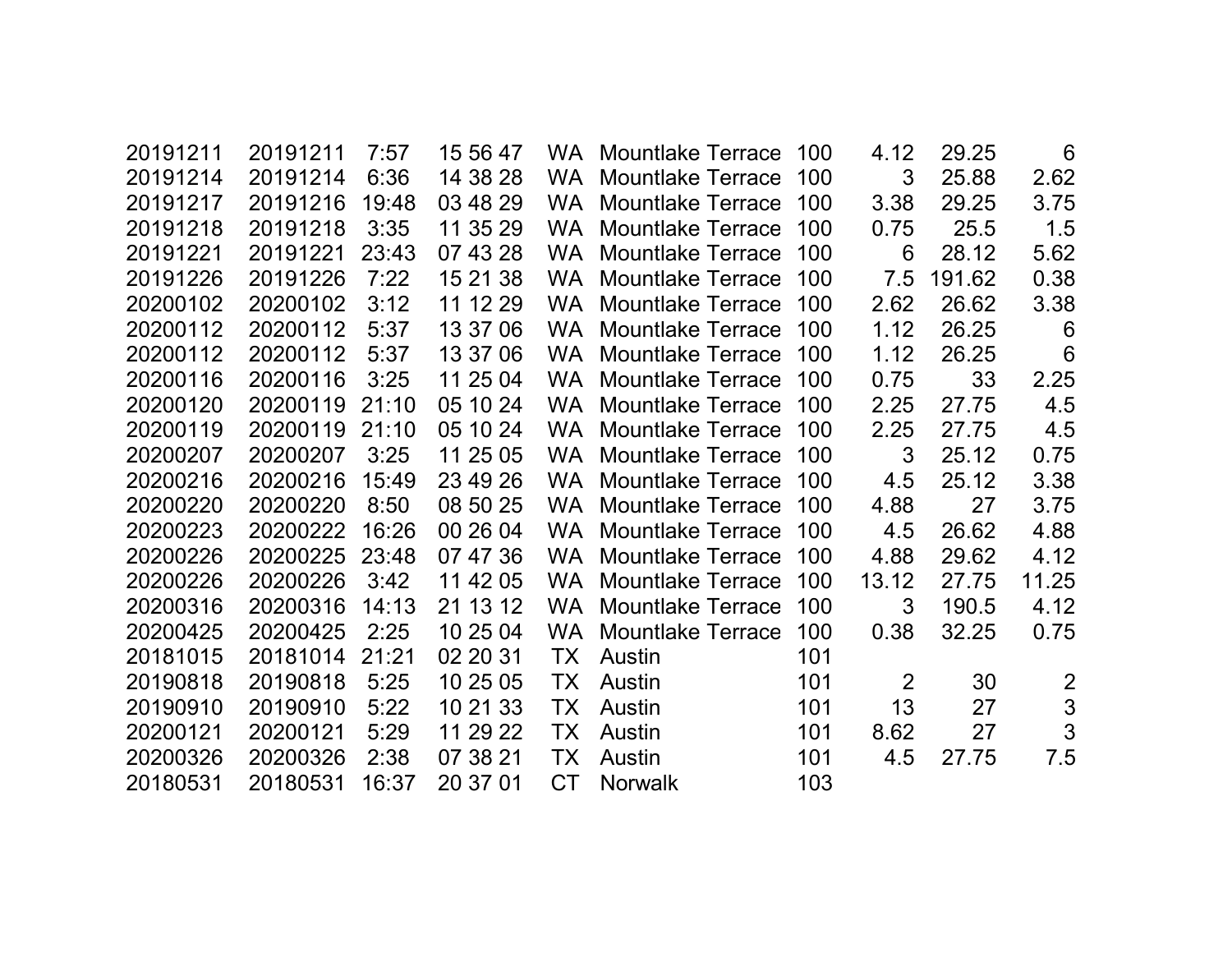| 20180612 | 20180612 | 19:49 | 23 48 54 | <b>CT</b> | <b>Norwalk</b>   | 103 |   |      |      |
|----------|----------|-------|----------|-----------|------------------|-----|---|------|------|
| 20180622 | 20180621 | 23:56 | 03 56 39 | <b>CT</b> | <b>Norwalk</b>   | 103 |   |      |      |
| 20180708 | 20180707 | 23:38 | 03 38 35 | <b>CT</b> | <b>Norwalk</b>   | 103 |   |      |      |
| 20180709 | 20180708 | 20:41 | 00 41 29 | <b>CT</b> | <b>Norwalk</b>   | 103 |   |      |      |
| 20181105 | 20181104 | 16:22 | 00 21 59 | <b>CT</b> | <b>Norwalk</b>   | 103 |   |      |      |
| 20181104 | 20181104 | 12:39 | 17 39 17 | <b>CT</b> | <b>Norwalk</b>   | 103 |   |      |      |
| 20181123 | 20181123 | 14:28 | 19 28 01 | <b>CT</b> | <b>Norwalk</b>   | 103 |   |      |      |
| 20190423 | 20190423 | 17:56 | 21 56 23 | <b>CT</b> | <b>Norwalk</b>   | 103 |   |      |      |
| 20190426 | 20190426 | 14:48 | 18 47 46 | <b>CT</b> | <b>Norwalk</b>   | 103 |   |      |      |
| 20190430 | 20190430 | 18:00 | 21 59 54 | <b>CT</b> | <b>Norwalk</b>   | 103 |   |      |      |
| 20190518 | 20190518 | 13:32 | 17 31 56 | <b>CT</b> | <b>Norwalk</b>   | 103 |   |      |      |
| 20190602 | 20190602 | 6:52  | 10 51 35 | <b>CT</b> | <b>Norwalk</b>   | 103 |   |      |      |
| 20190604 | 20190603 | 20:45 | 00 44 44 | <b>CT</b> | <b>Norwalk</b>   | 103 |   |      |      |
| 20190603 | 20190603 | 17:54 | 21 53 31 | <b>CT</b> | <b>Norwalk</b>   | 103 |   |      |      |
| 20190616 | 20190616 | 8:36  | 12 36 10 | <b>CT</b> | <b>Norwalk</b>   | 103 |   |      |      |
| 20190723 | 20190723 | 1:30  | 05 29 52 | <b>CT</b> | Norwalk          | 103 |   |      |      |
| 20190731 | 20190731 | 3:16  | 07 16 18 | <b>CT</b> | <b>Norwalk</b>   | 103 | 4 | 34   | 21   |
| 20190802 | 20190802 | 8:30  | 12 29 45 | <b>CT</b> | <b>Norwalk</b>   | 103 |   | 46   | 24   |
| 20180506 | 20180506 | 16:26 | 20 25 40 | <b>PA</b> | <b>Millerton</b> | 104 |   |      |      |
| 20180702 | 20180702 | 5:36  | 09 36 31 | <b>PA</b> | <b>Millerton</b> | 104 |   |      |      |
| 20180804 | 20180804 | 15:29 | 19 29 14 | <b>PA</b> | <b>Millerton</b> | 104 |   |      |      |
| 20190524 | 20190523 | 20:02 | 00 02 06 | <b>PA</b> | <b>Millerton</b> | 104 |   |      |      |
| 20190610 | 20190610 | 18:43 | 22 43 24 | <b>PA</b> | Millerton        | 104 |   |      |      |
| 20190612 | 20190612 | 16:20 | 20 20 29 | <b>PA</b> | <b>Millerton</b> | 104 |   |      |      |
| 20200405 | 20200405 | 19:08 | 23 07 41 | <b>PA</b> | <b>Millerton</b> | 104 | 7 | 22.5 | 3    |
| 20200413 | 20200413 | 15:55 | 19 54 34 | PA        | <b>Millerton</b> | 104 | 6 | 21   | 5.62 |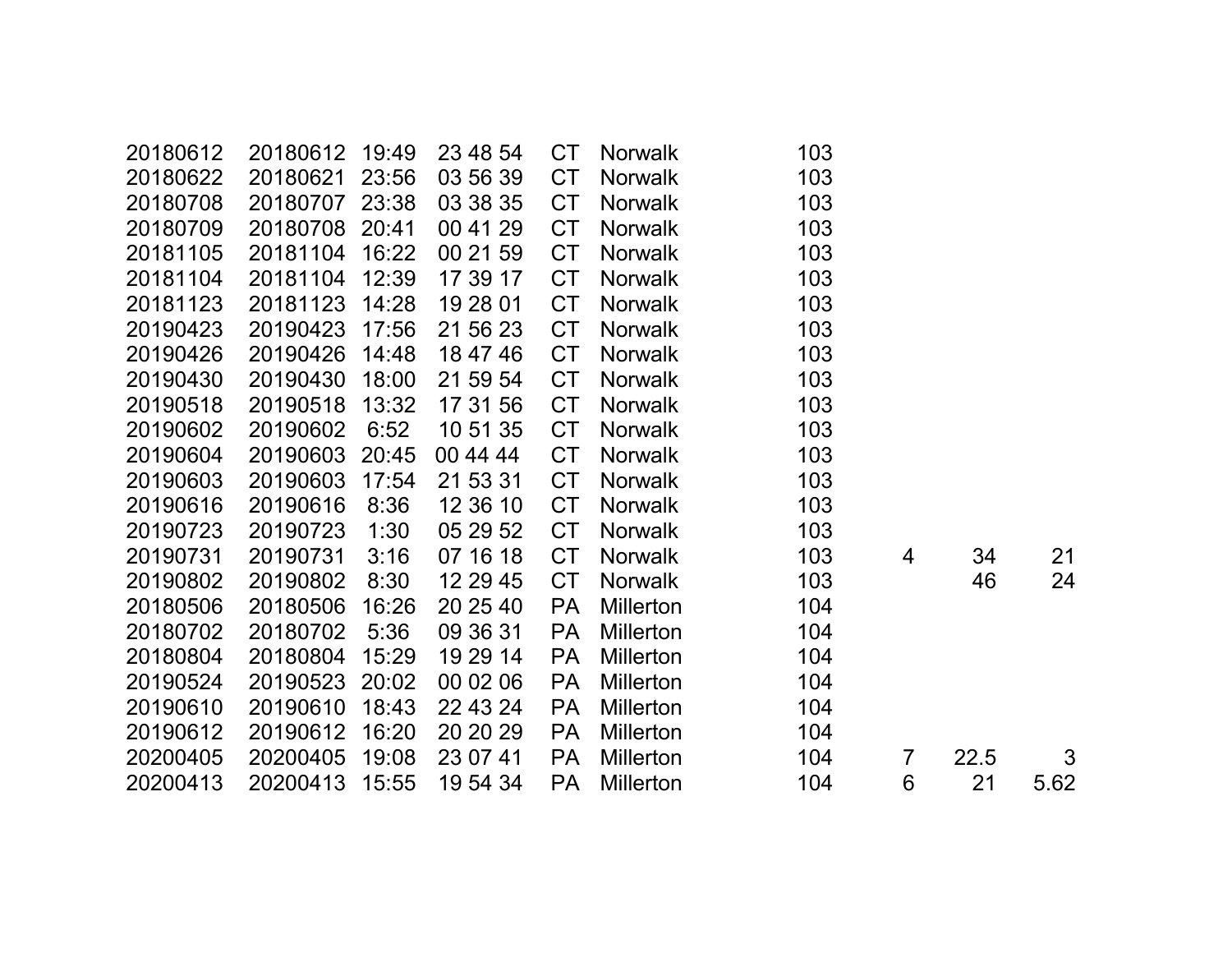| 20200424 | 20200423 | 21:59 | 01 58 58 | <b>PA</b> | <b>Millerton</b> | 104 | 10.5             | 20.25 | 3              |
|----------|----------|-------|----------|-----------|------------------|-----|------------------|-------|----------------|
| 20180628 | 20180628 | 5:50  | 12 50 18 | CA        | Watsonville      | 105 |                  |       |                |
| 20180715 | 20180714 | 21:35 | 04 35 02 | <b>CA</b> | Watsonville      | 105 |                  |       |                |
| 20180714 | 20180714 | 15:23 | 22 22 48 | CA        | Watsonville      | 105 |                  |       |                |
| 20180717 | 20180716 | 18:11 | 01 11 26 | CA        | Watsonville      | 105 |                  |       |                |
| 20190417 | 20190417 | 14:44 | 21 43 57 | <b>CA</b> | Watsonville      | 105 |                  |       |                |
| 20190820 | 20190820 | 3:06  | 10 05 53 | CA        | Watsonville      | 105 |                  | 25    | 4              |
| 20190831 | 20190831 | 3:56  | 10 56 19 | <b>CA</b> | Watsonville      | 105 | $\boldsymbol{0}$ | 25    | 1              |
| 20190919 | 20190919 | 3:47  | 10 47 17 | CA        | Watsonville      | 105 | 3                | 25    | 5              |
| 20191011 | 20191011 | 12:59 | 19 59 29 | <b>CA</b> | Watsonville      | 105 | $\boldsymbol{0}$ | 25    | $\overline{7}$ |
| 20191025 | 20191025 | 4:13  | 11 13 07 | <b>CA</b> | Watsonville      | 105 | $\overline{2}$   | 28.12 | 2.62           |
| 20200222 | 20200222 | 3:52  | 11 52 18 | CA        | Watsonville      | 105 | 3.38             | 25.88 | 5.62           |
| 20200309 | 20200309 | 16:33 | 23 33 17 | CA        | Watsonville      | 105 | 3.38             | 36    | 3.75           |
| 20200419 | 20200419 | 2:51  | 10 50 57 | CA        | Watsonville      | 105 | 3                | 25.5  | 0.75           |
| 20200428 | 20200427 | 21:09 | 05 09 18 | CA        | Watsonville      | 105 | $\overline{0}$   | 26.25 | 0.75           |
| 20180603 | 20180602 | 21:57 | 01 57 53 | <b>CT</b> | Newington        | 106 |                  |       |                |
| 20180609 | 20180609 | 15:51 | 19 50 59 | <b>CT</b> | Newington        | 106 |                  |       |                |
| 20180611 | 20180611 | 17:16 | 21 16 27 | <b>CT</b> | Newington        | 106 |                  |       |                |
| 20180619 | 20180619 | 13:30 | 17 29 52 | <b>CT</b> | Newington        | 106 |                  |       |                |
| 20180706 | 20180706 | 11:41 | 15 41 42 | <b>CT</b> | Newington        | 106 |                  |       |                |
| 20180716 | 20180716 | 8:30  | 12 30 03 | <b>CT</b> | Newington        | 106 |                  |       |                |
| 20180717 | 20180717 | 13:43 | 17 42 54 | <b>CT</b> | Newington        | 106 |                  |       |                |
| 20180723 | 20180723 | 14:09 | 18 08 42 | <b>CT</b> | Newington        | 106 |                  |       |                |
| 20180806 | 20180806 | 13:11 | 17 11 36 | <b>CT</b> | Newington        | 106 |                  |       |                |
| 20180816 | 20180816 | 8:13  | 12 13 07 | <b>CT</b> | Newington        | 106 |                  |       |                |
| 20180821 | 20180821 | 12:44 | 16 43 38 | <b>CT</b> | Newington        | 106 |                  |       |                |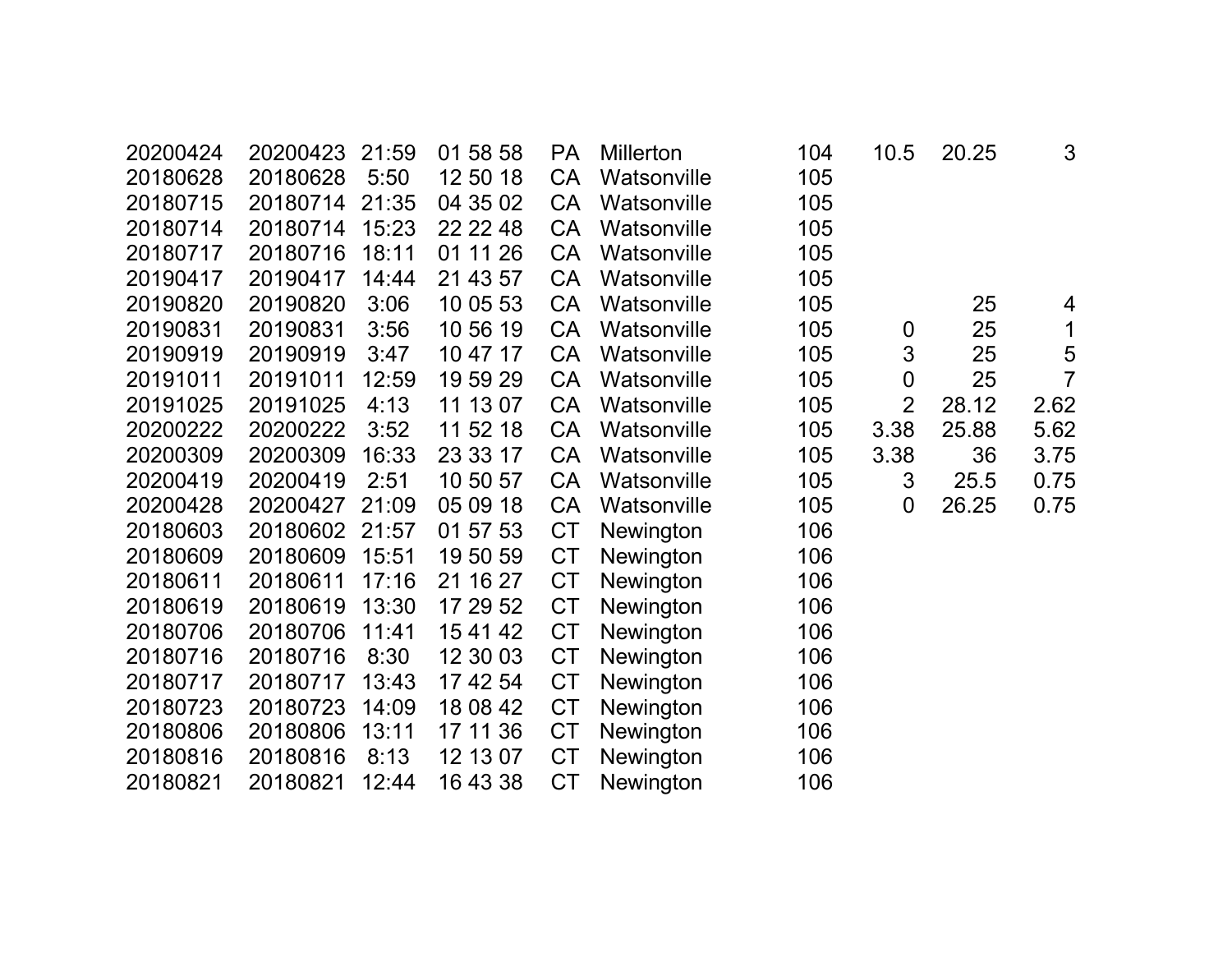| 20180822 | 16:06 | 20 06 03 | <b>CT</b> | Newington   | 106 |      |       |      |
|----------|-------|----------|-----------|-------------|-----|------|-------|------|
| 20180823 | 16:09 | 20 09 09 | <b>CT</b> | Newington   | 106 |      |       |      |
| 20180828 | 10:38 | 14 37 53 | <b>CT</b> | Newington   | 106 |      |       |      |
| 20180902 | 12:14 | 16 14 17 | <b>CT</b> | Newington   | 106 |      |       |      |
| 20180917 | 20:44 | 00 44 00 | <b>CT</b> | Newington   | 106 |      |       |      |
| 20181106 | 15:45 | 20 45 21 | <b>CT</b> | Newington   | 106 |      |       |      |
| 20181107 | 19:35 | 00 34 52 | <b>CT</b> | Newington   | 106 |      |       |      |
| 20181110 | 10:09 | 15 09 23 | <b>CT</b> | Newington   | 106 |      |       |      |
| 20181128 | 6:52  | 11 51 44 | <b>CT</b> | Newington   | 106 |      |       |      |
| 20181129 | 12:15 | 17 15 14 | <b>CT</b> | Newington   | 106 |      |       |      |
| 20181201 | 9:10  | 14 09 31 | <b>CT</b> | Newington   | 106 |      |       |      |
| 20181218 | 22:33 | 03 32 53 | <b>CT</b> | Newington   | 106 |      |       |      |
| 20181218 | 12:27 | 17 27 23 | <b>CT</b> | Newington   | 106 |      |       |      |
| 20181221 | 4:49  | 09 48 57 | <b>CT</b> | Newington   | 106 |      |       |      |
| 20190311 | 19:14 | 00 13 51 | <b>CT</b> | Newington   | 106 |      |       |      |
| 20190316 | 22:54 | 02 54 38 | <b>CT</b> | Newington   | 106 |      |       |      |
| 20190319 | 18:27 | 22 26 59 | <b>CT</b> | Newington   | 106 |      |       |      |
| 20190412 | 18:19 | 22 18 37 | <b>CT</b> | Newington   | 106 |      |       |      |
| 20190601 | 13:01 | 17 01 24 | <b>CT</b> | Newington   | 106 |      |       |      |
| 20190617 | 6:20  | 10 19 32 | <b>CT</b> | Newington   | 106 |      |       |      |
| 20191129 | 20:58 | 01 58 16 | <b>CT</b> | Newington   | 106 | 9    | 25.12 | 2.62 |
| 20191214 | 5:42  | 05 41 50 | <b>CT</b> | Newington   | 106 | 5.62 | 25.5  | 1.5  |
| 20200412 | 7:07  | 11 07 26 | <b>CT</b> | Newington   | 106 | 0.75 | 22.12 | 0.38 |
| 20200425 | 6:25  | 10 25 05 | <b>CT</b> | Newington   | 106 | 4.12 | 23.62 | 1.88 |
| 20180608 | 19:09 | 00 08 53 | <b>OH</b> | Laurelville | 107 |      |       |      |
| 20180622 | 17:01 | 22 01 04 | <b>OH</b> | Laurelville | 107 |      |       |      |
|          |       |          |           |             |     |      |       |      |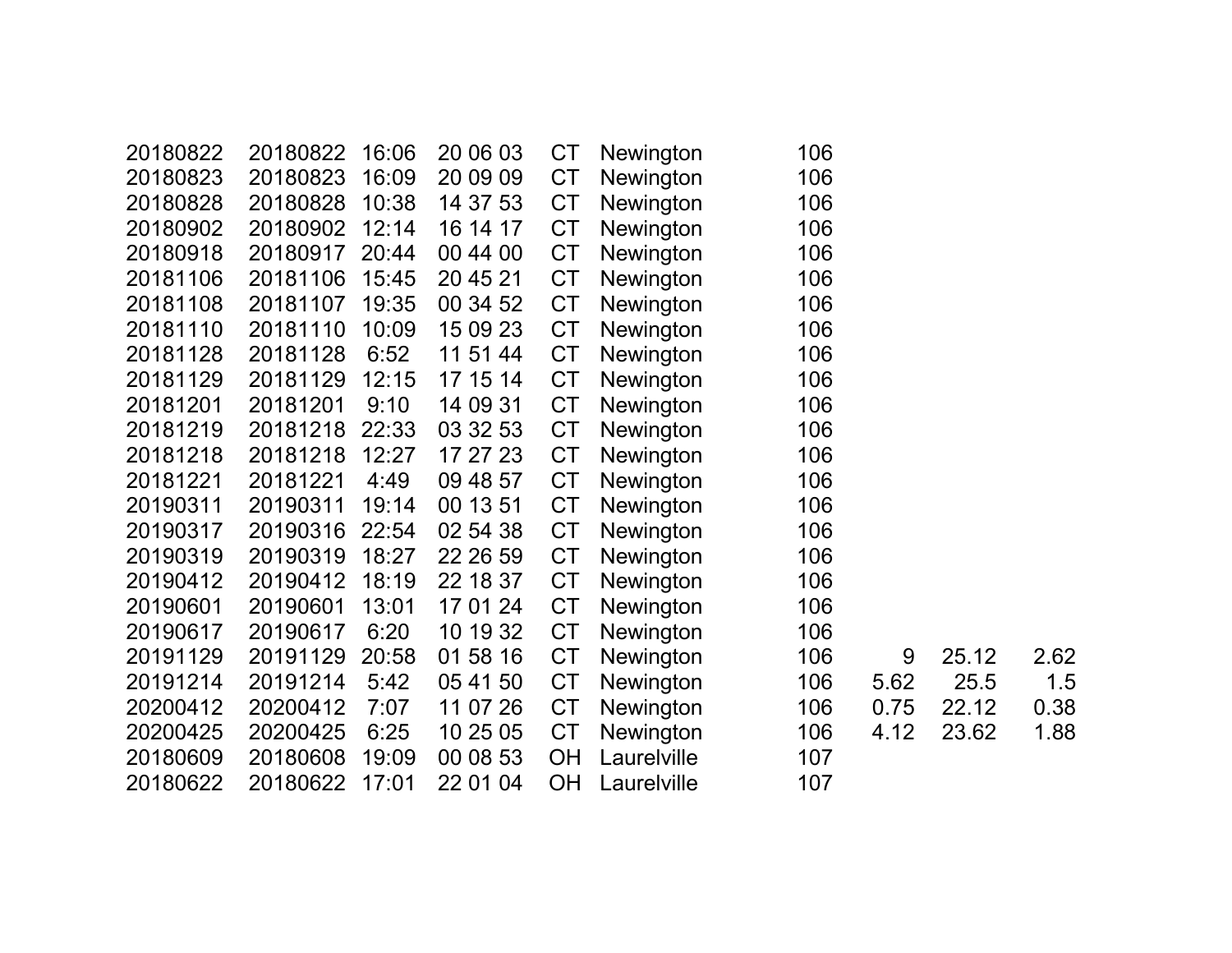| 20180627 | 20180626       | 21:43 | 02 42 50               | <b>OH</b> | Laurelville | 107 |       |       |             |
|----------|----------------|-------|------------------------|-----------|-------------|-----|-------|-------|-------------|
| 20180629 | 20180628       | 19:09 | 00 25 09               | <b>OH</b> | Laurelville | 107 |       |       |             |
| 20180628 | 20180628       | 18:53 | 23 11 53               | <b>OH</b> | Laurelville | 107 |       |       |             |
| 20180720 | 20180720       | 15:18 | 20 18 09               | <b>OH</b> | Laurelville | 107 |       |       |             |
| 20180829 | 20180829       | 5:38  | 10 37 36               | <b>OH</b> | Laurelville | 107 |       |       |             |
| 20180926 | 20180926       | 2:14  | 17 13 40               | <b>OH</b> | Laurelville | 107 |       |       |             |
| 20181010 | 20181010       | 17:06 | 21 05 32               | <b>OH</b> | Laurelville | 107 |       |       |             |
| 20190525 | 20190525       | 8:07  | 12 06 50               | <b>OH</b> | Laurelville | 107 |       |       |             |
| 20191006 | 20191006       | 5:25  | 10 25 06               | <b>OH</b> | Laurelville | 107 | 1     | 25    | 3           |
| 20191221 | 20191221       | 6:52  | 11 51 57               | <b>OH</b> | Laurelville | 107 | 4     | 28.88 | 10.88       |
| 20200121 | 20200120       | 21:00 | 01 59 54               | <b>OH</b> | Laurelville | 107 | 1.12  | 318   | 16.12       |
| 20200208 | 20200208       | 6:51  | 11 51 06               | <b>OH</b> | Laurelville | 107 | 10.88 | 28.12 | 1.88        |
| 20190825 | 20190825       | 16:30 | 21 29 40               | IA        | New London  | 108 | 1     | 12    | $\mathbf 0$ |
| 20180902 | 20180902       | 13:42 | 21 41 58 canadaAlberta |           |             | 109 |       |       |             |
| 20180924 | 20180923       | 19:42 | 02 42 37 canadaAlberts |           |             | 109 |       |       |             |
| 20180602 | 20180602       | 17:40 | 21 40 11               | <b>NH</b> | Concord     | 110 |       |       |             |
| 20180606 | 20180606       | 10:17 | 14 17 22               | <b>NH</b> | Concord     | 110 |       |       |             |
| 20180629 | 20180629       | 17:18 | 21 18 15               | <b>NH</b> | Concord     | 110 |       |       |             |
| 20180909 | 20180909       | 15:59 | 19 59 38               | <b>NH</b> | Concord     | 110 |       |       |             |
| 20181001 | 20181001       | 12:25 | 16 25 04               | <b>NH</b> | Concord     | 110 |       |       |             |
| 20190203 | 20190203       | 15:39 | 20 39 03               | <b>NH</b> | Concord     | 110 |       |       |             |
| 20190307 | 20190307       | 17:47 | 22 47 13               | <b>NH</b> | Concord     | 110 |       |       |             |
| 20190310 | 20190310       | 9:16  | 13 15 49               | <b>NH</b> | Concord     | 110 |       |       |             |
| 20190312 | 20190312       | 16:03 | 20 03 13               | <b>NH</b> | Concord     | 110 |       |       |             |
| 20190313 | 20190313       | 17:02 | 21 02 07               | <b>NH</b> | Concord     | 110 |       |       |             |
| 20190317 | 20190316 23:01 |       | 03 01 01               | <b>NH</b> | Concord     | 110 |       |       |             |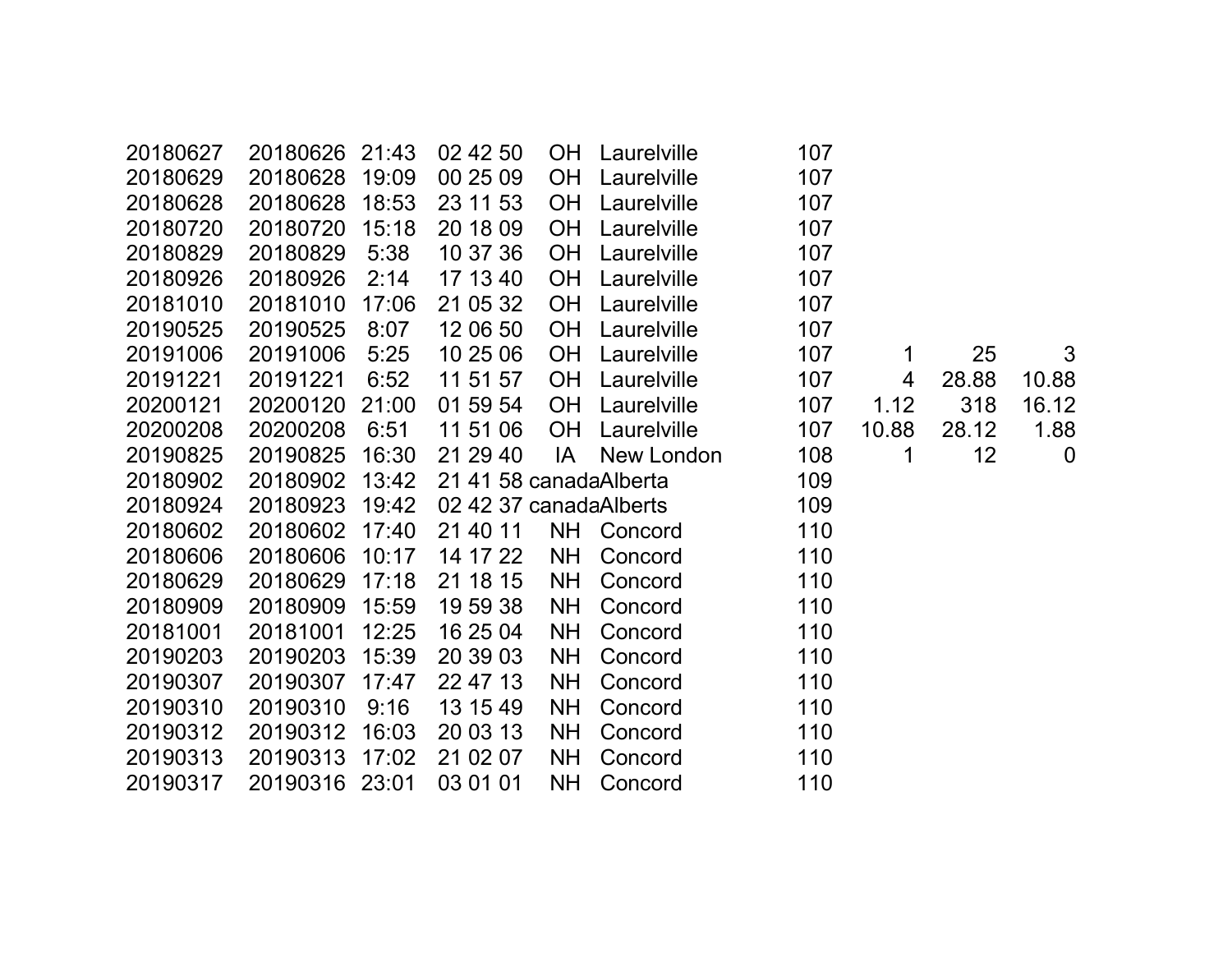| 20190317 | 20190317 | 15:52 | 19 51 56 | NH.       | Concord      | 110 |                |     |                  |
|----------|----------|-------|----------|-----------|--------------|-----|----------------|-----|------------------|
| 20190523 | 20190523 | 9:13  | 13 01 01 | <b>NH</b> | Pembroke     | 110 |                |     |                  |
| 20190630 | 20190630 | 2:25  | 06 25 07 | <b>NH</b> | Pembroke     | 110 |                |     |                  |
| 20190704 | 20190704 | 3:00  | 07 00 03 | <b>NH</b> | Pembroke     | 110 |                |     |                  |
| 20190712 | 20190712 | 3:27  | 07 27 12 | <b>NH</b> | Pembroke     | 110 |                |     |                  |
| 20190713 | 20190713 | 11:53 | 15 52 31 | <b>NH</b> | Pembroke     | 110 |                |     |                  |
| 20190714 | 20190714 | 2:25  | 06 25 07 | <b>NH</b> | Pembroke     | 110 |                |     |                  |
| 20190731 | 20190731 | 13:56 | 17 56 31 | <b>NH</b> | Pembroke     | 110 | 4              | 25  | 4                |
| 20190802 | 20190802 | 13:42 | 17 42 25 | <b>NH</b> | Pembroke     | 110 | $6\phantom{1}$ | 29  | $\bf 8$          |
| 20190803 | 20190803 | 9:23  | 13 23 24 | <b>NH</b> | Pembroke     | 110 | $\overline{2}$ | 27  | $\mathfrak{S}$   |
| 20190804 | 20190804 | 17:21 | 21 20 58 | <b>NH</b> | Pembroke     | 110 | 9              | 27  | $\overline{6}$   |
| 20190904 | 20190904 | 17:14 | 21 14 17 | <b>NH</b> | Pembroke     | 110 | $\overline{0}$ | 42  | $\boldsymbol{0}$ |
| 20191113 | 20191113 | 7:25  | 12 25 17 | <b>NH</b> | Pembroke     | 110 | 2.25           | 186 | 3                |
| 20190409 | 20190409 | 13:58 | 20 57 43 | ID        | <b>Boise</b> | 111 |                |     |                  |
| 20190429 | 20190429 | 12:38 | 19 37 59 | ID        | <b>Boise</b> | 111 |                |     |                  |
| 20190604 | 20190604 | 1:46  | 08 46 25 | ID        | <b>Boise</b> | 111 |                |     |                  |
| 20190607 | 20190606 | 22:45 | 05 44 35 | ID        | <b>Boise</b> | 111 |                |     |                  |
| 20190610 | 20190610 | 4:19  | 11 18 34 | ID        | <b>Boise</b> | 111 |                |     |                  |
| 20190621 | 20190621 | 7:35  | 14 35 17 | ID        | <b>Boise</b> | 111 |                |     |                  |
|          | 20190721 | 19:15 | 02 14 53 | ID        | <b>Boise</b> | 111 |                |     |                  |
| 20190730 | 20190730 | 1:12  | 08 12 28 | ID        | <b>Boise</b> | 111 | 1              | 45  | $\mathbf 1$      |
| 20190805 | 20190805 | 3:44  | 10 44 17 | ID        | <b>Boise</b> | 111 | 3              | 44  | $\mathbf 1$      |
| 20190811 | 20190811 | 3:25  | 10 25 08 | ID        | <b>Boise</b> | 111 | 4              | 27  | $\overline{7}$   |
| 20190904 | 20190904 | 14:32 | 21 32 17 | ID        | <b>Boise</b> | 111 |                | 42  | $\mathbf 0$      |
|          | 20191003 |       |          | ID        | <b>Boise</b> | 111 |                |     |                  |
|          | 20200409 |       |          | ID        | <b>Boise</b> | 111 |                |     |                  |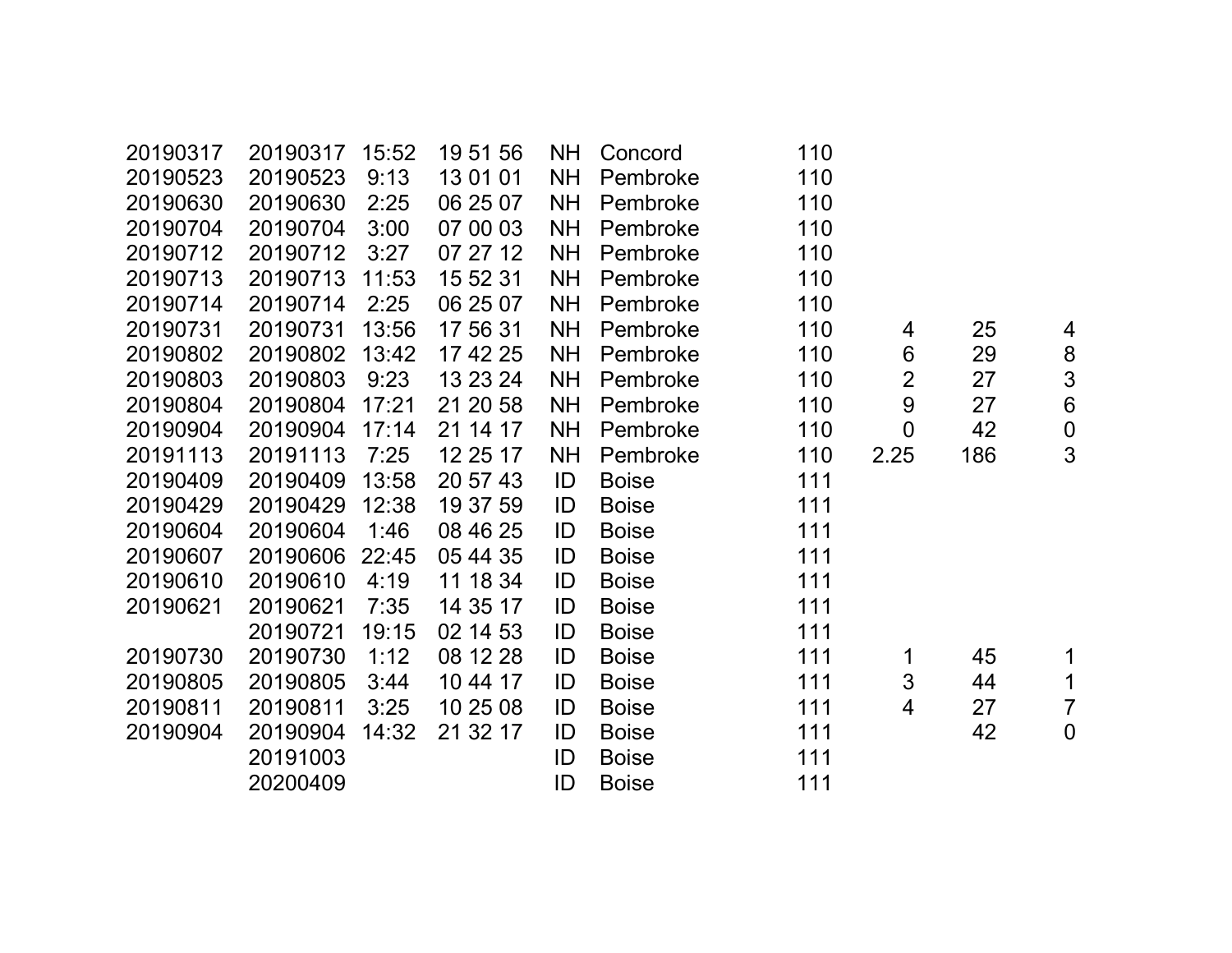| 20200412 | 20200412 11:14 |       | 18 14 01 | ID | <b>Boise</b>                      | 111 | 1              | 25.5           | $\mathfrak{S}$ |  |
|----------|----------------|-------|----------|----|-----------------------------------|-----|----------------|----------------|----------------|--|
| 20200414 | 20200414       | 13:35 | 20 35 28 | ID | <b>Boise</b>                      | 111 | 4.5            | 27.75          | 3              |  |
| 20200424 | 20200424 15:57 |       | 22 57 27 | ID | <b>Boise</b>                      | 111 | 2.25           | 27.38          | 3.38           |  |
| 20200430 | 20200430       | 3:28  | 10 28 27 | ID | <b>Boise</b>                      | 111 | 5.25           | 27             | 3.75           |  |
| 20180407 | 20180407       | 16:44 | 22 44 39 | UT | <b>Salt Lake City</b>             | 112 |                |                |                |  |
| 20180412 | 20180412 13:13 |       | 18 12 46 | UT | <b>Salt Lake City</b>             | 112 |                |                |                |  |
| 20180708 | 20180708 13:19 |       | 20 18 42 | UT | <b>Salt Lake City</b>             | 112 |                |                |                |  |
| 20181201 | 20181201       | 10:02 | 17 01 42 | UT | <b>Salt Lake City</b>             | 112 |                |                |                |  |
| 20180824 | 20180824       | 9:59  |          |    | 14 59 15 canadaChapleau, Ontario  | 113 |                |                |                |  |
| 20190224 | 20190224 11:31 |       |          |    | 16 31 03 canadaChapleau, Ontario  | 113 |                |                |                |  |
| 20190518 | 20190518       |       |          |    | 07 56 34 ontarioChapleau, Ontario | 113 |                |                |                |  |
| 20200205 | 20200205       | 6:25  |          |    | 11 25 04 canadaChapleau, Ontario  | 113 | 0.38           | 30.38          | 3.38           |  |
| 20200328 | 20200328       | 4:53  |          |    | 08 52 48 canadaChapleau, Ontario  | 113 |                | 29.25          | 9.75           |  |
| 20200410 | 20200409 20:33 |       |          |    | 00 33 00 canadaChapleau, Ontario  | 113 | 3              | 26.25          | 10.5           |  |
| 20200418 | 20200418       | 7:30  |          |    | 11 30 02 canadaChapleau, Ontario  | 113 | 3.75           | 26.25          | 3.75           |  |
| 20180420 | 20180420       | 15:20 | 20 20 16 | IN | Santa Claus                       | 114 |                |                |                |  |
| 20190404 | 20190404       | 9:33  | 14 33 13 | IN | Santa Claus                       | 114 |                |                |                |  |
| 20190627 | 20190627       | 16:54 | 21 54 02 | IN | <b>Santa Claus</b>                | 114 |                |                |                |  |
| 20190628 | 20190628       | 5:25  | 10 25 05 | IN | Santa Claus                       | 114 |                |                |                |  |
| 20190707 | 20190707       | 5:25  | 10 25 05 | IN | Santa Claus                       | 114 |                |                |                |  |
| 20190713 | 20190713       | 18:23 | 23 23 08 | IN | Santa Claus                       | 114 |                |                |                |  |
| 20190714 | 20190714       | 11:23 | 16 23 28 | IN | Santa Claus                       | 114 |                |                |                |  |
| 20190805 | 20190805       | 5:09  | 10 08 36 | IN | Santa Claus                       | 114 | $\overline{5}$ | $\overline{2}$ | 25             |  |
| 20190808 | 20190808       | 18:14 | 23 14 24 | IN | Santa Claus                       | 114 | $6\,$          | 9              | 26             |  |
| 20190811 | 20190811       | 12:20 | 17 20 05 | IN | Santa Claus                       | 114 | $\mathfrak{S}$ | 27             | $\overline{7}$ |  |
| 20190908 | 20190908       | 1:32  | 06 32 06 | IN | Santa Claus                       | 114 | 1              | 29             | $\overline{2}$ |  |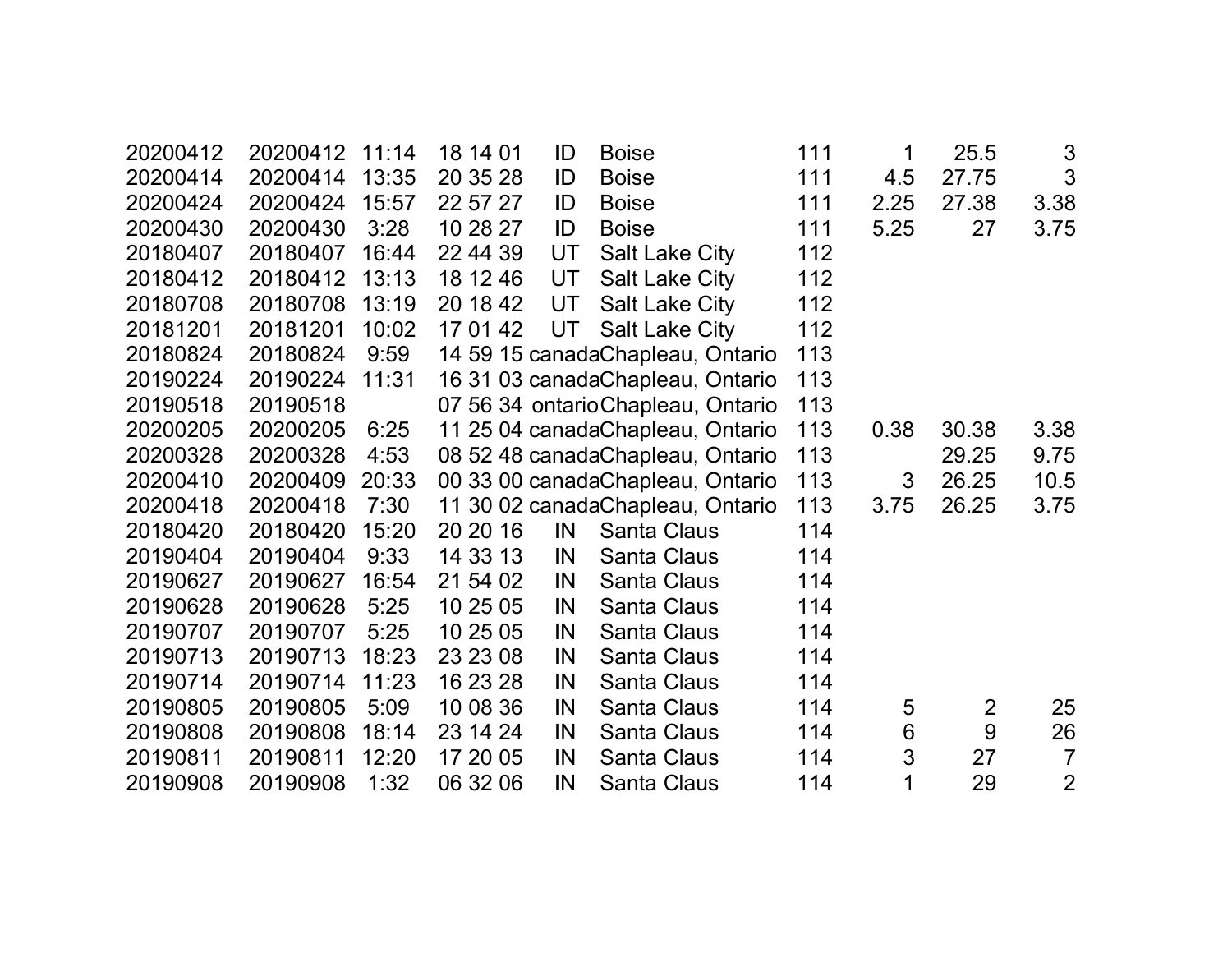| 20190913 | 20190913 | 5:06  | 10 06 27 | IN  | Santa Claus        | 114 | 1              | 27    |                 |
|----------|----------|-------|----------|-----|--------------------|-----|----------------|-------|-----------------|
| 20190914 | 20190914 | 5:09  | 10 09 27 | IN  | Santa Claus        | 114 | $\pmb{0}$      | 27    | $\frac{2}{3}$   |
| 20190917 | 20190917 | 4:52  | 09 52 26 | IN  | Santa Claus        | 114 | $\mathbf 1$    | 25    | 12              |
| 20191010 | 20191010 | 5:25  | 10 25 05 | IN  | <b>Santa Claus</b> | 114 | $\overline{4}$ | 33    | $6\phantom{1}6$ |
| 20191102 | 20191102 | 10:02 | 16 02 04 | IN  | <b>Santa Claus</b> | 114 | 5              | 31.88 | 4.88            |
| 20191107 | 20191107 | 6:25  | 11 25 05 | IN  | <b>Santa Claus</b> | 114 | 1.88           | 27    | 0.75            |
| 20191124 | 20191124 | 13:58 | 19 58 04 | IN  | Santa Claus        | 114 | 0.75           | 33.38 | 0.38            |
| 20191207 | 20191207 | 5:14  | 11 14 05 | IN  | Santa Claus        | 114 | 1.88           | 29.62 | 9.38            |
| 20191207 | 20191207 | 6:14  | 11 14 05 | IN  | Santa Claus        | 114 | 1.88           | 29.62 | 9.38            |
| 20200103 | 20200103 | 2:31  | 08 31 07 | IN  | Santa Claus        | 114 |                | 27.75 | 2.25            |
| 20200119 | 20200119 | 1:26  | 07 26 04 | IN  | Santa Claus        | 114 | 3              | 27.38 | 6.38            |
| 20200119 | 20200119 | 1:26  | 07 26 04 | IN  | Santa Claus        | 114 | $\mathbf{3}$   | 27.38 | 6.38            |
| 20200201 | 20200201 | 8:44  | 15 43 41 | IN  | Santa Claus        | 114 | 4.12           | 28.5  | 0.75            |
| 20200225 | 20200224 | 22:30 | 04 30 01 | IN  | Santa Claus        | 114 |                | 30    | 8               |
| 20200406 | 20200406 | 1:11  | 06 10 36 | IN  | <b>Santa Claus</b> | 114 |                | 30    | 8.25            |
| 20180406 | 20180406 | 1:22  | 06 21 51 | IL. | Norris City        | 115 |                |       |                 |
| 20180407 | 20180407 | 1:25  | 06 25 15 | IL  | Norris City        | 115 |                |       |                 |
| 20180414 | 20180414 | 18:44 | 23 43 52 | IL. | Norris City        | 115 |                |       |                 |
| 20180505 | 20180505 | 13:07 | 18 07 07 | IL. | Norris City        | 115 |                |       |                 |
| 20180610 | 20180610 | 4:43  | 10 49 43 | IL  | Norris City        | 115 |                |       |                 |
| 20180611 | 20180611 | 12:08 | 18 07 49 | IL  | Norris City        | 115 |                |       |                 |
| 20180617 | 20180617 | 19:07 | 01 07 21 | IL. | <b>Norris City</b> | 115 |                |       |                 |
| 20180618 | 20180618 | 16:09 | 22 08 43 | IL  | Norris City        | 115 |                |       |                 |
| 20180626 | 20180626 | 20:25 | 02 25 08 | IL  | Norris City        | 115 |                |       |                 |
| 20180627 | 20180627 | 16:15 | 22 14 55 | IL. | Norris City        | 115 |                |       |                 |
| 20180712 | 20180712 | 9:30  | 15 30 21 | IL  | Norris City        | 115 |                |       |                 |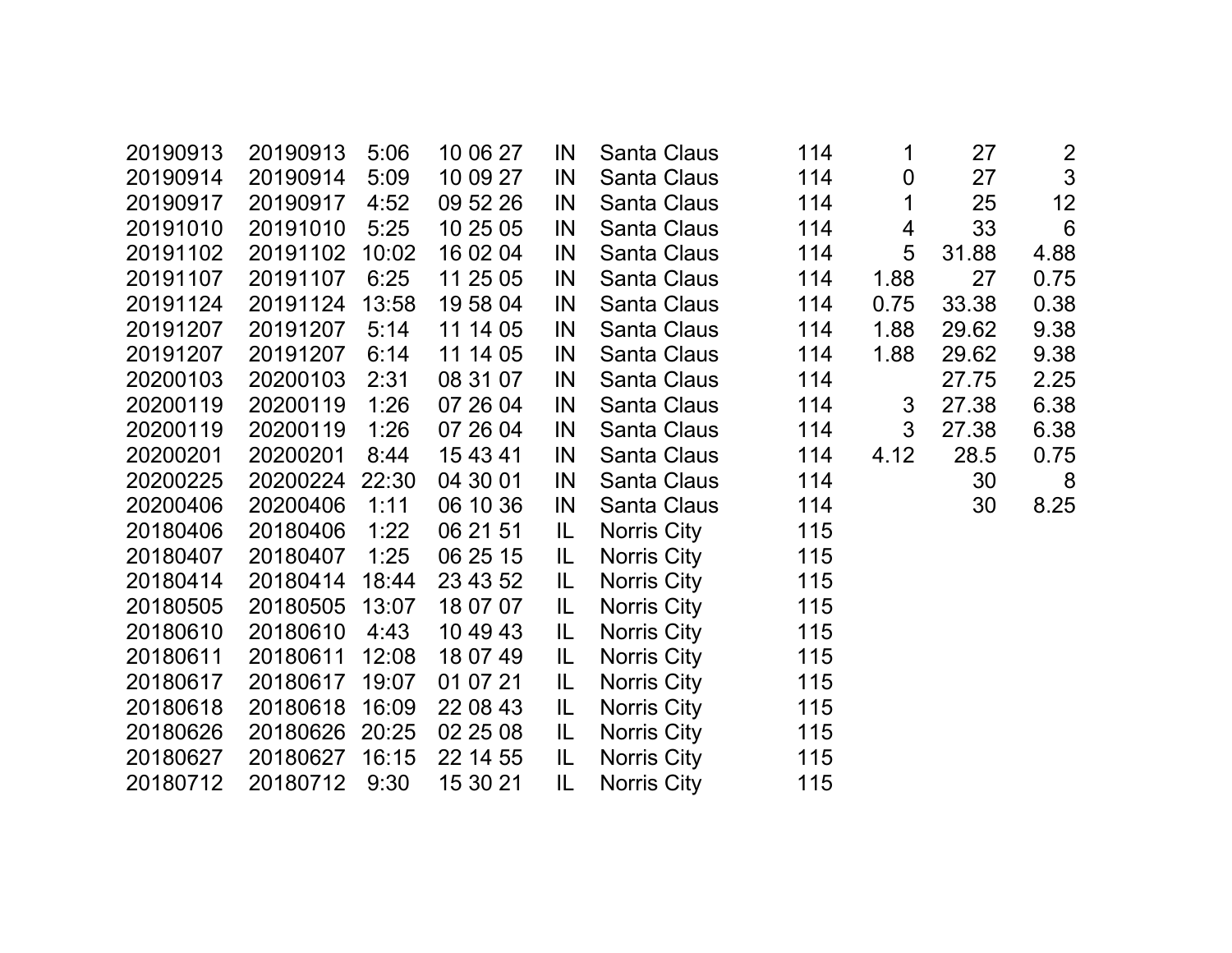| 20180713 | 20180713       | 13:17 | 19 16 48 | IL  | <b>Norris City</b> | 115 |                 |       |                  |
|----------|----------------|-------|----------|-----|--------------------|-----|-----------------|-------|------------------|
| 20180715 | 20180715       | 16:25 | 22 24 54 | IL. | Norris City        | 115 |                 |       |                  |
| 20180721 | 20180721       | 10:29 | 16 29 28 | IL. | <b>Norris City</b> | 115 |                 |       |                  |
| 20180806 | 20180806       | 15:30 | 21 29 38 | IL  | <b>Norris City</b> | 115 |                 |       |                  |
| 20180901 | 20180901       | 14:30 | 19 29 32 | IL. | <b>Norris City</b> | 115 |                 |       |                  |
| 20180910 | 20180909       | 19:16 | 00 16 05 | IL. | <b>Norris City</b> | 115 |                 |       |                  |
| 20190725 | 20190725       | 12:47 | 18 47 21 | IL  | Norris City        | 115 |                 |       |                  |
|          | 20190727 21:25 |       | 03 25 22 | IL  | <b>Norris City</b> | 115 |                 |       |                  |
| 20190806 | 20190806       | 18:40 | 00 40 05 | IL  | <b>Norris City</b> | 115 | $\mathbf 0$     | 27    | 1                |
| 20190809 | 20190809       | 0:22  | 06 21 52 | IL. | <b>Norris City</b> | 115 | 10 <sup>°</sup> | 26    | 4                |
| 20190925 | 20190925       | 4:25  | 10 25 05 | IL. | <b>Norris City</b> | 115 | $\overline{4}$  | 41    | $\boldsymbol{0}$ |
| 20191006 | 20191006       | 0:20  | 06 19 42 | IL  | <b>Norris City</b> | 115 | $\mathbf 1$     | 27    | $\mathfrak{S}$   |
| 20191018 | 20191018       | 5:07  | 10 07 02 | IL  | <b>Norris City</b> | 115 | $\overline{7}$  | 27    | $6\phantom{1}6$  |
| 20191102 | 20191102       | 4:47  | 10 46 56 | IL. | <b>Norris City</b> | 115 | 2.25            | 30.75 | 12               |
| 20191118 | 20191118       | 8:25  | 14 34 55 | IL  | <b>Norris City</b> | 115 | 6.75            | 34.12 | 8.62             |
| 20191227 | 20191228       | 17:06 | 23 05 49 | IL. | <b>Norris City</b> | 115 | 1.12            | 32.25 | 0.38             |
| 20200112 | 20200112       |       |          | IL. | <b>Norris City</b> | 115 |                 |       |                  |
| 20200118 | 20200118       | 19:51 | 01 51 28 | IL  | <b>Norris City</b> | 115 | 3               | 33    | 3.75             |
| 20200207 | 20200207       | 9:08  | 15 07 51 | IL. | <b>Norris City</b> | 115 |                 | 51.75 | 3.38             |
| 20200207 | 20200207       | 9:08  | 15 07 51 | IL. | Norris Clty        | 115 |                 | 51.75 | 3.38             |
| 20200301 | 20200301       | 16:42 | 22 42 08 | IL. | <b>Norris City</b> | 115 | 2.62            | 94.88 |                  |
| 20190412 | 20190411       | 21:28 | 04 27 40 | ID  | <b>Boise</b>       | 116 |                 |       |                  |
| 20190413 | 20190413       | 13:59 | 20 58 38 | ID  | <b>Boise</b>       | 116 |                 |       |                  |
| 20190419 | 20190419       | 3:23  | 10 22 38 | ID  | <b>Boise</b>       | 116 |                 |       |                  |
| 20190429 | 20190428       | 20:01 | 03 00 59 | ID  | <b>Boise</b>       | 116 |                 |       |                  |
| 20190430 | 20190430       | 13:18 | 20 17 38 | ID  | <b>Boise</b>       | 116 |                 |       |                  |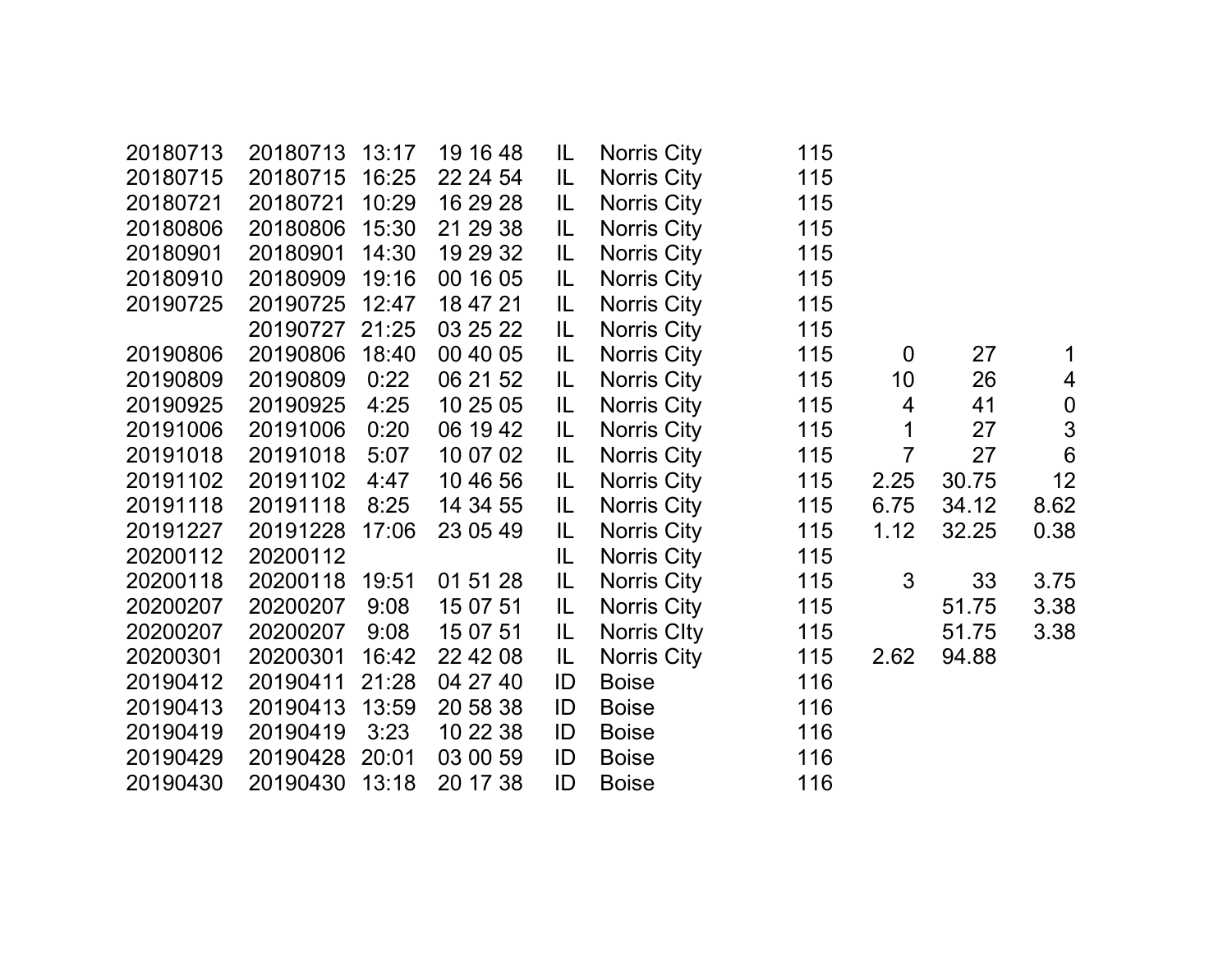| 20190504 | 20190503 | 0:34  | 07 34 08 | ID        | <b>Boise</b> | 116 |      |        |                  |
|----------|----------|-------|----------|-----------|--------------|-----|------|--------|------------------|
| 20190701 | 20190701 | 3:57  | 10 57 18 | ID        | <b>Boise</b> | 116 |      |        |                  |
| 20190710 | 20190710 | 5:06  | 12 05 50 | ID        | <b>Boise</b> | 116 |      |        |                  |
| 20190713 | 20190712 | 0:10  | 05 09 51 | ID        | <b>Boise</b> | 116 |      |        |                  |
| 20190721 | 20190721 | 3:25  | 10 25 06 | ID        | <b>Boise</b> | 116 |      |        |                  |
| 20190724 | 20190724 | 4:02  | 11 01 52 | ID        | <b>Boise</b> | 116 |      |        |                  |
| 20190826 | 20190826 | 3:25  | 10 25 05 | ID        | <b>Boise</b> | 116 | 4    | 31     | $\mathbf 0$      |
| 20190826 | 20190826 | 3:25  | 10 25 05 | ID        | <b>Boise</b> | 116 | 4    | 31     | $\boldsymbol{0}$ |
| 20190908 | 20190908 | 3:25  | 10 25 05 | ID        | <b>Boise</b> | 116 | 6    | 25     | $\overline{2}$   |
| 20190913 | 20190913 | 3:31  | 10 31 23 | ID        | <b>Boise</b> | 116 | 1    | 27     | $\overline{6}$   |
| 20190915 | 20190915 | 3:25  | 10 25 04 | ID        | <b>Boise</b> | 116 | 1    | 25     | $\overline{7}$   |
| 20190915 | 20190915 | 3:25  | 10 25 04 | ID        | <b>Boise</b> | 116 | 1    | 25     | $\overline{7}$   |
| 20190921 | 20190921 | 3:05  | 10 05 22 | ID        | <b>Boise</b> | 116 | 6    | 29     | 1                |
| 20191003 | 20191003 | 16:34 | 23 34 22 | ID        | <b>Boise</b> | 116 | 4    | 26     | 3                |
| 20191005 | 20191005 | 18:48 | 01 48 23 | ID        | <b>Boise</b> | 116 | 3    | 29     | $\overline{2}$   |
| 20191030 | 20191030 | 15:56 | 22 56 03 | ID        | <b>Boise</b> | 116 | 4    | 28.12  | 2.62             |
| 20191114 | 20191114 | 10:08 | 17 07 46 | ID        | <b>Boise</b> | 116 | 4.12 | 30.38  | 1.12             |
| 20191119 | 20191119 | 4:25  | 11 25 04 | ID        | <b>Boise</b> | 116 | 0.38 | 28.88  | 4.12             |
| 20181123 | 20181123 | 10:47 | 16 46 34 | <b>TX</b> | Houston      | 118 |      |        |                  |
| 20190516 | 20190515 | 20:14 | 01 04 29 | <b>TX</b> | Houston      | 118 |      |        |                  |
| 20200406 | 20200406 | 5:27  | 10 26 39 | <b>TX</b> | Houston      | 118 | 5.25 | 27     | $\overline{0}$   |
| 20200419 | 20200419 | 17:32 | 22 32 17 | <b>TX</b> | Houston      | 118 | 1.5  | 140.25 | 0.75             |
| 20200425 | 20200424 | 20:51 | 01 01 31 | <b>TX</b> | Houston      | 118 | 0.75 | 86.62  | 4.5              |
| 20200426 | 20200426 | 9:54  | 14 53 50 | <b>TX</b> | Houston      | 118 | 3.38 | 45.75  | 10.12            |
| 20190908 | 20180523 | 18:33 | 23 33 11 | IN        | Mt. Vernon   | 119 |      |        |                  |
| 20190925 | 20180630 | 8:40  | 13 40 30 | IN        | Mt. Vernon   | 119 |      |        |                  |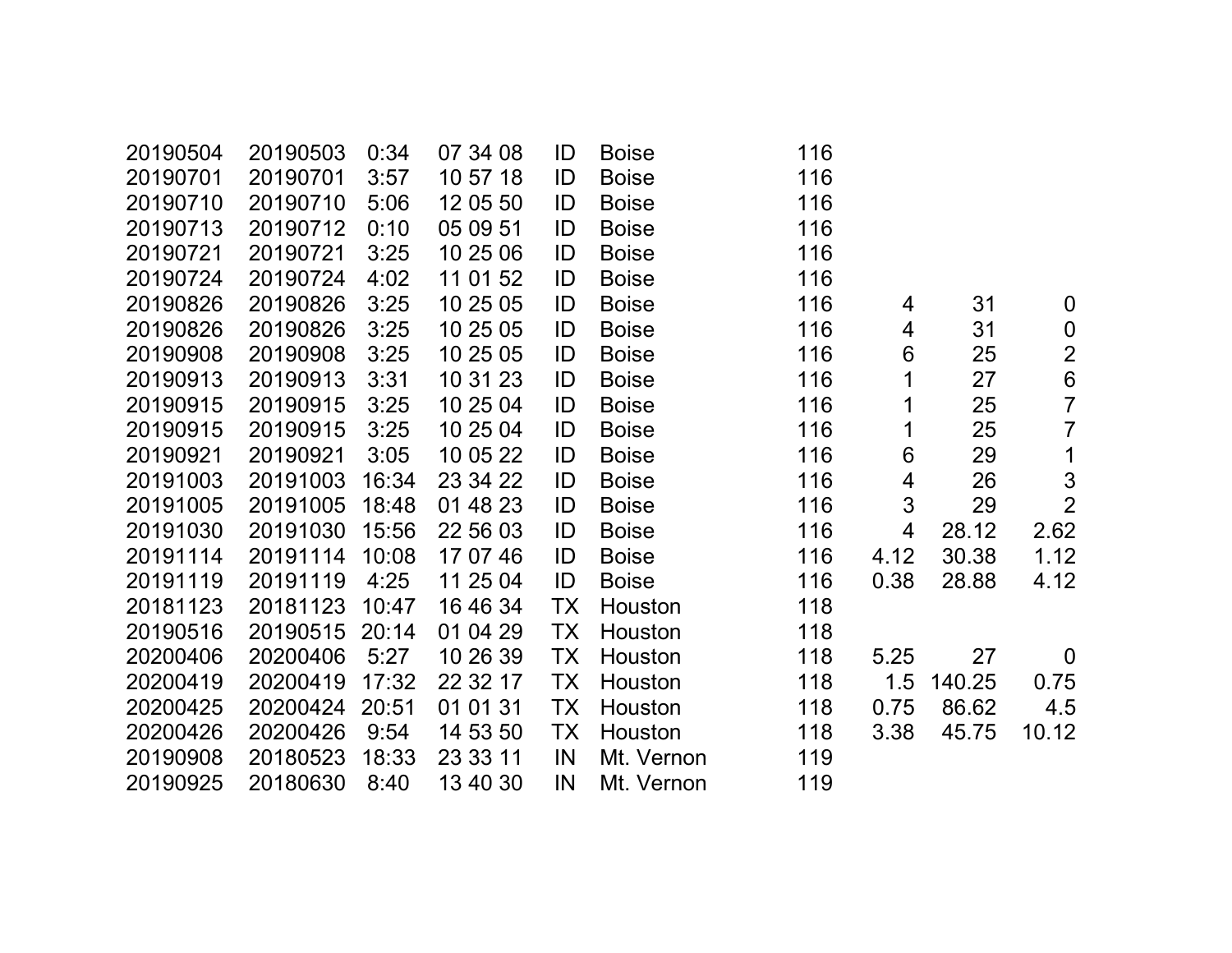| 20190927 | 20180706 | 6:55  | 12 54 52 | IN | Mt. Vernon | 119 |                |       |                |
|----------|----------|-------|----------|----|------------|-----|----------------|-------|----------------|
| 20190930 | 20180707 | 9:41  | 15 40 59 | IN | Mt. Vernon | 119 |                |       |                |
| 20191006 | 20190704 | 14:00 | 19 00 16 | IN | Mt. Vernon | 119 |                |       |                |
| 20191124 | 20190722 | 1:20  | 06 20 20 | IN | Mt. Vernon | 119 |                |       |                |
| 20191208 | 20190723 | 1:25  | 06 25 05 | IN | Mt. Vernon | 119 |                |       |                |
| 20200109 | 20190728 | 1:25  | 06 25 05 | IN | Mt. Vernon | 119 |                |       |                |
| 20200123 | 20190809 | 13:12 | 18 12 03 | IN | Mt. Vernon | 119 | $\overline{7}$ | 34    | $\overline{2}$ |
| 20200211 | 20190815 | 1:25  | 06 25 20 | IN | Mt. Vernon | 119 | 4              | 30    | $\overline{4}$ |
| 20200214 | 20190818 | 13:36 | 18 35 47 | IN | Mt. Vernon | 119 | 1              | 25    | $\mathbf 0$    |
| 20200224 | 20190902 | 1:25  | 06 25 06 | IN | Mt. Vernon | 119 | 1              | 25    | $\mathbf 0$    |
| 20200313 | 20190908 | 1:25  | 06 25 06 | IN | Mt. Vernon | 119 | 13             | 25    | $\mathbf 1$    |
| 20200321 | 20190925 | 1:19  | 06 18 48 | IN | Mt. Vernon | 119 | 4              | 27    | $\overline{7}$ |
| 20200402 | 20190927 | 1:25  | 06 25 05 | IN | Mt. Vernon | 119 | 1              | 29    | 5              |
| 20200405 | 20190930 | 1:52  | 06 51 48 | IN | Mt. Vernon | 119 | $\mathbf 1$    | 32    | 5              |
| 20191216 | 20191006 | 1:25  | 06 25 04 | IN | Mt. Vernon | 119 | 3              | 30    | $\overline{0}$ |
| 20200129 | 20191124 | 1:10  | 06 10 07 | IN | Mt. Vernon | 119 | $\overline{0}$ | 31.12 | 2.62           |
| 20200313 | 20191208 | 0:25  | 06 25 04 | IN | Mt. Vernon | 119 | 1.12           | 31.12 | 14.62          |
| 20180403 | 20200109 | 0:25  | 06 25 05 | IN | Mt. Vernon | 119 | 0.38           | 33    | 1.5            |
| 20180405 | 20200123 | 12:57 | 18 57 24 | IN | Mt. Vernon | 119 | 6.75           | 40.5  | 4.12           |
| 20180406 | 20200211 | 0:25  | 06 25 05 | IN | Mt. Vernon | 119 | 0.38           | 33    | 4.5            |
| 20180407 | 20200214 | 0:25  | 06 25 05 | IN | Mt. Vernon | 119 | 10.5           | 34.5  | 3              |
| 20190309 | 20200224 | 0:26  | 06 25 07 | IN | Mt. Vernon | 119 | 3              | 31.5  | 3.75           |
| 20190314 | 20200313 | 4:19  | 09 18 46 | IN | Mt. Vernon | 119 | 7.5            | 34.12 | 4.12           |
| 20190402 | 20200321 | 1:25  | 06 25 05 | IN | Mt. Vernon | 119 | 0.38           | 31.12 | 1.12           |
| 20190428 | 20200402 | 0:01  | 06 01 19 | IN | Mt. Vernon | 119 | 4.12           | 28.5  | 6.75           |
| 20190505 | 20200405 | 0:25  | 06 25 08 | IN | Mt. Vernon | 119 | 0.75           | 31.88 | 4.12           |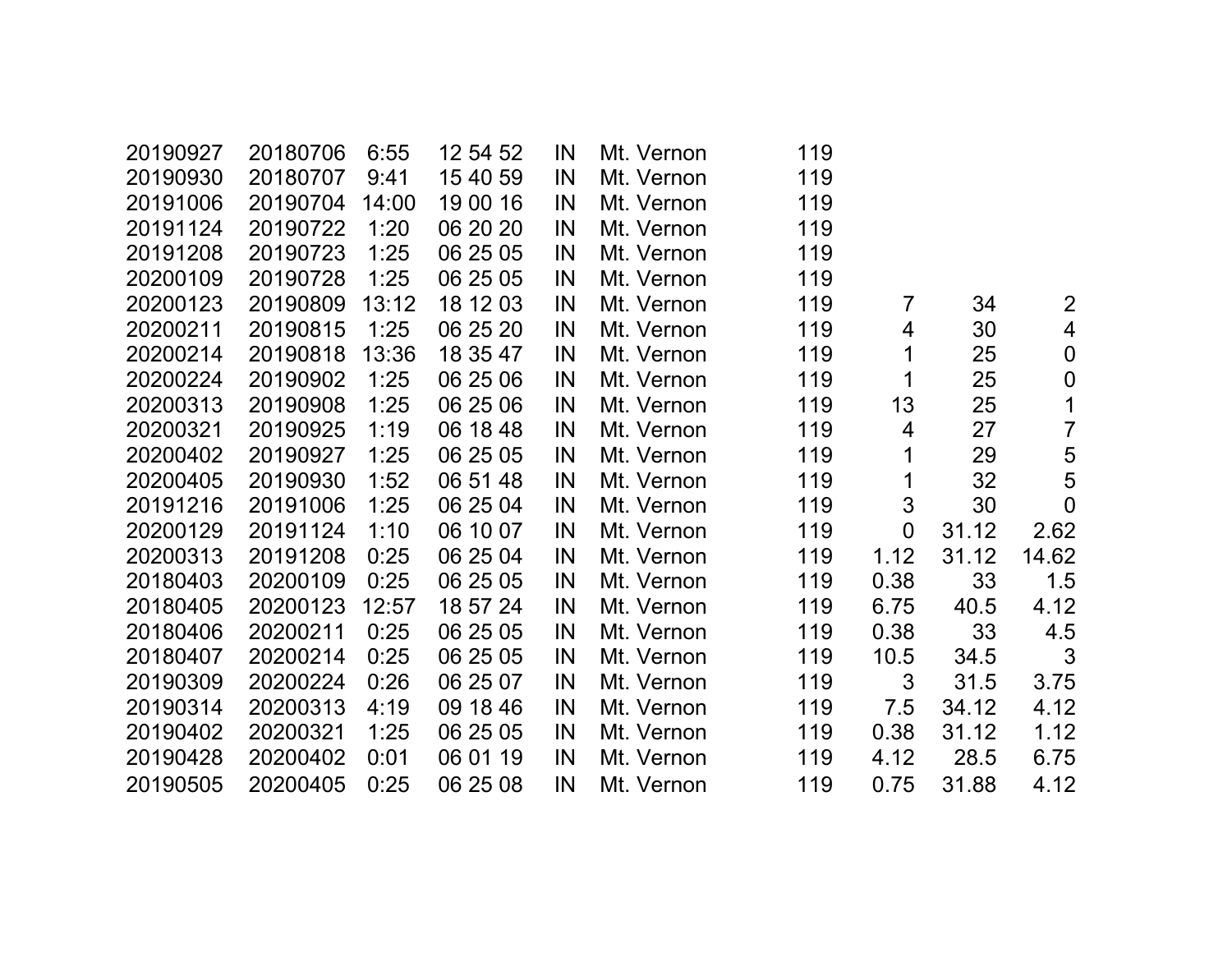| 20200426 | 20200426       | 13:04 | 19 04 03 | IN        | Mt. Vernon          | 119 | 3.75           | 26.25 | 14.25          |  |
|----------|----------------|-------|----------|-----------|---------------------|-----|----------------|-------|----------------|--|
|          | 20191216       | 16:19 | 21 18 35 | OH        | Springfield         | 120 | 2.25           | 81.75 | 3.75           |  |
|          | 20200129       | 4:20  | 09 19 50 | OH        | Springfield         | 120 |                | 27    | 5.62           |  |
|          | 20200312       | 20:11 | 01 10 57 | <b>OH</b> | Springfield         | 120 | 12.12          | 95.25 | 0.38           |  |
| 20190602 | 20190601       | 20:33 | 00 32 34 | <b>NJ</b> | Harrison            | 121 |                |       |                |  |
| 20190604 | 20190604       | 16:15 | 20 14 37 | <b>NJ</b> | Harrison            | 121 |                |       |                |  |
| 20190605 | 20190605       | 16:21 | 20 20 34 | <b>NJ</b> | Harrison            | 121 |                |       |                |  |
| 20190606 | 20190606       | 18:16 | 22 16 06 | <b>NJ</b> | Harrison            | 121 |                |       |                |  |
| 20190707 | 20190707       | 20:55 | 00 54 57 | <b>NJ</b> | Harrison            | 121 |                |       |                |  |
|          | 20190722 23:07 |       | 03 07 11 | <b>NJ</b> | Harrison            | 121 |                |       |                |  |
| 20190802 | 20190802       | 9:33  | 13 33 17 | <b>PA</b> | <b>Lords Valley</b> | 121 |                | 25    | 3              |  |
| 20190804 | 20190803 20:25 |       | 00 25 27 | <b>PA</b> | <b>Lords Valley</b> | 121 | 1              | 25    | $\overline{4}$ |  |
| 20191208 | 20191208       | 14:43 | 19 43 03 | <b>PA</b> | <b>Lords Valley</b> | 121 | 2.62           | 36.75 | 26.25          |  |
| 20191228 | 20191228       | 18:54 | 23 54 09 | <b>PA</b> | Lords Valley        | 121 | 0.75           | 40.88 | 6.75           |  |
| 20191230 | 20191230       | 14:01 | 19 01 06 | <b>PA</b> | <b>Lords Valley</b> | 121 |                | 34.5  |                |  |
| 20191002 | 20101002 22:38 |       | 02 37 36 | <b>VA</b> | Fairfax             | 122 | $\overline{2}$ | 30    | 18             |  |
| 20181016 | 20181016 15:14 |       | 20 14 04 | <b>VA</b> | Fairfax             | 122 |                |       |                |  |
| 20190408 | 20190407       | 20:50 | 00 49 51 | VA        | Fairfax             | 122 |                |       |                |  |
| 20190812 | 20190812 11:55 |       | 15 55 27 | <b>VA</b> | Fairfax             | 122 | 1              | 45    | $\mathfrak{S}$ |  |
| 20190821 | 20190821       | 11:43 | 15 43 13 | <b>VA</b> | Fairfax             | 122 | $\mathbf 0$    | 189   | $\overline{7}$ |  |
| 20190901 | 20190901       | 6:47  | 10 47 04 | <b>VA</b> | Fairfax             | 122 | 4              | 27    | $\bf 8$        |  |
| 20190904 | 20190904       | 6:10  | 10 09 49 | <b>VA</b> | Fairfax             | 122 | 3              | 25    | $6\,$          |  |
| 20190920 | 20190920       | 3:22  | 07 21 48 | <b>VA</b> | Fairfax             | 122 | 4              | 27    | 3              |  |
| 20190922 | 20190922       | 17:20 | 21 20 08 | <b>VA</b> | Fairfax             | 122 | 9              | 117   | 16             |  |
| 20191007 | 20191007       | 17:51 | 21 51 29 | <b>VA</b> | Fairfax             | 122 | 10             | 30    | 4              |  |
| 20191007 | 20191007       | 17:52 | 21 52 09 | VA        | Fairfax             | 122 | 14             | 30    | 3              |  |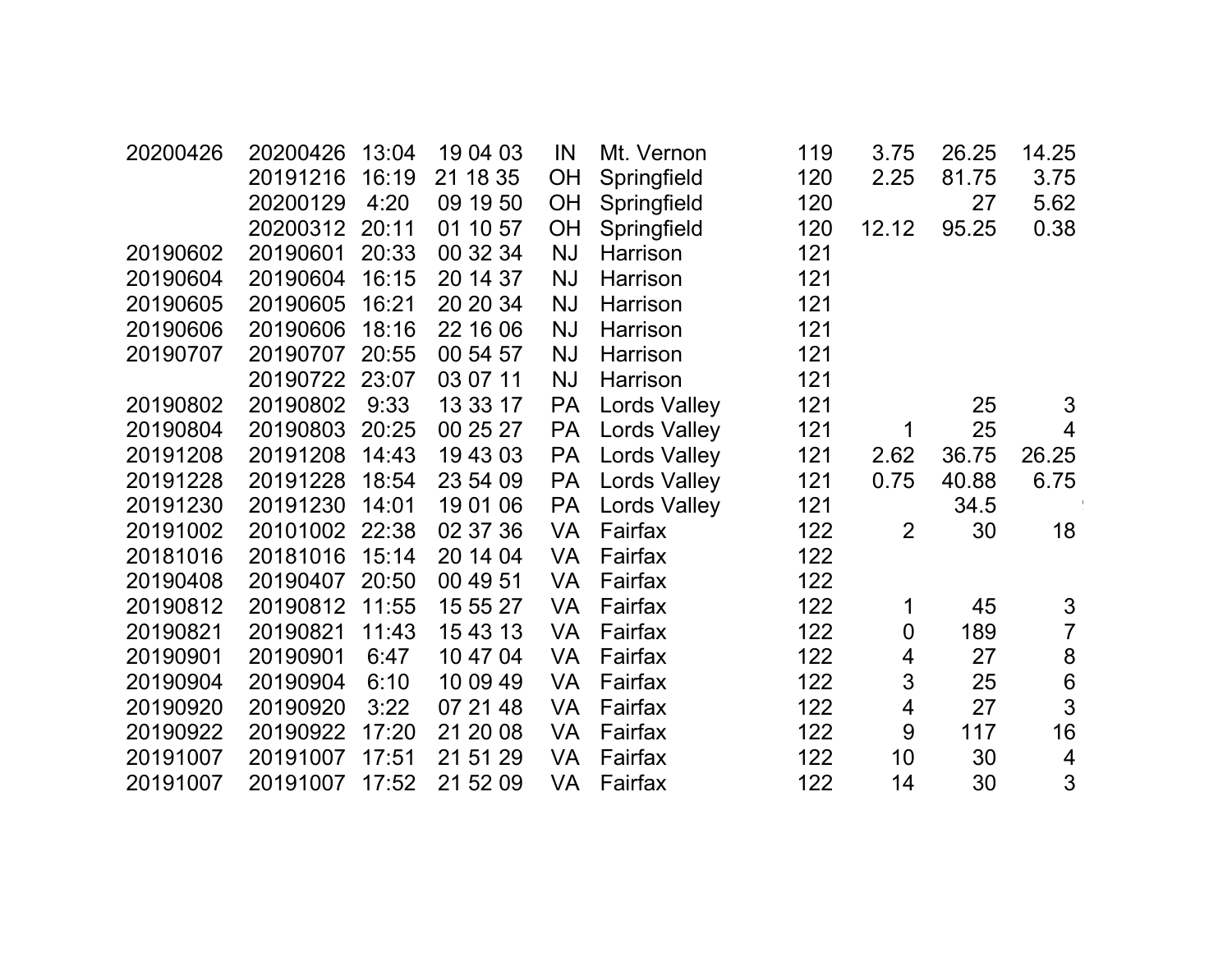| 20191014 | 20191014 | 17:28 | 21 28 31                 | VA        | Fairfax          | 122 | 3              | 32     | $\overline{2}$ |
|----------|----------|-------|--------------------------|-----------|------------------|-----|----------------|--------|----------------|
| 20191014 | 20191014 | 17:29 | 21 29 21                 | <b>VA</b> | Fairfax          | 122 | 1              | 30     | 1              |
| 20191020 | 20191020 | 13:28 | 17 27 53                 | <b>VA</b> | Fairfax          | 122 | 8              | 53     | $\overline{2}$ |
| 20191211 | 20191211 | 16:09 | 21 08 47                 | VA        | Fairfax          | 122 | 7.12           | 109.88 | 13.5           |
| 20200420 | 20200420 | 8:55  | 12 54 52                 | VA        | Fairfax          | 122 |                | 26.25  | 0.75           |
| 20190629 | 20190629 | 15:50 | 20 50 26                 | <b>KS</b> | Wichita          | 123 |                |        |                |
| 20190826 | 20190826 | 19:27 | 00 27 11                 | KS        | Wichita          | 123 |                | 27     | 24             |
| 20191024 | 20191024 | 5:14  | 10 13 49                 | <b>KS</b> | Wichita          | 123 | $\overline{0}$ | 28.5   | 2.25           |
| 20191031 | 20191030 | 23:17 | 04 17 18                 | KS        | Wichita          | 123 | 0.75           | 28.12  | 3.38           |
| 20191124 | 20191124 | 17:23 | 23 22 48                 | KS        | Wichita          | 123 | 3.38           | 27.75  | 1.5            |
| 20200101 | 20200101 | 13:20 | 19 19 31                 | KS        | Wichita          | 123 | 1.12           | 59.25  | 2.25           |
| 20200204 | 20200204 | 5:25  | 11 25 04                 | KS        | Wichita          | 123 | 2.25           | 28.5   | 1.5            |
| 20200207 | 20200207 | 5:25  | 11 25 05                 | KS        | Wichita          | 123 | 3              | 33.75  | 4.5            |
| 20200413 | 20200413 | 11:56 | 16 56 34                 | <b>KS</b> | Wichita          | 123 |                | 28.5   | 0.75           |
| 20190831 | 20190831 |       | 16 09 22 illippin Manila |           |                  | 124 |                | 25     | 1              |
| 20190927 | 20190927 |       | 10 25 06 illippin Manila |           |                  | 124 | 10             | 25     | 6              |
| 20191108 | 20191108 |       | 11 36 19 illippin Manila |           |                  | 124 | 9              | 25.5   | 0.38           |
| 20191111 | 20191111 | 12:42 | 18 42 24 hillipineManila |           |                  | 124 | 0.38           | 28.88  | 0.38           |
| 20191125 | 20191124 | 16:07 | 00 07 07 hillipineManila |           |                  | 124 | 3.38           | 34.88  | 6.38           |
| 20191127 | 20191127 | 8:50  | 16 49 51 hillipineManila |           |                  | 124 | 10.88          | 25.5   | 7.5            |
| 20191218 | 20191218 | 16:19 | 06 38 13 illippin Manila |           |                  | 124 | 3              | 26.25  | 1.12           |
| 20200104 | 20200104 | 18:53 | 10 53 27 illippintManila |           |                  | 124 |                | 27.75  | 6              |
| 20200105 | 20200105 | 19:25 | 11 25 05 nilippineManila |           |                  | 124 | 6.75           | 26.25  | 4.5            |
| 20200115 | 20200115 |       |                          |           | phillipineManila | 124 |                |        |                |
| 20200118 | 20200118 | 19:14 | 11 14 03 hillipineManila |           |                  | 124 | 5.25           | 36.36  | 4.12           |
| 20200317 | 20200317 | 18:20 | 10 19 51 illippin Manila |           |                  | 124 |                | 50.25  | 22.5           |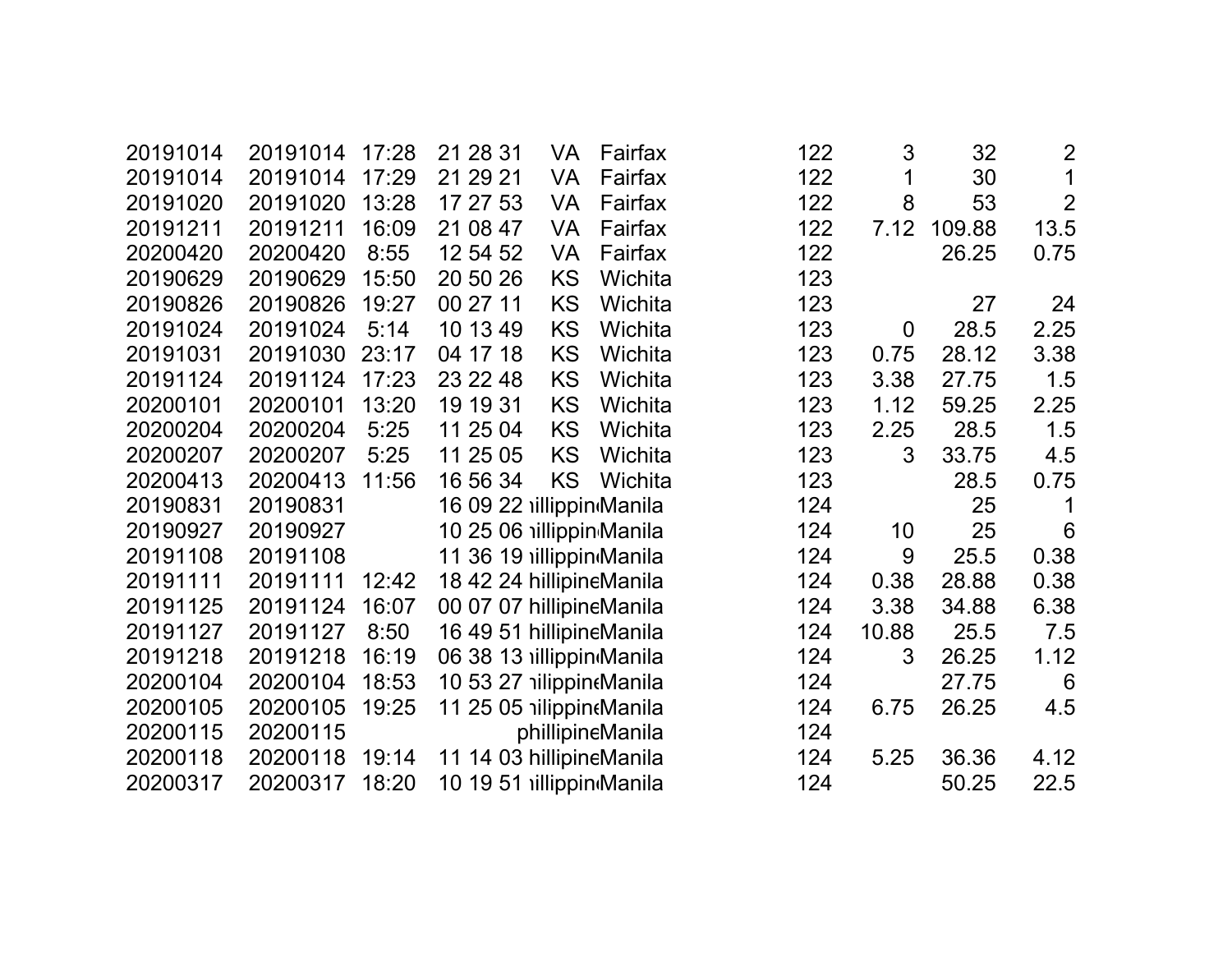| 20180811 | 20180811       | 14:32 | 22 31 46 | NV        | Las Vegas          | 126 |                |       |      |
|----------|----------------|-------|----------|-----------|--------------------|-----|----------------|-------|------|
| 20180828 | 20180828       | 12:40 | 20 40 19 | <b>NV</b> | Las Vegas          | 126 |                |       |      |
| 20180807 | 20180806 20:31 |       | 01 30 33 | <b>OH</b> | <b>Morrow</b>      | 127 |                |       |      |
| 20180806 | 20180806       | 18:05 | 23 05 03 | <b>OH</b> | <b>Morrow</b>      | 127 |                |       |      |
| 20180910 | 20180909       | 19:28 | 00 27 45 | <b>OH</b> | <b>Morrow</b>      | 127 |                |       |      |
| 20180911 | 20180911       | 16:56 | 21 55 45 | <b>OH</b> | <b>Morrow</b>      | 127 |                |       |      |
| 20180916 | 20180916       | 13:41 | 18 41 05 | <b>OH</b> | <b>Morrow</b>      | 127 |                |       |      |
| 20181023 | 20181023       | 8:50  | 12 50 03 | <b>OH</b> | <b>Morrow</b>      | 127 |                |       |      |
| 20181028 | 20181027       | 22:27 | 02 27 16 | <b>OH</b> | <b>Morrow</b>      | 127 |                |       |      |
| 20181203 | 20181202 21:06 |       | 02 06 20 | <b>OH</b> | <b>Morrow</b>      | 127 |                |       |      |
| 20180520 | 20180520       | 1:10  | 19 10 43 | MT        | Helena             | 128 |                |       |      |
| 20190601 | 20190601       | 9:47  | 15 47 05 | MT        | Helena             | 128 |                |       |      |
| 20190610 | 20190610       | 4:28  | 10 28 01 | MT        | Helena             | 128 |                |       |      |
| 20190612 | 20190611       | 18:46 | 00 46 02 | МT        | Helena             | 128 |                |       |      |
| 20190613 | 20190613       | 11:17 | 17 17 09 | <b>MT</b> | Helena             | 128 |                |       |      |
| 20190617 | 20190617       | 4:40  | 10 39 57 | <b>MT</b> | Helena             | 128 |                |       |      |
| 20190701 | 20190701       | 14:48 | 20 48 07 | MT        | Helena             | 128 |                |       |      |
| 20190723 | 20190723       | 10:31 | 20 49 02 | MT        | Helena             | 128 |                |       |      |
| 20200210 | 20200210       | 9:25  | 16 25 17 | МT        | Helena             | 128 | $\overline{2}$ | 20.25 | 9    |
| 20200217 | 20200217       | 17:20 | 00 20 09 | МT        | Helena             | 128 | 1.12           | 21.75 | 10.5 |
| 20200221 | 20200221       | 12:11 | 19 10 34 | МT        | Helena             | 128 | 3              | 20.25 | 1.5  |
| 20200223 | 20200222       | 17:03 | 00 03 24 | MT        | Helena             | 128 | 225            | 21    | 0.75 |
| 20200223 | 20200223       | 14:53 | 21 52 58 | MT        | Helena             | 128 | 0.38           | 20.25 | 5.25 |
| 20200302 | 20200302       | 4:01  | 11 00 34 | MT        | Helena             | 128 | $\mathbf 0$    | 20.25 | 0.75 |
| 20190503 | 20190503       | 15:33 | 19 32 54 | <b>GA</b> | <b>Ball Ground</b> | 129 |                |       |      |
| 20190604 | 20190604       | 2:59  | 06 58 45 | <b>GA</b> | <b>Ball Ground</b> | 129 |                |       |      |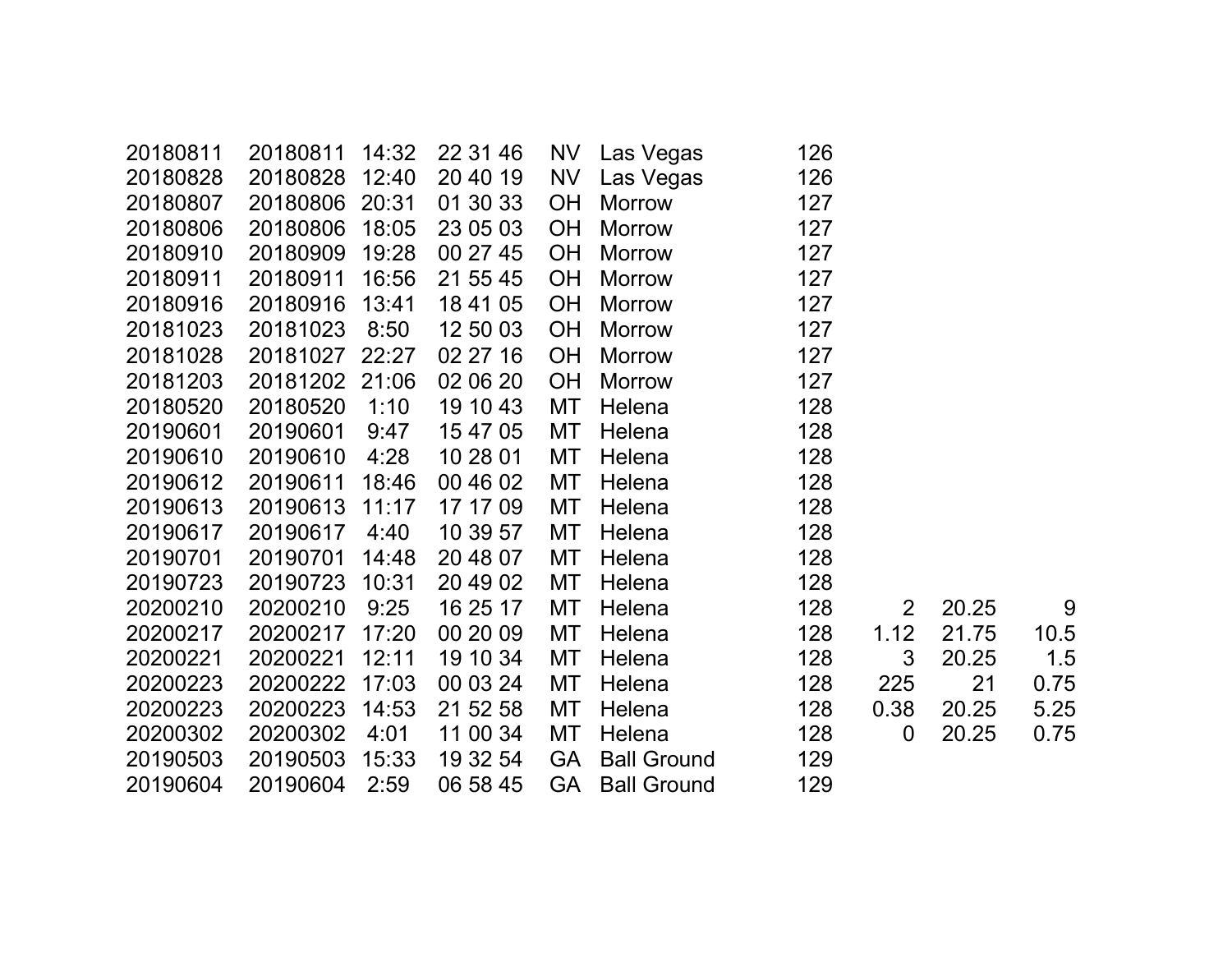| 20190609 | 20190609 | 1:50  | 05 50 08              | GA        | <b>Ball Ground</b>             | 129 |                 |       |                  |
|----------|----------|-------|-----------------------|-----------|--------------------------------|-----|-----------------|-------|------------------|
| 20190615 | 20190615 | 5:36  | 09 36 14              | <b>GA</b> | <b>Ball Ground</b>             | 129 |                 |       |                  |
| 20190620 | 20190620 | 13:20 | 17 20 20              | <b>GA</b> | <b>Ball Ground</b>             | 129 |                 |       |                  |
|          | 20190725 | 7:10  | 11 09 56              | <b>GA</b> | <b>Ball Ground</b>             | 129 |                 |       |                  |
| 20181019 | 20181019 | 7:57  | 14 56 48              | <b>WA</b> | Walla Walla                    | 130 |                 |       |                  |
| 20190723 | 20190723 | 10:47 | 17 47 17              | <b>WA</b> | Walla Walla                    | 130 |                 |       |                  |
| 20190731 | 20190731 | 16:35 | 23 34 41              | <b>WA</b> | Walla Walla                    | 130 | $\mathbf 0$     | 25    | $\mathbf 0$      |
| 20190809 | 20190809 | 3:53  | 10 52 52              | <b>WA</b> | Walla Walla                    | 130 | $\mathfrak{S}$  | 27    | $\boldsymbol{8}$ |
| 20190927 | 20190927 | 23:07 | 06 07 17              | <b>WA</b> | Walla Walla                    | 130 | 8               | 30    | $\overline{4}$   |
| 20191014 | 20191014 | 3:25  | 10 25 17              | <b>WA</b> | Walla Walla                    | 130 | $\mathfrak{S}$  | 27    | $\mathbf 0$      |
| 20200214 | 20200214 | 11:38 | 19 38 05              | <b>WA</b> | Walla Walla                    | 130 | 6               | 28.12 | 0.38             |
| 20200401 | 20200401 | 3:46  | 10 46 04              |           | WA Walla Walla                 | 130 | 4.5             | 28.5  | 3.75             |
| 20200417 | 20200417 | 12:04 | 20 03 56              |           | WA Walla Walla                 | 130 | 2.25            | 30    | 6                |
| 20191015 | 20191015 |       | 16 20 33 france Ceuce |           |                                | 131 | 9               | 183   | $6\phantom{1}6$  |
| 20191110 | 20191110 | 3:11  | 14 11 35 france Ceuse |           |                                | 131 | $6\phantom{1}6$ | 30    | 3.75             |
| 20200311 | 20200311 | 7:47  | 06 46 42 france Ceuse |           |                                | 131 | 4.12            | 25.88 | 5.62             |
| 20200315 | 20200315 | 11:35 | 10 35 05 france Ceuse |           |                                | 131 | 0.38            | 22.5  | 1.5              |
| 20181014 | 20181013 | 21:53 | 02 53 12              | <b>NE</b> | Omaha                          | 132 |                 |       |                  |
| 20181013 | 20181013 | 10:58 | 15 58 23              | <b>NE</b> | Omaha                          | 132 |                 |       |                  |
|          | 20191003 |       |                       | <b>NE</b> | Omaha                          | 132 |                 |       |                  |
|          | 20200409 |       |                       | <b>NE</b> | Omaha                          | 132 |                 |       |                  |
| 20190609 | 20190608 | 19:22 | 00 22 08              | IA        | <b>Council Bluffs</b>          | 133 |                 |       |                  |
| 20191222 | 20191222 | 10:30 | 16 30 00              | IA        | <b>Council Bluffs</b>          | 133 | $\mathbf 1$     | 25.88 | 3.38             |
| 20200113 | 20200113 | 17:46 | 23 46 29              | IA        | <b>Council Bluffs</b>          | 133 | 4.5             | 36.75 | 2.25             |
| 20200221 | 20200221 | 5:00  | 11 59 50              | IA        | <b>Council Bluffs</b>          | 133 |                 | 24.75 | 4.5              |
| 20190426 | 20190426 | 16:13 |                       |           | 06 12 32 australi Raceview QLD | 134 |                 |       |                  |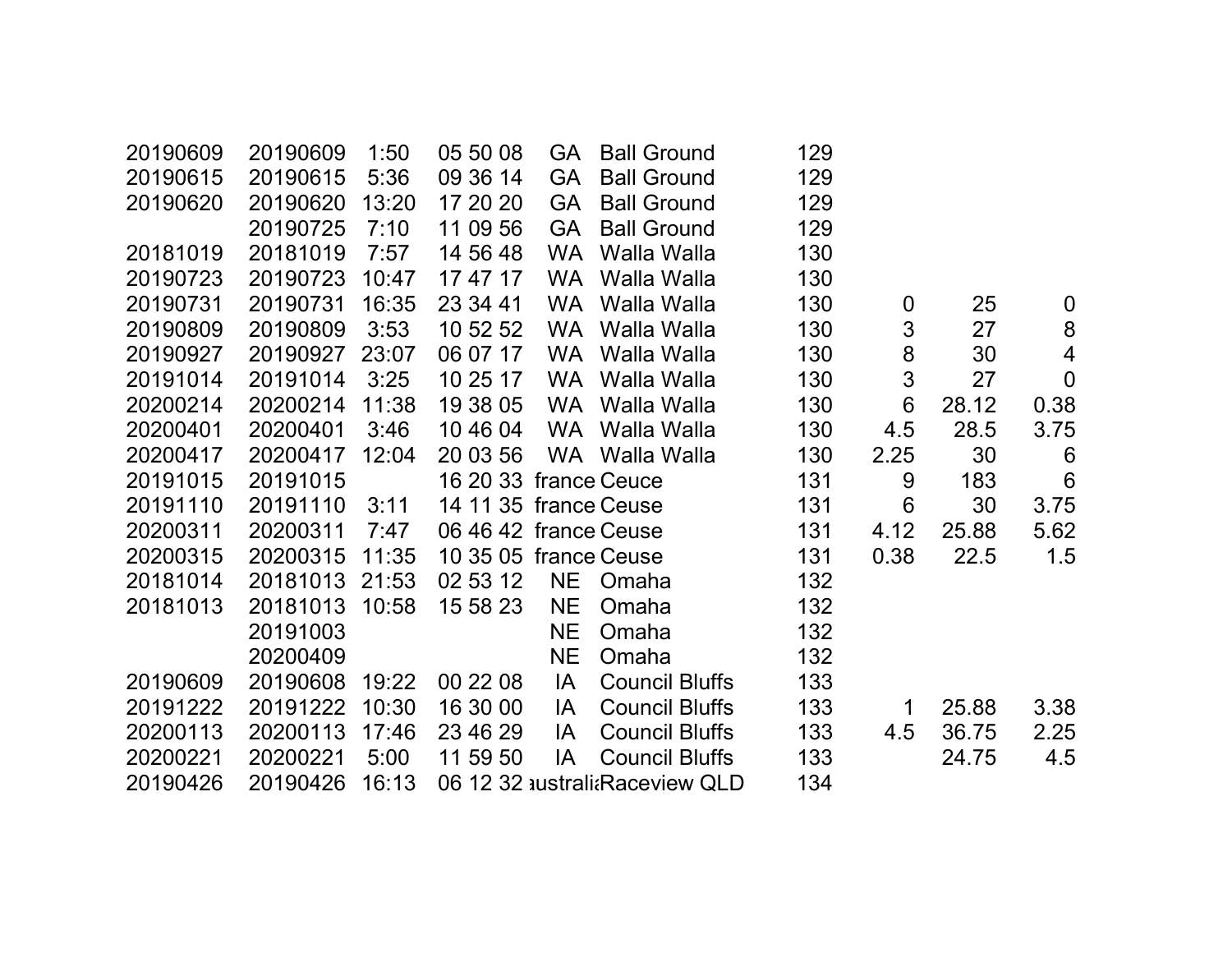| 20200111 | 20200111 | 2:05  |          |           | 03 04 49 australi Raceview QLD | 134 | 5.62            | 20.25 | 5.62             |
|----------|----------|-------|----------|-----------|--------------------------------|-----|-----------------|-------|------------------|
| 20200111 | 20200111 | 11:21 |          |           | 12 21 02 australiaRaceview QLD | 134 | 10.12           | 20.25 | 1.5              |
| 20200313 | 20200314 | 11:45 |          |           | 23 44 56 australi Raceview QLD | 134 | 3.75            | 24    | 1.88             |
| 20200315 | 20200316 | 7:18  |          |           | 19 17 36 australi Raceview QLD | 134 | 1.88            | 24    | 6.75             |
| 20190930 | 20100930 | 2:25  | 06 25 05 | FL.       | Ocala                          | 135 | 6               | 31    | $\overline{4}$   |
| 20181222 | 20181222 | 9:30  | 14 30 20 | FL.       | Ocala                          | 135 |                 |       |                  |
| 20181225 | 20181225 | 13:04 | 19 03 51 | FL.       | Ocala                          | 135 |                 |       |                  |
| 20190215 | 20190214 | 21:11 | 02 10 45 | FL.       | Ocala                          | 135 |                 |       |                  |
| 20190216 | 20190216 | 12:02 | 17 01 56 | FL.       | Ocala                          | 135 |                 |       |                  |
| 20190225 | 20190225 | 1:47  | 06 47 03 | FL        | Ocala                          | 135 |                 |       |                  |
| 20190503 | 20190502 | 2:25  | 06 25 13 | FL        | Ocala                          | 135 |                 |       |                  |
| 20190502 | 20190502 | 18:01 | 20 20 55 | FL.       | Ocala                          | 135 |                 |       |                  |
| 20190601 | 20190601 | 16:36 | 20 36 26 | <b>FL</b> | Ocala                          | 135 |                 |       |                  |
| 20190727 | 20190727 | 2:25  | 06 25 05 | FL.       | Ocala                          | 135 |                 |       |                  |
| 20190802 | 20190802 | 2:36  | 06 36 05 | FL.       | Ocala                          | 135 | 6               | 27    | 4                |
| 20190806 | 20190806 | 16:45 | 20 44 58 | FL        | Ocala                          | 135 | $6\phantom{1}6$ | 30    | $\boldsymbol{0}$ |
| 20190810 | 20190810 | 2:25  | 06 25 09 | FL        | Ocala                          | 135 | $\mathfrak{S}$  | 27    | 5                |
| 20190816 | 20190816 | 7:50  | 11 50 06 | <b>FL</b> | Ocala                          | 135 | 1               | 28    | $\overline{7}$   |
| 20190817 | 20190817 | 19:19 | 23 19 23 | <b>FL</b> | Ocala                          | 135 | 1               | 34    | $\mathbf 1$      |
| 20190818 | 20190818 | 2:37  | 06 37 20 | FL        | Ocala                          | 135 | 4               | 25    | $\boldsymbol{0}$ |
| 20190909 | 20190909 | 2:23  | 06 22 41 | FL.       | Ocala                          | 135 | 4               | 25    | $\overline{2}$   |
| 20190909 | 20190909 | 7:48  | 11 47 42 | FL        | Ocala                          | 135 | 4               | 26    | $\overline{3}$   |
| 20190910 | 20190910 | 2:25  | 06 25 05 | <b>FL</b> | Ocala                          | 135 | $\sqrt{3}$      | 27    | $\boldsymbol{6}$ |
| 20191027 | 20191027 | 2:25  | 06 25 05 | FL.       | Ocala                          | 135 | 8               | 32.25 | 3                |
| 20181015 | 20181015 | 15:45 | 19 44 44 | <b>AR</b> | Fayetteville                   | 136 |                 |       |                  |
| 20181112 | 20181112 | 3:43  | 09 43 06 | <b>AR</b> | Fayetteville                   | 136 |                 |       |                  |
|          |          |       |          |           |                                |     |                 |       |                  |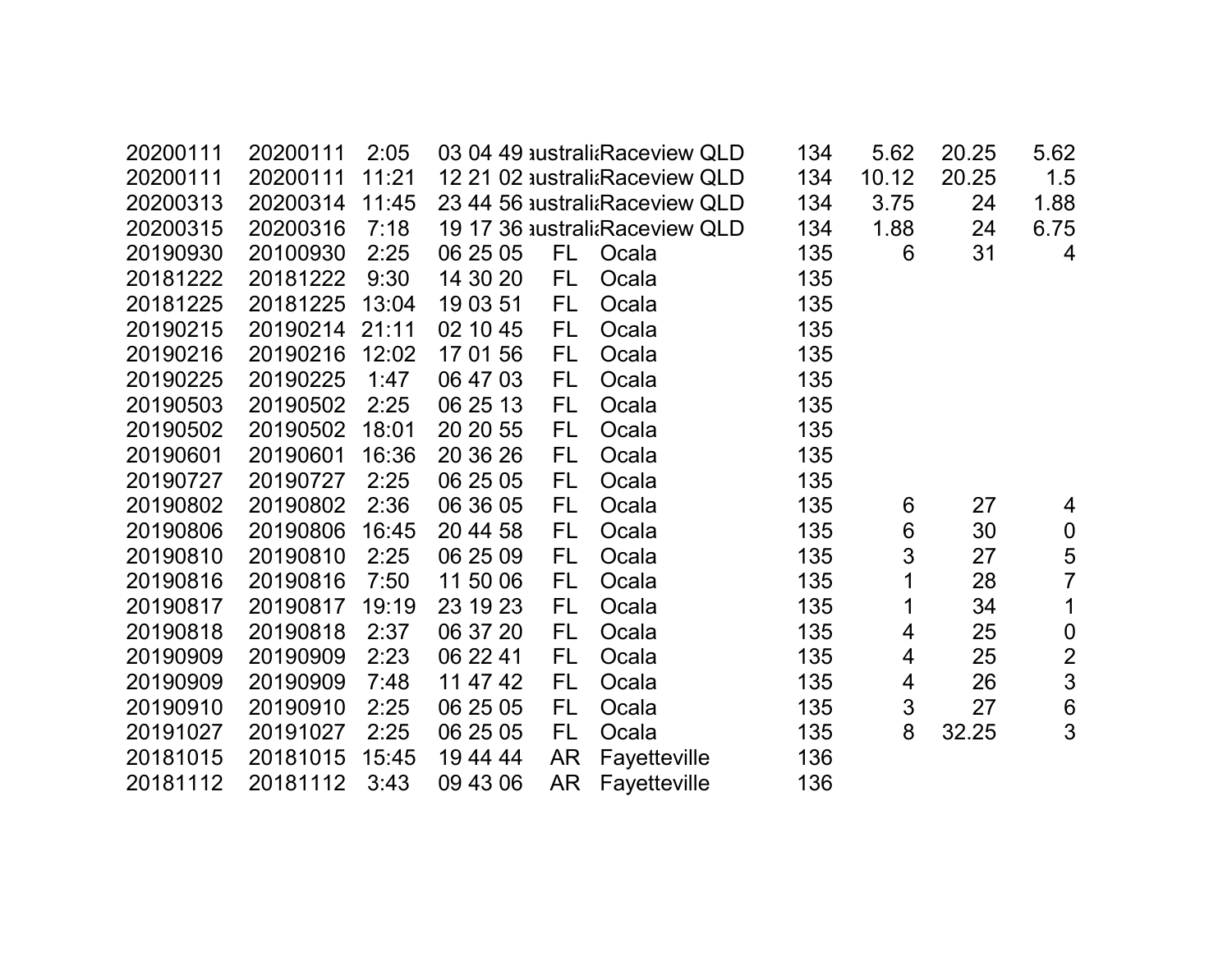| 20190219 | 20190219 | 8:43  | 14 42 40 | AR        | Fayetteville | 136 |                |       |                |
|----------|----------|-------|----------|-----------|--------------|-----|----------------|-------|----------------|
| 20190525 | 20190525 | 15:23 | 20 23 07 | <b>AR</b> | Fayetteville | 136 |                |       |                |
| 20190601 | 20190601 | 18:12 | 23 11 43 | AR        | Fayetteville | 136 |                |       |                |
| 20190604 | 20190604 | 14:02 | 19 01 55 | <b>AR</b> | Fayetteville | 136 |                |       |                |
| 20190605 | 20190605 | 5:25  | 10 25 05 | <b>AR</b> | Fayetteville | 136 |                |       |                |
| 20200331 | 20200330 | 21:48 | 02 47 33 | <b>AR</b> | Fayetteville | 136 | 6.75           | 21.38 | 3.38           |
| 20200405 | 20200405 | 8:25  | 13 44 47 | <b>AR</b> | Fayetteville | 136 | 0.38           | 21    | 0.38           |
| 20200407 | 20200407 | 11:07 | 16 07 17 | <b>AR</b> | Fayetteville | 136 | 8.62           | 21    | 4.5            |
| 20200414 | 20200414 | 12:16 | 17 15 30 | <b>AR</b> | Fayetteville | 136 | 6.75           | 20.25 | 1.5            |
| 20200429 | 20200429 | 18:34 | 23 34 09 | AR        | Fayetteville | 136 | 0.75           | 20.25 | 0.75           |
| 20190218 | 20190218 | 10:50 | 15 49 46 | <b>OH</b> | Cambridge    | 137 |                |       |                |
| 20190602 | 20190602 | 5:50  | 09 50 15 | <b>OH</b> | Cambridge    | 137 |                |       |                |
| 20190603 | 20190603 | 6:17  | 10 16 43 | <b>OH</b> | Cambridge    | 137 |                |       |                |
| 20190612 | 20190612 | 18:43 | 23 43 04 | <b>OH</b> | Cambridge    | 137 |                |       |                |
| 20190626 | 20190626 | 16:21 | 21 21 04 | <b>OH</b> | Cambridge    | 137 |                |       |                |
| 20190715 | 20190715 | 15:18 | 20 18 03 | <b>OH</b> | Cambridge    | 137 |                |       |                |
|          | 20190727 | 5:10  | 10 10 05 | OH        | Cambridge    | 137 |                |       |                |
| 20190816 | 20190816 | 5:25  | 10 25 05 | <b>OH</b> | Cambridge    | 137 | 17             | 28    | 13             |
| 20190907 | 20190907 | 5:11  | 10 10 38 | <b>OH</b> | Cambridge    | 137 | $\overline{7}$ | 25    | $\overline{7}$ |
| 20190922 | 20190922 | 5:25  | 10 25 04 | <b>OH</b> | Cambridge    | 137 | 4              | 28    | 1              |
| 20191008 | 20191008 | 3:31  | 08 31 05 | OH        | Cambridge    | 137 | 6              | 27    | 10             |
| 20191024 | 20191024 | 5:13  | 10 13 26 | OH        | Cambridge    | 137 | 3              | 26.25 | 12.75          |
| 20191116 | 20191116 | 10:11 | 15 11 05 | <b>OH</b> | Cambridge    | 137 | 3.75           | 26.25 | 2.25           |
| 20191203 | 20191203 | 6:25  | 11 25 04 | <b>OH</b> | Cambridge    | 137 | 0.75           | 33    | 4.5            |
| 20191215 | 20191215 | 6:25  | 11 25 05 | OH        | Cambridge    | 137 | 2.62           | 26.25 | $\overline{0}$ |
| 20191218 | 20191218 | 6:40  | 11 40 04 | <b>OH</b> | Cambridge    | 137 | 6.75           | 25.5  | 8.25           |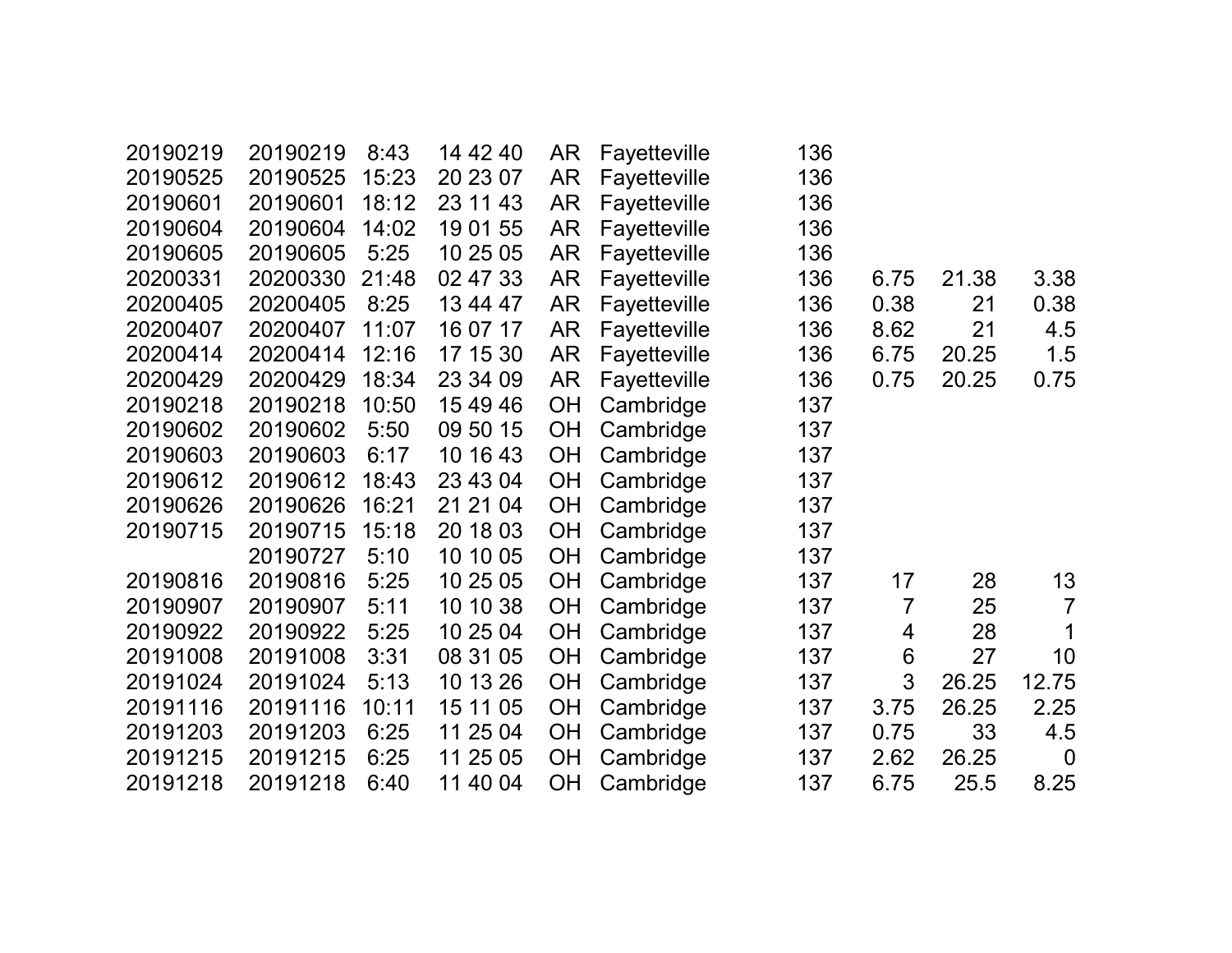| 20191225 | 20191225 | 6:40  | 11 40 04 | <b>OH</b> | Cambridge          | 137 | 0.75             | 26.25 | 3.75             |
|----------|----------|-------|----------|-----------|--------------------|-----|------------------|-------|------------------|
| 20191226 | 20191226 | 12:07 | 17 07 05 | <b>OH</b> | Cambridge          | 137 | 5.25             | 25.88 | 3.38             |
| 20200101 | 20200101 | 15:55 | 20 55 25 | <b>OH</b> | Cambridge          | 137 | 3.38             | 26.25 | 3                |
| 20200105 | 20200105 | 6:25  | 11 25 04 | <b>OH</b> | Cambridge          | 137 | 4.5              | 27.75 | 6                |
| 20200107 | 20200107 | 21:50 | 02 50 25 | OH        | Cambridge          | 137 | 9.75             | 27.75 | 12               |
| 20200109 | 20200109 | 3:05  | 08 05 04 | OH        | Cambridge          | 137 | 3                | 32.62 | 2.62             |
| 20200110 | 20200110 | 6:26  | 11 26 03 | <b>OH</b> | Cambridge          | 137 | 3.38             | 27.75 | 6.75             |
| 20200114 | 20200114 | 6:25  | 11 25 05 | OH        | Cambridge          | 137 | 0.75             | 25.88 | 5.62             |
| 20200120 | 20200120 | 6:01  | 11 00 37 | OH        | Cambridge          | 137 | 2.62             | 25.12 | 9.75             |
| 20200124 | 20200124 | 6:01  | 11 00 25 | <b>OH</b> | Cambridge          | 137 | 0.75             | 25.12 | 3.38             |
| 20200129 | 20200129 | 6:58  | 11 58 26 | <b>OH</b> | Cambridge          | 137 | 0.38             | 25.25 | $\boldsymbol{0}$ |
| 20200212 | 20200212 | 0:56  | 05 56 06 | <b>OH</b> | Cambridge          | 137 | 1.5              | 26.25 | 0.75             |
| 20200216 | 20200216 | 21:33 | 02 33 04 | <b>OH</b> | Cambridge          | 137 | 11.25            | 25.5  | 6.75             |
| 20200220 | 20200219 | 20:07 | 01 06 41 | OH        | Cambridge          | 137 | 0.75             | 25.12 | 8.25             |
| 20200222 | 20200221 | 23:54 | 04 54 03 | OH        | Cambridge          | 137 | 3.75             | 30    | 1.5              |
| 20200309 | 20200309 | 17:10 | 22 10 26 | OH        | Cambridge          | 137 | $\overline{0}$   | 25.5  | 1.5              |
| 20200310 | 20200310 | 5:25  | 10 25 05 | <b>OH</b> | Cambridge          | 137 | 3.75             | 39.75 | 1.5              |
| 20190709 | 20190709 | 1:06  | 06 05 32 | TN        | Clarksville        | 138 |                  |       |                  |
| 20190723 | 20190723 | 1:25  | 06 25 05 | ΤN        | Clarksville        | 138 |                  |       |                  |
| 20190726 | 20190725 | 19:06 | 00 05 41 | TN        | <b>Clarksville</b> | 138 |                  |       |                  |
| 20190727 | 20190727 | 1:51  | 06 51 12 | ΤN        | <b>Clarksville</b> | 138 |                  |       |                  |
| 20190801 | 20190801 | 1:25  | 06 25 05 | ΤN        | <b>Clarksville</b> | 138 | $\boldsymbol{0}$ | 27    | 1                |
| 20190812 | 20190812 | 0:39  | 06 38 49 | <b>TN</b> | <b>Clarksville</b> | 138 | $\mathfrak{S}$   | 27    | 3                |
| 20190812 | 20190812 | 1:27  | 06 38 49 | <b>TN</b> | <b>Clarksville</b> | 138 | 3                | 27    | 3                |
| 20190827 | 20190827 | 1:25  | 06 25 04 | <b>TN</b> | <b>Clarksville</b> | 138 | 3                | 26    | 3                |
| 20190901 | 20190901 | 1:07  | 06 07 23 | ΤN        | <b>Clarksville</b> | 138 | 3                | 26    | $\overline{2}$   |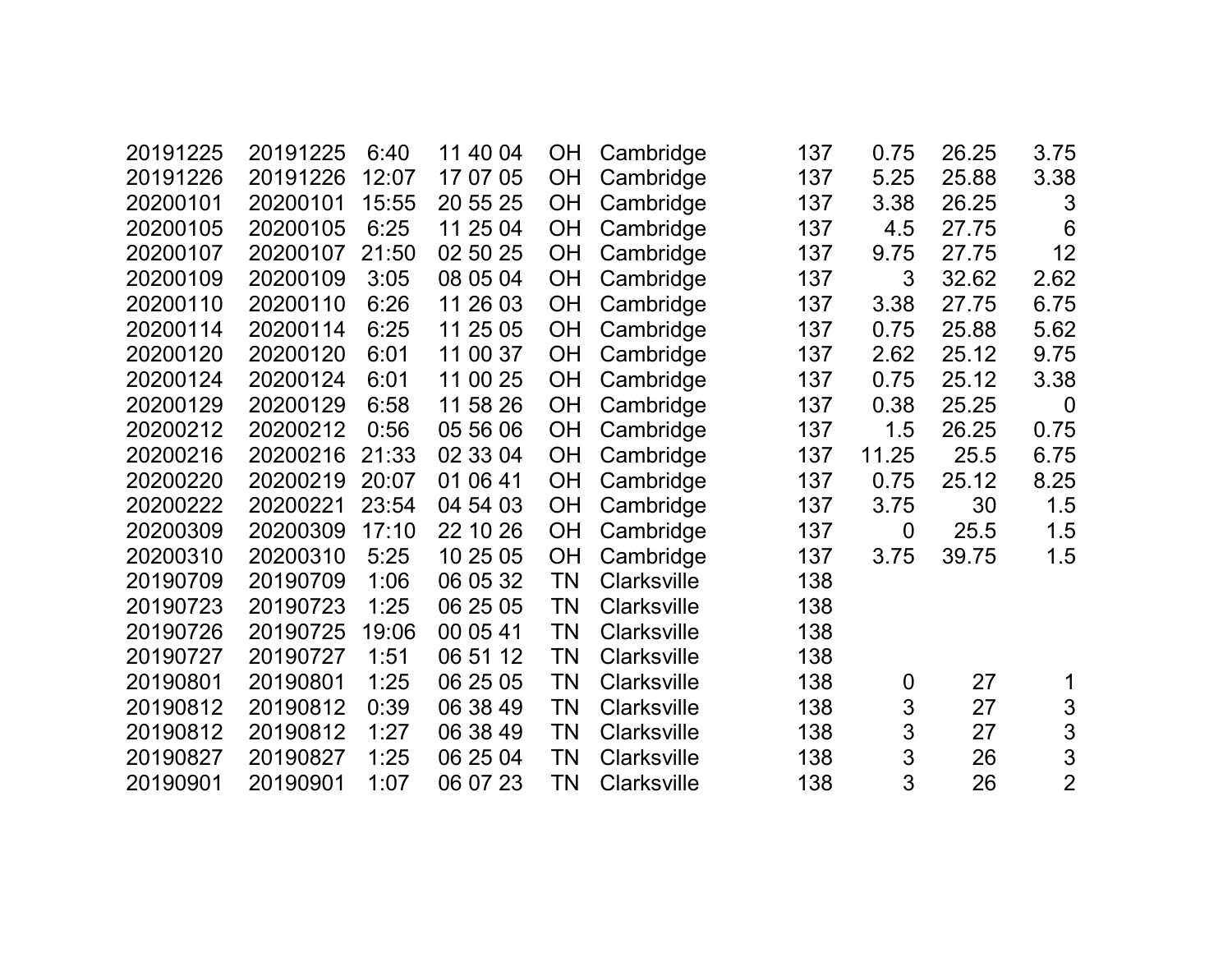| 20190912 | 20190912 | 19:51 | 00 50 46 | TN        | <b>Clarksville</b> | 138 | $\boldsymbol{0}$ | 27    | 1               |
|----------|----------|-------|----------|-----------|--------------------|-----|------------------|-------|-----------------|
| 20190914 | 20190914 | 1:25  | 06 25 05 | TN        | <b>Clarksville</b> | 138 | $\overline{2}$   | 27    | 3               |
| 20200121 | 20200121 | 3:08  | 08 08 27 | <b>TN</b> | Clarksville        | 138 | 6                | 32.62 | 0.38            |
| 20200221 | 20200221 | 16:43 | 22 43 03 | TN        | <b>Clarksville</b> | 138 | 4.12             | 39.38 | 8.62            |
| 20200301 | 20200301 | 1:26  | 06 26 05 | TN        | <b>Clarksville</b> | 138 | 7.88             | 31.5  | 0.75            |
| 20190813 | 20190813 | 2:26  | 23 50 28 | <b>CT</b> | Wallingford        | 139 | 105              | 23    | 3               |
| 20190821 | 20190821 | 19:24 | 23 34 19 | <b>CT</b> | Wallingford        | 139 | 3                | 28    | $\overline{2}$  |
| 20190930 | 20190930 | 2:25  | 06 25 05 | <b>CT</b> | Wallingford        | 139 | 15               | 30    | $\overline{2}$  |
| 20191004 | 20191004 | 20:39 | 00 38 33 | <b>CT</b> | Wallingford        | 139 | 3                | 34    | $6\phantom{1}6$ |
| 20191020 | 20191020 | 2:47  | 06 47 05 | <b>CT</b> | Wallingford        | 139 | $\boldsymbol{0}$ | 27    | 3               |
| 20191021 | 20191021 | 17:45 | 21 44 34 | <b>CT</b> | Wallingford        | 139 | $\overline{0}$   | 39.38 | 4.88            |
| 20200203 | 20200203 | 1:25  | 06 25 05 | <b>CT</b> | Wallingford        | 139 | 2.25             | 27    | 6.25            |
| 20200203 | 20200203 | 1:25  | 06 25 05 | <b>CT</b> | Wallingford        | 139 | 2.25             | 27    | 8.25            |
| 20200220 | 20200220 | 0:11  | 05 10 31 | <b>CT</b> | Wallingford        | 139 | $\overline{0}$   | 27    | 3               |
| 20200227 | 20200227 | 1:55  | 06 54 57 | <b>CT</b> | Wallingford        | 139 | 2.25             | 35.25 | 6               |
| 20190623 | 20190623 | 7:13  | 11 12 34 | <b>FL</b> | Largo              | 140 |                  |       |                 |
|          | 20190726 | 11:35 | 15 35 36 | <b>FL</b> | Largo              | 140 |                  |       |                 |
| 20190805 | 20190805 | 14:22 | 18 22 22 | FL        | Largo              | 140 | $\overline{2}$   | 25    |                 |
| 20190805 | 20190805 | 14:22 | 18 22 22 | FL        | Largo              | 140 | $\overline{2}$   | 25    | 1               |
| 20190816 | 20190816 | 2:22  | 06 21 35 | FL        | Largo              | 140 | 8                | 26    | 4               |
| 20190919 | 20190919 | 2:36  | 06 35 51 | FL        | Largo              | 140 | 6                | 25    | 9               |
| 20191011 | 20191011 | 18:41 | 22 40 55 | FL        | Largo              | 140 | 6                | 25    | 8               |
| 20191130 | 20191130 | 2:25  | 06 25 05 | FL        | Largo              | 140 | $\overline{0}$   | 28.5  | $\overline{0}$  |
| 20191222 | 20191222 | 1:03  | 06 03 01 | FL        | Largo              | 140 | 6.75             | 27.75 | 0.75            |
| 20200101 | 20200101 | 1:39  | 06 39 01 | <b>FL</b> | Largo              | 140 | 12               | 27.38 | 3.38            |
| 20200122 | 20200122 | 1:25  | 06 25 05 | FL        | Largo              | 140 | 1.12             | 39.75 | 7.5             |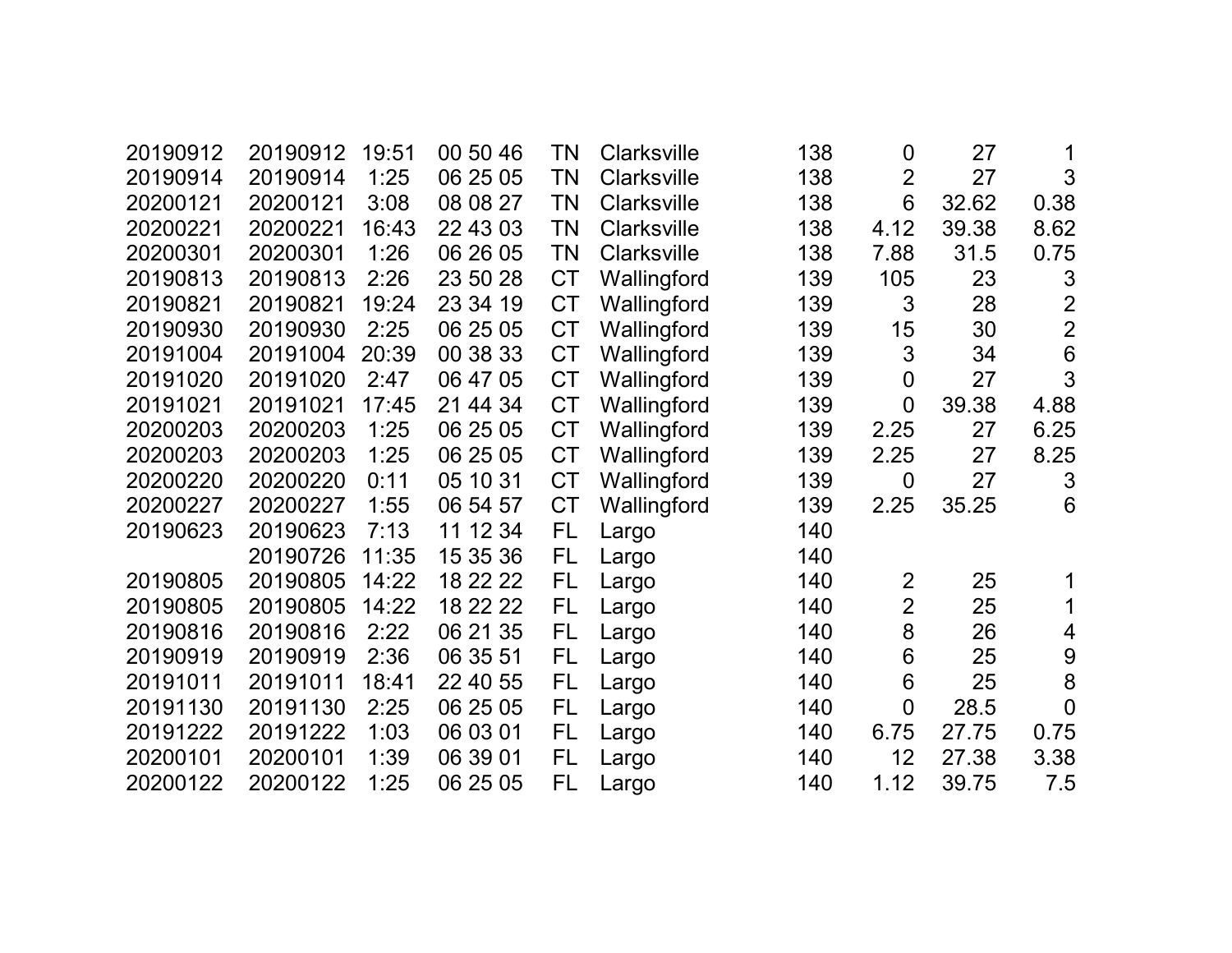| 20200217 | 20200216 | 21:01 | 02 00 45 | FL.       | Largo      | 140 | 2.25  | 30 | 7.12 |
|----------|----------|-------|----------|-----------|------------|-----|-------|----|------|
| 20200216 | 20200216 | 1:25  | 06 25 04 | FL.       | Largo      | 140 | 11.25 | 27 | 0.75 |
| 20200110 | 20100110 |       |          | VA        | Alexandria | 141 |       |    |      |
| 20190101 | 20190101 | 2:25  | 06 24 58 | VA        | Alexandria | 141 |       |    |      |
| 20190102 | 20190102 | 5:32  | 09 32 17 | VA        | Alexandria | 141 |       |    |      |
| 20190104 | 20190103 | 21:40 | 01 40 18 | <b>VA</b> | Alexandria | 141 |       |    |      |
| 20190107 | 20190106 | 21:19 | 01 19 17 | VA        | Alexandria | 141 |       |    |      |
| 20190106 | 20190106 | 19:35 | 23 35 18 | <b>VA</b> | Alexandria | 141 |       |    |      |
| 20190112 | 20190111 | 21:17 | 01 16 55 | <b>VA</b> | Alexandria | 141 |       |    |      |
| 20190111 | 20190111 | 15:09 | 19 09 18 | VA        | Alexandria | 141 |       |    |      |
| 20190118 | 20190118 | 12:37 | 16 36 37 | VA        | Alexandria | 141 |       |    |      |
| 20190126 | 20190125 | 21:25 | 01 24 59 | VA        | Alexandria | 141 |       |    |      |
| 20190127 | 20190127 | 17:16 | 21 16 08 | <b>VA</b> | Alexandria | 141 |       |    |      |
| 20190211 | 20190210 | 21:15 | 01 15 16 | <b>VA</b> | Alexandria | 141 |       |    |      |
| 20190210 | 20190210 | 8:47  | 12 47 03 | <b>VA</b> | Alexandria | 141 |       |    |      |
| 20190218 | 20190218 | 12:37 | 16 36 37 | <b>VA</b> | Alexandria | 141 |       |    |      |
| 20190224 | 20190224 | 16:39 | 20 38 54 | <b>VA</b> | Alexandria | 141 |       |    |      |
| 20190311 | 20190310 | 13:18 | 00 17 42 | VA        | Alexandria | 141 |       |    |      |
| 20190407 | 20190407 | 14:43 | 18 42 48 | VA        | Alexandria | 141 |       |    |      |
| 20190407 | 20190407 | 17:58 | 21 57 55 | <b>VA</b> | Alexandria | 141 |       |    |      |
| 20190415 | 20190415 | 16:39 | 20 38 39 | VA        | Alexandria | 141 |       |    |      |
| 20190422 | 20190422 | 16:52 | 20 52 01 | <b>VA</b> | Alexandria | 141 |       |    |      |
| 20190429 | 20190429 | 8:52  | 12 52 08 | VA        | Alexandria | 141 |       |    |      |
| 20190505 | 20190505 | 8:25  | 12 24 57 | <b>VA</b> | Alexandria | 141 |       |    |      |
| 20190515 | 20190515 | 18:38 | 22 37 54 | VA        | Alexandria | 141 |       |    |      |
| 20190519 | 20190519 | 14:16 | 18 15 49 | VA        | Alexandria | 141 |       |    |      |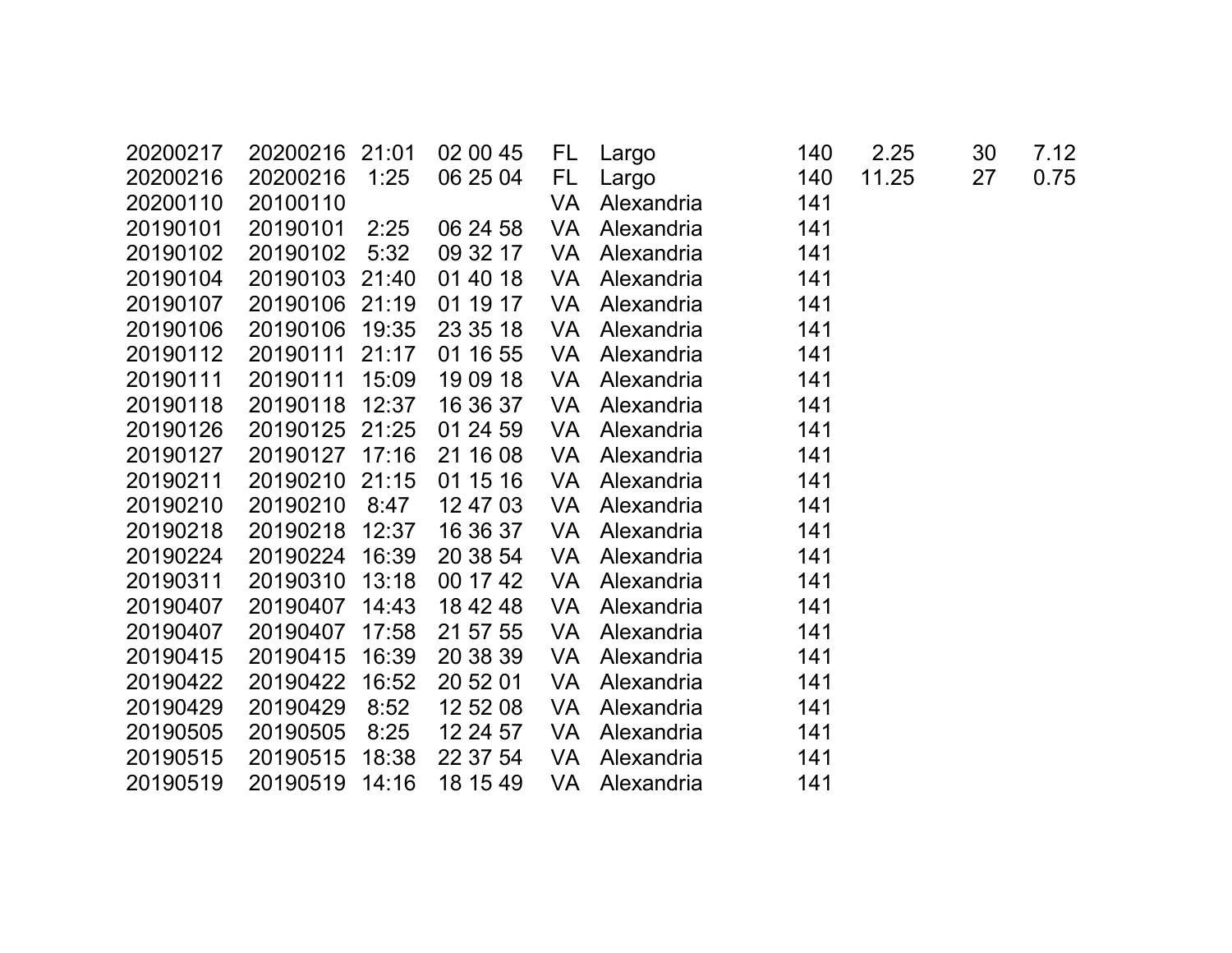| 20190624 | 20190624 | 11:40 | 15 39 57 | VA        | Alexandria | 141 |                  |       |                 |
|----------|----------|-------|----------|-----------|------------|-----|------------------|-------|-----------------|
| 20190701 | 20190701 | 19:10 | 23 10 22 | VA        | Alexandria | 141 |                  |       |                 |
| 20190723 | 20190723 | 14:36 | 18 36 25 | VA        | Alexandria | 141 |                  |       |                 |
| 20190726 | 20190726 | 14:13 | 18 12 39 | VA        | Alexandria | 141 |                  |       |                 |
| 20190802 | 20190802 | 13:36 | 17 36 00 | VA        | Alexandria | 141 | 9                | 58    | 3               |
| 20190807 | 20190807 | 12:33 | 16 33 21 | VA        | Alexandria | 141 | 1                | 27    | 1               |
| 20190816 | 20190816 | 0:13  | 04 13 09 | VA        | Alexandria | 141 | 1                | 25    | 3               |
| 20190816 | 20190816 | 11:35 | 15 35 21 | VA        | Alexandria | 141 | 6                | 28    | 1               |
| 20190818 | 20190818 | 15:22 | 19 22 24 | VA        | Alexandria | 141 | 7                | 25    | 5               |
| 20190824 | 20190824 | 13:04 | 17 03 50 | VA        | Alexandria | 141 | $\boldsymbol{0}$ | 59    | $9$             |
| 20190825 | 20190825 | 16:08 | 20 07 57 | VA        | Alexandria | 141 | 4                | 71    | 6               |
| 20190825 | 20190825 | 16:08 | 20 07 57 | VA        | Alexandria | 141 | 4                | 71    | $6\phantom{1}6$ |
| 20190826 | 20190826 | 14:49 | 18 49 17 | VA        | Alexandria | 141 | 4                | 54    | $\mathbf 0$     |
| 20190907 | 20190907 | 9:36  | 13 35 59 | VA        | Alexandria | 141 | $\overline{0}$   | 63    | 5               |
| 20190923 | 20190922 | 21:04 | 01 03 55 | VA        | Alexandria | 141 | 6                | 54    | $\overline{4}$  |
| 20190922 | 20190922 | 7:43  | 11 43 34 | VA        | Alexandria | 141 | 4                | 25    | 14              |
| 20191012 | 20191012 | 11:26 | 15 25 55 | VA        | Alexandria | 141 |                  | 55    | 9               |
| 20191012 | 20191012 | 11:26 | 15 25 55 | <b>VA</b> | Alexandria | 141 |                  | 55    | 9               |
| 20191028 | 20191028 | 17:30 | 22 29 29 | VA        | Alexandria | 141 |                  | 64.12 | 2.62            |
| 20191105 | 20191105 | 20:04 | 01 04 00 | VA        | Alexandria | 141 | 3.38             | 64.5  | 7.12            |
| 20191112 | 20191112 | 1:25  | 06 25 05 | VA        | Alexandria | 141 | 5.62             | 33.75 | 12              |
| 20191118 | 20191117 | 19:11 | 00 10 32 | VA        | Alexandria | 141 | $\overline{0}$   | 58.5  | 1.5             |
| 20191125 | 20191124 | 21:09 | 02 08 33 | VA        | Alexandria | 141 |                  | 60.38 | 2.25            |
| 20191201 | 20191201 | 1:25  | 06 25 05 | VA        | Alexandria | 141 | 2.25             | 31.5  | 375             |
| 20191212 | 20191212 | 9:49  | 14 49 27 | VA        | Alexandria | 141 | 10.88            | 54    | 5.52            |
| 20191222 | 20191222 | 18:06 | 23 06 28 | VA        | Alexandria | 141 | $\overline{0}$   | 63.75 | 1.5             |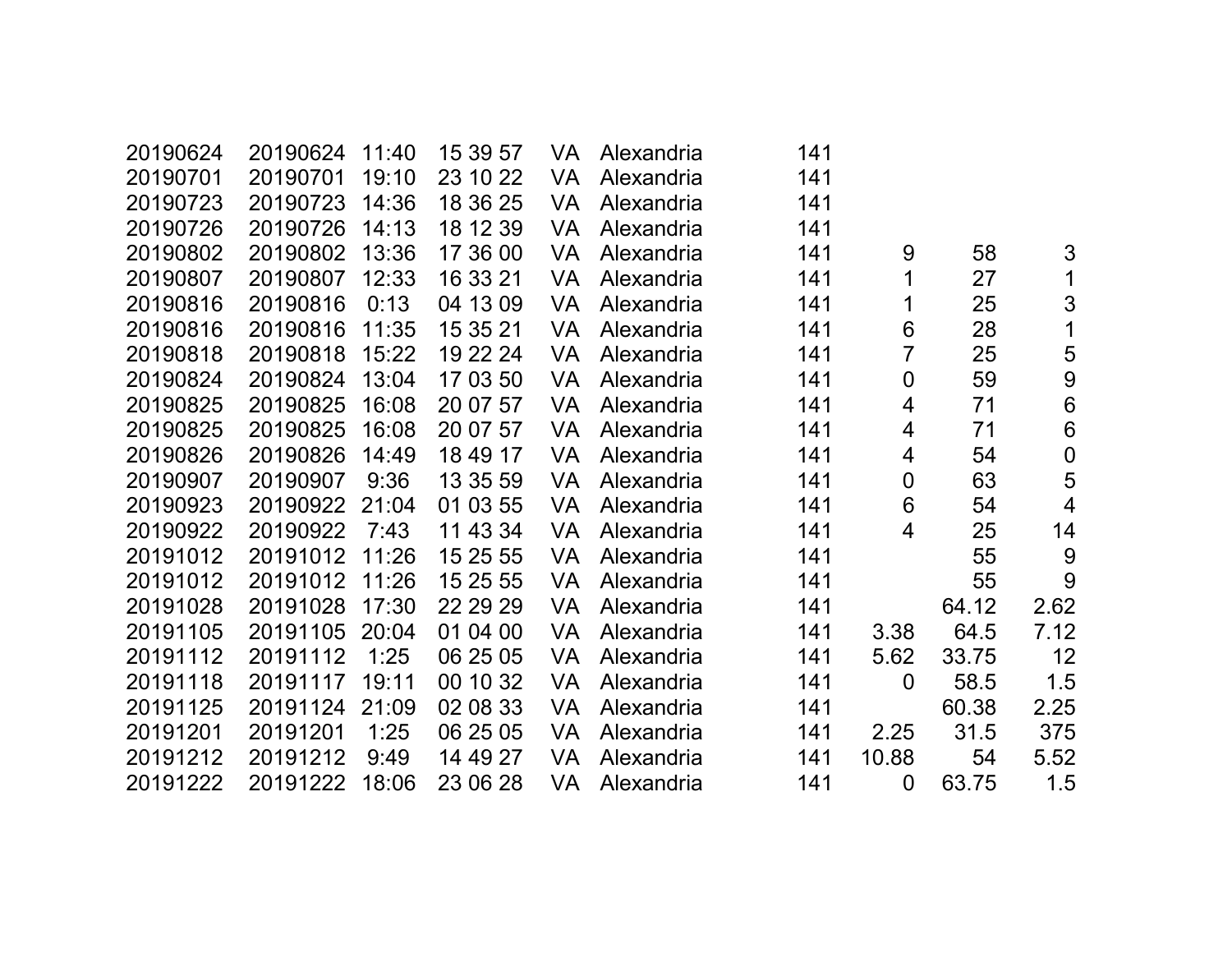| 20200107 | 20200107 |       |          | VA | Alexandria | 141 |                |       |                |
|----------|----------|-------|----------|----|------------|-----|----------------|-------|----------------|
| 20200108 | 20200108 |       |          | VA | Alexandria | 141 |                |       |                |
| 20190602 | 20190601 | 22:01 | 03 00 56 | IN | Newburgh   | 142 |                |       |                |
| 20190603 | 20190602 | 22:29 | 03 28 55 | IN | Newburgh   | 142 |                |       |                |
| 20190604 | 20190603 | 20:07 | 01 07 06 | IN | Newburgh   | 142 |                |       |                |
| 20190603 | 20190603 | 17:54 | 22 53 52 | IN | Newburgh   | 142 |                |       |                |
| 20190612 | 20190612 | 5:42  | 10 42 10 | IN | Newburgh   | 142 |                |       |                |
| 20190613 | 20190613 | 5:25  | 10 25 04 | IN | Newburgh   | 142 |                |       |                |
| 20190615 | 20190615 | 5:56  | 10 56 03 | IN | Newburgh   | 142 |                |       |                |
| 20190621 | 20190621 | 7:18  | 12 18 03 | IN | Newburgh   | 142 |                |       |                |
| 20190625 | 20190625 | 8:53  | 13 53 27 | IN | Newburgh   | 142 |                |       |                |
| 20190630 | 20190630 | 5:47  | 10 47 04 | IN | Newburgh   | 142 |                |       |                |
| 20190702 | 20190702 | 11:02 | 16 02 04 | IN | Newburgh   | 142 |                |       |                |
|          | 20190726 | 11:42 | 16 42 03 | IN | Newburgh   | 142 |                |       |                |
| 20190808 | 20190808 | 21:04 | 02 03 36 | IN | Newburgh   | 142 | 5              | 28    |                |
| 20190812 | 20190812 | 5:41  | 10 41 15 | IN | Newburgh   | 142 |                | 30    | 3              |
| 20190825 | 20190825 | 15:57 | 20 57 29 | IN | Newburgh   | 142 | 3              | 27    | $\overline{7}$ |
| 20190825 | 20190825 | 15:57 | 20 57 29 | IN | Newburgh   | 142 | $\mathfrak{S}$ | 27    | $\overline{7}$ |
| 20190902 | 20190902 | 16:13 | 21 12 35 | IN | Newburgh   | 142 | $\overline{7}$ | 29    | 1              |
| 20191004 | 20191004 | 10:35 | 15 35 22 | IN | Newburgh   | 142 | 5              | 190   | 4              |
| 20191019 | 20191019 | 6:44  | 11 44 12 | IN | Newburgh   | 142 | 3              | 29    | 9              |
| 20191102 | 20191102 | 15:45 | 21 45 09 | IN | Newburgh   | 142 | 4              | 27.75 | 6.75           |
| 20191103 | 20191103 | 12:25 | 18 25 49 | IN | Newburgh   | 142 | 2.25           | 28.88 | 6.38           |
| 20191103 | 20191103 | 12:25 | 18 25 49 | IN | Newburgh   | 142 | 2.25           | 28.88 | 6.38           |
| 20191106 | 20191106 | 8:55  | 13 54 48 | IN | Newburgh   | 142 | 7.12           | 27.75 | 0.75           |
| 20191115 | 20191114 | 23:41 | 05 41 49 | IN | Newburgh   | 142 | 3.75           | 27.38 | 7.12           |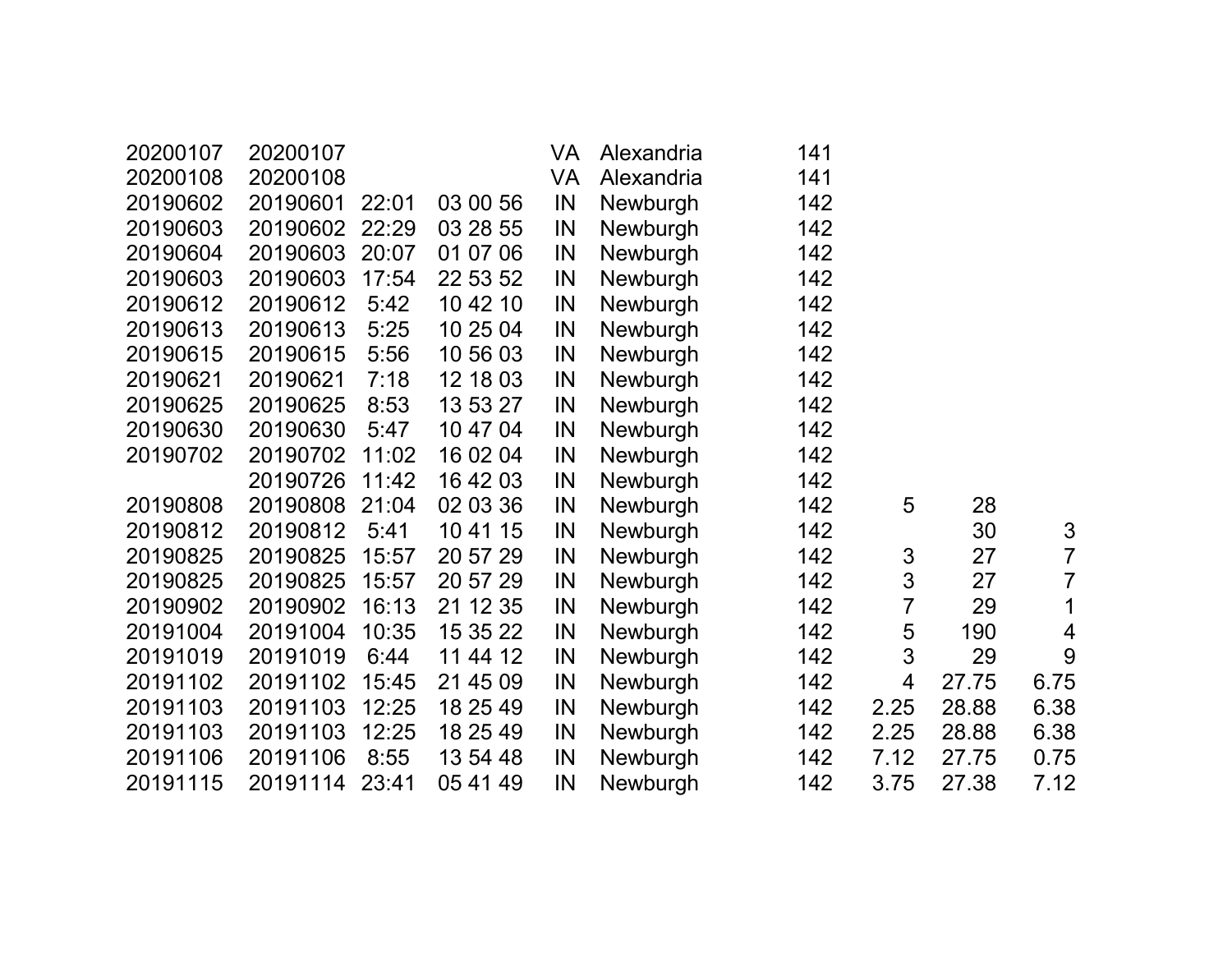| 20191119 | 20191119 | 5:10  | 11 09 49    | IN        | Newburgh  | 142 | 1.12           | 31.88 | 0.38             |
|----------|----------|-------|-------------|-----------|-----------|-----|----------------|-------|------------------|
| 20191201 | 20191201 | 4:48  | 10 47 49    | IN        | Newburgh  | 142 | 29.25          | 29.25 | 1.12             |
| 20191209 | 20191209 | 5:25  | 11 25 05    | IN        | Newburgh  | 142 | 2.62           | 27    | 1.5              |
| 20191219 | 20191219 | 6:19  | 11 18 55    | IN        | Newburgh  | 142 | 2.62           | 27    | 1.5              |
| 20191229 | 20191229 | 6:24  | 12 23 54    | IN        | Newburgh  | 142 | 2.25           | 30    | 5.25             |
| 20200108 | 20200108 | 5:12  | 11 12 14    | IN        | Newburgh  | 142 | 7.5            | 28.12 | 2.62             |
| 20200109 | 20200109 | 5:23  | 11 23 14    | IN        | Newburgh  | 142 | 6.38           | 27    | 5.25             |
| 20200114 | 20200114 | 14:20 | 20 20 04    | IN        | Newburgh  | 142 | 0.75           | 27    | 3.75             |
| 20200119 | 20200119 | 5:06  | 11 06 14    | IN        | Newburgh  | 142 |                | 30.75 | $\boldsymbol{0}$ |
| 20200127 | 20200127 | 5:25  | 11 25 05    | IN        | Newburgh  | 142 | 11.25          | 33    | 0.75             |
| 20200130 | 20200129 | 18:14 | 00 14 04    | IN        | Newburgh  | 142 | 4.5            | 29.25 | 0.75             |
| 20200205 | 20200205 | 5:25  | 11 25 05    | IN        | Newburgh  | 142 | 4.5            | 31.5  | 1.5              |
| 20200207 | 20200207 | 5:05  | 11 05 14    | IN        | Newburgh  | 142 | 2.25           | 27.38 | 4.88             |
| 20200212 | 20200212 | 5:26  | 26 05<br>11 | IN        | Newburgh  | 142 | 0.38           | 30    | $\Omega$         |
| 20200218 | 20200218 | 5:21  | 21 14<br>11 | IN        | Newburgh  | 142 | 0.75           | 35.62 | 3.38             |
| 20200414 | 20200413 | 20:49 | 02 49 14    | IN        | Newburgh  | 142 |                | 36    | 6                |
| 20200413 | 20200413 | 12:11 | 18 11 14    | IN        | Newburgh  | 142 | 4.12           | 33.75 | 9.75             |
| 20190826 | 20190826 | 5:25  | 10 25 17    | <b>AR</b> | Jonesboro | 143 | 6              | 21    | 14               |
| 20190906 | 20190906 | 5:25  | 10 25 05    | AR        | Jonesboro | 143 | 1              | 25    | 3                |
| 20190912 | 20190912 | 5:34  | 10 34 06    | <b>AR</b> | Jonesboro | 143 | $\overline{2}$ | 30    | $\overline{4}$   |
| 20190915 | 20190915 | 0:12  | 05 11 52    | <b>AR</b> | Jonesboro | 143 | 3              | 38    | $\overline{4}$   |
| 20191015 | 20191015 | 5:25  | 10 25 06    | <b>AR</b> | Jonesboro | 143 | 3              | 29    | 1                |
| 20191016 | 20191016 | 5:18  | 10 18 06    | <b>AR</b> | Jonesboro | 143 | 1              | 68    | 14               |
| 20191111 | 20191111 | 1:53  | 07 52 30    | <b>AR</b> | Jonesboro | 143 | 4.5            | 30    | 3.75             |
| 20191120 | 20191120 | 14:22 | 20 22 29    | <b>AR</b> | Jonesboro | 143 | 5.25           | 57    | 2.25             |
| 20191123 | 20191123 | 17:12 | 23 11 41    | AR        | Jonesboro | 143 | 6              | 76.12 | 9.75             |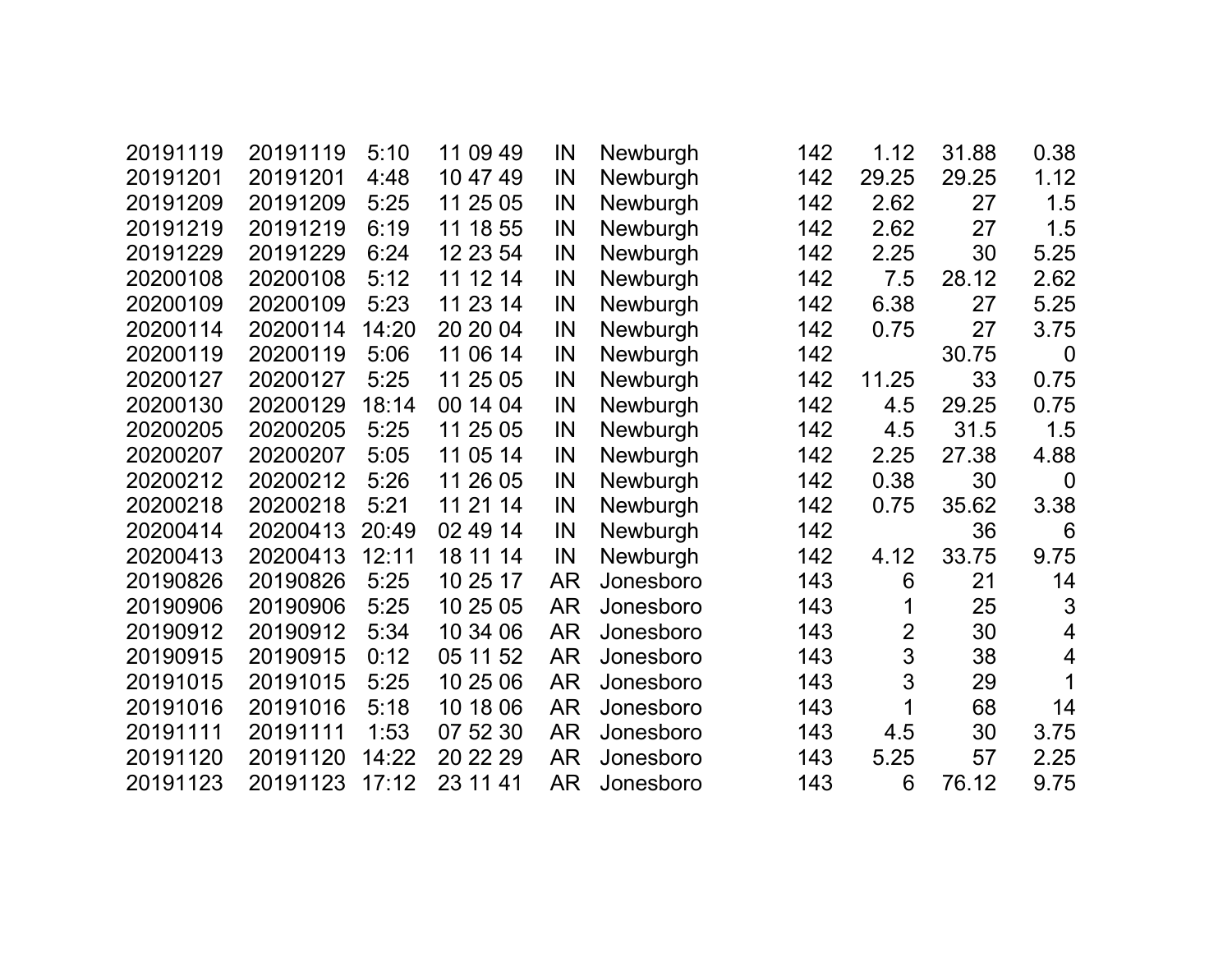| 20191129 | 20191129 | 17:46 | 23 45 30 | AR        | Jonesboro               | 143 | 9                | 62.62 | 6           |
|----------|----------|-------|----------|-----------|-------------------------|-----|------------------|-------|-------------|
| 20191216 | 20191216 | 5:57  | 11 56 53 | <b>AR</b> | Jonesboro               | 143 | 4.5              | 30    | 3.75        |
| 20191218 | 20191218 | 6:04  | 12 04 20 | <b>AR</b> | Jonesboro               | 143 | 5.25             | 73.88 | 1.12        |
| 20191223 | 20191223 | 5:01  | 11 00 53 | <b>AR</b> | Jonesboro               | 143 | 1.12             | 30.75 | 2.25        |
| 20191223 | 20191223 | 8:22  | 14 22 27 | <b>AR</b> | Jonesboro               | 143 | 9.75             | 30    | 1.5         |
| 20191231 | 20191231 | 8:03  | 14 02 40 | <b>AR</b> | Jonesboro               | 143 | 2.25             | 68.62 |             |
| 20200106 | 20200106 | 5:25  | 11 25 05 | <b>AR</b> | Jonesboro               | 143 | 0.75             | 30.75 | 9           |
| 20200106 | 20200106 | 5:25  | 11 25 05 | <b>AR</b> | Jonesboro               | 143 | 0.75             | 30.75 | 9           |
| 20200114 | 20200114 | 16:07 | 22 06 46 | <b>AR</b> | Jonesboro               | 143 | 6                | 30.38 | 4.12        |
| 20200115 | 20200115 | 6:06  | 12 06 22 | <b>AR</b> | Jonesboro               | 143 | 2.62             | 69.38 | 1.5         |
| 20200121 | 20200121 | 16:43 | 22 43 20 | <b>AR</b> | Jonesboro               | 143 | 3                | 31.5  | 2.25        |
| 20200131 | 20200131 | 5:01  | 11 01 28 | <b>AR</b> | Jonesboro               | 143 | 1.5              | 69.75 | 7.12        |
| 20200219 | 20200219 | 5:18  | 11 17 19 | <b>AR</b> | Jonesboro               | 143 | 3.38             | 68.25 | 5.62        |
| 20200228 | 20200228 | 5:09  | 11 08 46 | <b>AR</b> | Jonesboro               | 143 | 6.38             | 65.25 | 0.75        |
| 20200414 | 20200414 | 14:22 | 19 22 29 | <b>AR</b> | Jonesboro               | 143 | 9.38             | 31.88 | 7.12        |
| 20200421 | 20200421 | 1:10  | 06 09 42 | <b>AR</b> | Jonesboro               | 143 | 2.62             | 33    | 2.25        |
| 20200423 | 20200423 | 16:37 | 21 37 12 | <b>AR</b> | Jonesboro               | 143 | 3                | 34.5  | 18.75       |
| 20200501 | 20200501 | 4:38  | 09 38 26 | <b>AR</b> | Jonesboro               | 143 | 1.88             | 74.62 | 5.82        |
| 20190306 | 20190306 | 16:11 | 21 11 16 | MI        | <b>Farmington Hills</b> | 144 |                  |       |             |
| 20190525 | 20190525 | 4:39  | 10 39 03 | MI        | <b>Farmington Hills</b> | 144 |                  |       |             |
| 20190602 | 20190601 | 21:18 | 01 17 33 | MI        | <b>Farmington Hills</b> | 144 |                  |       |             |
| 20190623 | 20190623 | 6:47  | 10 47 04 | MI        | <b>Farmington Hills</b> | 144 |                  |       |             |
|          | 20190728 | 1:18  | 05 18 09 | MI        | <b>Farmington Hills</b> | 144 |                  |       |             |
| 20190812 | 20190812 | 6:28  | 10 27 46 | MI        | <b>Farmington Hills</b> | 144 | 0                | 25    | 9           |
| 20190816 | 20190816 | 11:01 | 15 01 13 | MI        | <b>Farmington Hills</b> | 144 | $\boldsymbol{0}$ | 28    | $9$         |
| 20190823 | 20190823 | 6:25  | 10 25 04 | MI        | <b>Farmington Hills</b> | 144 | $\overline{2}$   | 30    | $\mathbf 0$ |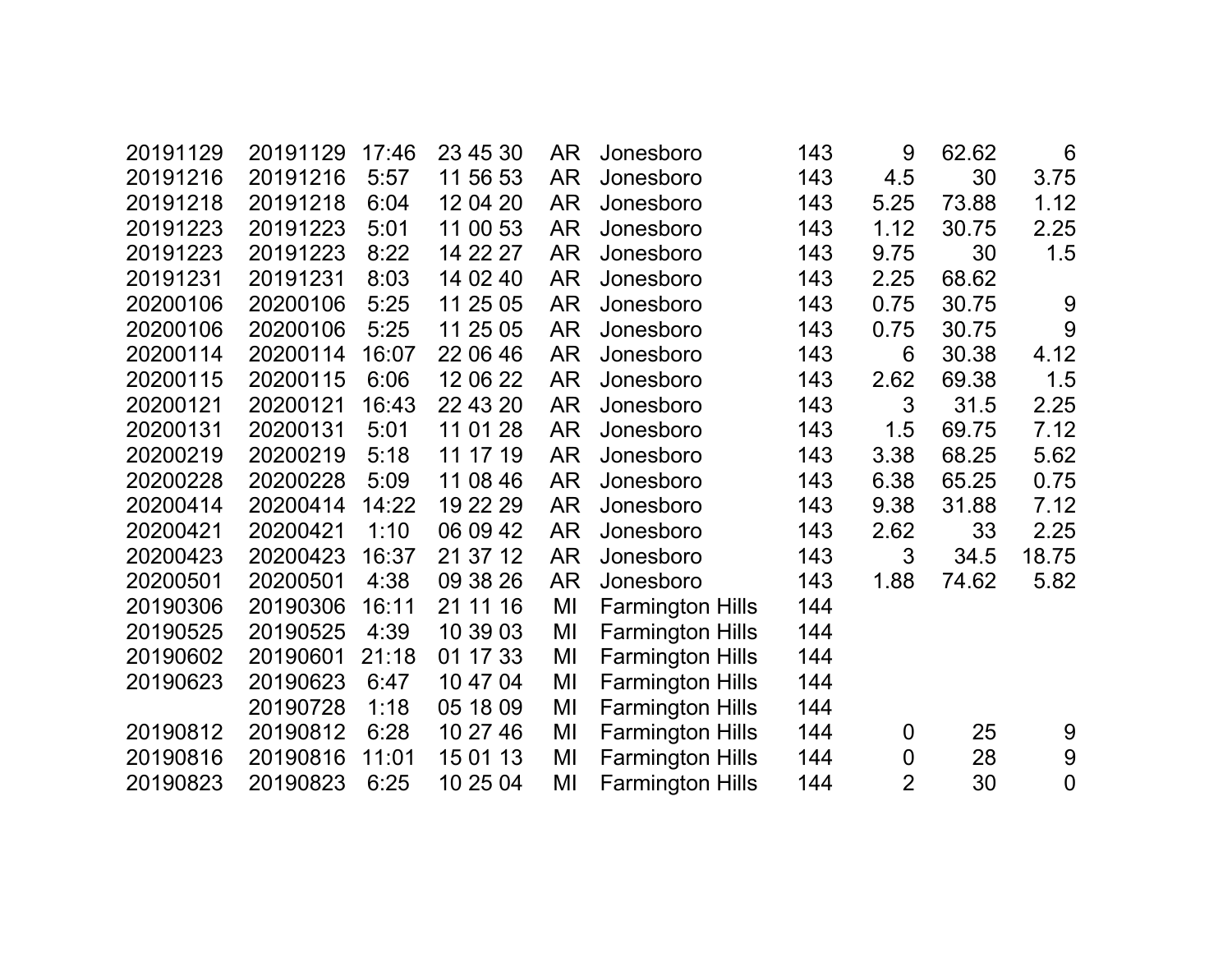| 20190827 | 20190827 | 23:47 | 03 46 44 | MI        | <b>Farmington Hills</b> | 144 | $\overline{2}$   | 27    | 1                |
|----------|----------|-------|----------|-----------|-------------------------|-----|------------------|-------|------------------|
| 20190920 | 20190920 | 6:25  | 10 25 05 | MI        | <b>Farmington Hills</b> | 144 |                  | 28    | $\boldsymbol{0}$ |
| 20191006 | 20191006 | 19:30 | 23 29 57 | MI        | <b>Farmington Hills</b> | 144 | $\mathbf 0$      | 191   | $\overline{2}$   |
| 20191118 | 20191118 | 1:02  | 07 02 02 | MI        | <b>Farmington Hills</b> | 144 | $\boldsymbol{0}$ | 27.75 | 3.75             |
| 20200102 | 20200102 | 7:44  | 13 43 41 | MI        | <b>Farmington Hills</b> | 144 | 3                | 30    | $\overline{0}$   |
| 20200104 | 20200104 | 4:19  | 10 19 22 | MI        | <b>Farmington Hills</b> | 144 | 11.25            | 30    | 2.25             |
| 20200108 | 20200107 | 19:34 | 01 34 29 | MI        | <b>Farmington Hills</b> | 144 | 1.5              | 28.5  | 5.25             |
| 20200107 | 20200107 | 5:15  | 11 15 02 | MI        | <b>Farmington Hills</b> | 144 | 0.75             | 30    | 5.25             |
| 20200113 | 20200113 |       |          | MI        | <b>Farmington Hills</b> | 144 |                  |       |                  |
| 20200115 | 20200115 |       |          | MI        | <b>Farmington Hills</b> | 144 |                  |       |                  |
| 20200117 | 20200117 |       |          | MI        | <b>Farmington Hills</b> | 144 |                  |       |                  |
| 20200118 | 20200118 |       |          | MI        | <b>Farmington Hills</b> | 144 |                  |       |                  |
| 20200123 | 20200123 | 19:27 | 01 26 35 | MI        | <b>Farmington Hills</b> | 144 | 6.75             | 34.5  | 3                |
| 20200223 | 20200223 | 17:20 | 23 20 23 | MI        | <b>Farmington Hills</b> | 144 | 0.38             | 31.88 | 3.38             |
| 20190314 | 20190314 | 11:19 | 15 19 08 | <b>NJ</b> | Norwood                 | 145 |                  |       |                  |
| 20190401 | 20190401 | 9:04  | 13 03 39 | <b>NJ</b> | Norwood                 | 145 |                  |       |                  |
| 20190409 | 20190408 | 21:42 | 01 40 54 | <b>NJ</b> | Norwood                 | 145 |                  |       |                  |
| 20190411 | 20190411 | 10:01 | 14 00 31 | <b>NJ</b> | Norwood                 | 145 |                  |       |                  |
| 20190420 | 20190420 | 1:42  | 05 41 39 | <b>NJ</b> | Norwood                 | 145 |                  |       |                  |
| 20190421 | 20190421 | 6:59  | 10 58 39 | <b>NJ</b> | Norwood                 | 145 |                  |       |                  |
| 20190430 | 20190430 | 11:51 | 15 50 42 | <b>NJ</b> | Norwood                 | 145 |                  |       |                  |
| 20190510 | 20190510 | 14:13 | 18 13 29 | <b>NJ</b> | Norwood                 | 145 |                  |       |                  |
| 20190516 | 20190516 | 11:44 | 15 44 09 | <b>NJ</b> | Norwood                 | 145 |                  |       |                  |
| 20190518 | 20190518 | 6:24  | 10 23 52 | <b>NJ</b> | Norwood                 | 145 |                  |       |                  |
| 20190524 | 20190524 | 19:14 | 23 13 43 | <b>NJ</b> | Norwood                 | 145 |                  |       |                  |
| 20190712 | 20190712 | 22:41 | 02 40 53 | <b>NJ</b> | Norwood                 | 145 |                  |       |                  |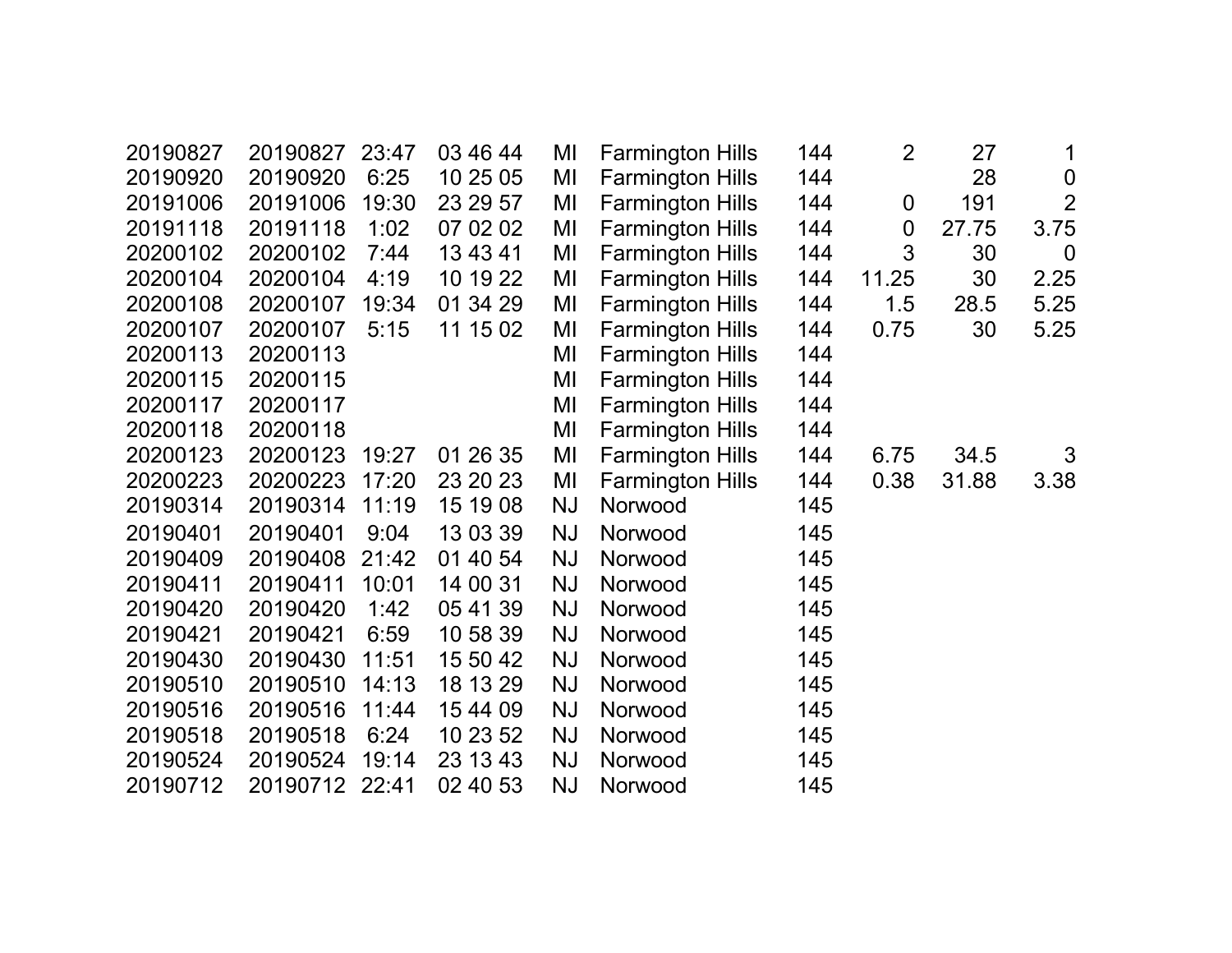|          | 20190721 | 20:59 | 00 58 47 | NJ        | Norwood           | 145 |                  |       |                          |
|----------|----------|-------|----------|-----------|-------------------|-----|------------------|-------|--------------------------|
|          | 20190721 | 11:13 | 15 13 22 | <b>NJ</b> | Norwood           | 145 |                  |       |                          |
|          | 20190727 | 17:34 | 21 33 46 | <b>NJ</b> | Norwood           | 145 |                  |       |                          |
| 20190808 | 20190807 | 23:11 | 03 11 05 | <b>NJ</b> | Norwood           | 145 | $\overline{7}$   | 29    | $6\phantom{1}$           |
| 20190818 | 20190818 | 6:47  | 10 47 04 | <b>NJ</b> | Norwood           | 145 | 40               | 28    | $\overline{2}$           |
| 20190908 | 20190908 | 3:26  | 07 26 24 | <b>NJ</b> | Norwood           | 145 |                  | 31    | 1                        |
| 20190909 | 20190909 | 6:25  | 10 25 05 | <b>NJ</b> | Norwood           | 145 | $\overline{0}$   | 28    | 1                        |
| 20190909 | 20190909 | 6:35  | 10 25 05 | <b>NJ</b> | Norwood           | 145 | $\boldsymbol{0}$ | 28    | 1                        |
| 20190912 | 20190912 | 10:32 | 14 31 45 | <b>NJ</b> | Norwood           | 145 | 4                | 111   | $6\phantom{1}$           |
| 20190919 | 20190919 | 6:53  | 10 52 40 | <b>NJ</b> | Norwood           | 145 |                  | 27    | $\overline{\mathcal{A}}$ |
| 20190922 | 20190922 | 6:10  | 10 09 36 | <b>NJ</b> | Norwood           | 145 | 3                | 30    | $\overline{\mathcal{A}}$ |
| 20190926 | 20190926 | 10:28 | 14 28 15 | <b>NJ</b> | Norwood           | 145 | 8                | 125   | $\bf 8$                  |
| 20190927 | 20190927 | 1:12  | 05 12 13 | <b>NJ</b> | Norwood           | 145 | 3                | 27    | 1                        |
| 20191002 | 20191002 | 6:26  | 10 26 05 | <b>NJ</b> | Norwood           | 145 | 3                | 27    | 3                        |
| 20191013 | 20191013 | 16:56 | 20 55 37 | <b>NJ</b> | Norwood           | 145 | $\overline{2}$   | 28    | 3                        |
| 20191121 | 20191121 | 10:04 | 15 03 50 | <b>NJ</b> | Norwood           | 145 | 6.75             | 66.75 | 4.5                      |
| 20191125 | 20191125 | 6:25  | 11 25 05 | <b>NJ</b> | Norwood           | 145 | 2.25             | 30.38 | 1.88                     |
| 20200209 | 20200209 | 6:25  | 11 25 04 | <b>NJ</b> | Norwood           | 145 | 4.12             | 32.25 | 0.75                     |
| 20200221 | 20200220 | 19:33 | 00 32 32 | <b>NJ</b> | Norwood           | 145 | 12.38            | 31.12 | 3.38                     |
| 20200227 | 20200227 | 9:56  | 14 56 23 | <b>NJ</b> | Norwood           | 145 | 0.38             | 95.62 | 5.62                     |
| 20190524 | 20190523 | 0:48  | 04 47 42 | <b>NJ</b> | <b>River Vale</b> | 146 |                  |       |                          |
| 20190625 | 20190625 | 12:32 | 16 31 44 | <b>NJ</b> | <b>River Vale</b> | 146 |                  |       |                          |
| 20190820 | 20190820 | 4:28  | 08 28 18 | <b>NJ</b> | <b>River Vale</b> | 146 | 5                | 25    | $\overline{0}$           |
| 20190907 | 20190907 | 14:56 | 18 56 17 | <b>NJ</b> | <b>River Vale</b> | 146 | 12               | 171   | 16                       |
| 20191130 | 20191130 | 17:24 | 22 23 45 | <b>NJ</b> | <b>River Vale</b> | 146 |                  | 27.75 | 5.25                     |
| 20200210 | 20200210 | 21:15 | 02 14 59 | <b>NJ</b> | <b>River Vale</b> | 146 | 6                | 27    | 3.75                     |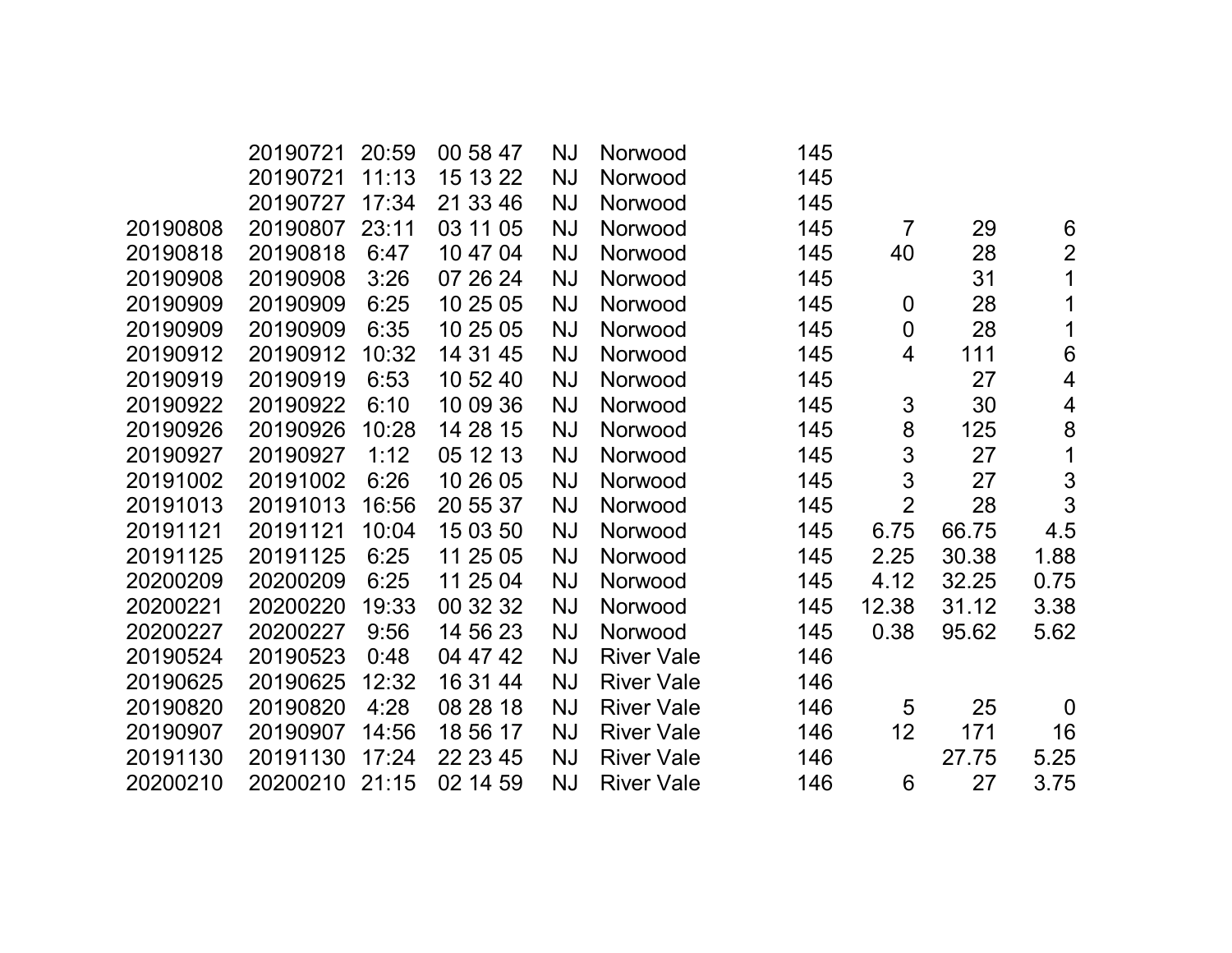| 20190603 | 20190602 | 22:25 | 02 24 59 | FL  | North Port                         | 147 |             |        |                  |
|----------|----------|-------|----------|-----|------------------------------------|-----|-------------|--------|------------------|
| 20190616 | 20190616 | 17:37 | 21 37 07 | FL. | North Port                         | 147 |             |        |                  |
| 20190630 | 20190630 | 5:48  | 09 47 40 | FL  | North Port                         | 147 |             |        |                  |
| 20190718 | 20190718 | 6:38  | 10 38 13 | FL  | North Port                         | 147 |             |        |                  |
| 20190719 | 20190719 | 19:09 | 23 08 46 | FL  | North Port                         | 147 |             |        |                  |
| 20190827 | 20190827 | 12:07 | 16 07 09 | FL  | North Port                         | 147 | 5           | 27     | 9                |
| 20191108 | 20191108 | 6:58  | 10 58 15 | FL  | North Port                         | 147 | 4           | 27.75  | 11.25            |
| 20200416 | 20200416 | 2:11  | 06 10 49 | FL  | North Port                         | 147 | 0.38        | 26.25  | 4.12             |
| 20200424 | 20200424 | 1:25  | 05 24 55 | FL  | North Port                         | 147 | 2.25        | 25.12  | 3.38             |
| 20190317 | 20190317 | 4:25  | 10 25 05 | IL  | <b>Northbrook</b>                  | 148 |             |        |                  |
| 20190320 | 20190320 | 12:59 | 18 58 58 | IL  | <b>Northbrook</b>                  | 148 |             |        |                  |
| 20190607 | 20190607 | 8:26  | 14 25 44 | IL. | <b>Northbrook</b>                  | 148 |             |        |                  |
| 20190609 | 20190609 | 4:25  | 10 25 05 | IL. | <b>Northbrook</b>                  | 148 |             |        |                  |
| 20190806 | 20190806 | 9:22  | 14 21 43 | IL  | <b>Northbrook</b>                  | 148 |             | 31     | 9                |
| 20190926 | 20190926 | 9:18  | 14 17 43 | IL  | <b>Northbrook</b>                  | 148 | 3           | 25     | $\boldsymbol{0}$ |
| 20190929 | 20190929 | 23:54 | 05 53 37 | IL  | <b>Northbrook</b>                  | 148 | $\mathbf 0$ | 183    | 3                |
| 20191009 | 20191009 | 4:22  | 10 21 45 | IL. | <b>Northbrook</b>                  | 148 | 1           | 26     | $\overline{7}$   |
| 20191109 | 20191109 | 3:09  | 10 08 48 | IL. | <b>Northbrook</b>                  | 148 | 9           | 186.75 | 7.5              |
| 20191126 | 20191126 | 3:52  | 09 51 42 | IL  | <b>Northbrook</b>                  | 148 | 1.5         | 188.62 | 2.25             |
| 20200113 | 20200113 | 20:40 | 02 39 42 | IL  | <b>Northbrook</b>                  | 148 | 2.62        | 184.12 | 2.25             |
| 20200113 | 20200113 | 20:40 | 02 39 42 | IL  | <b>Northbrook</b>                  | 148 | 2.62        | 184.12 | 2.25             |
| 20200323 | 20200323 | 10:39 | 16 38 44 | IL  | Northbrook                         | 148 | 1.88        | 32.25  | 6.75             |
| 20200405 | 20200404 | 23:58 | 05 58 09 | IL  | <b>Northbrook</b>                  | 148 | 3           | 25.5   | $6\phantom{1}6$  |
| 20200414 | 20200414 | 4:24  | 10 23 44 | IL  | Northbrook                         | 148 | 3.75        | 27     | 9.75             |
| 20200501 | 20200501 | 16:33 | 22 32 44 | IL  | <b>Northbrook</b>                  | 148 | 6.75        | 25.5   | 1.5              |
| 20190705 | 20190705 | 17:50 |          |     | 15 49 55 vitzerlarMontsevelier, CH | 149 |             |        |                  |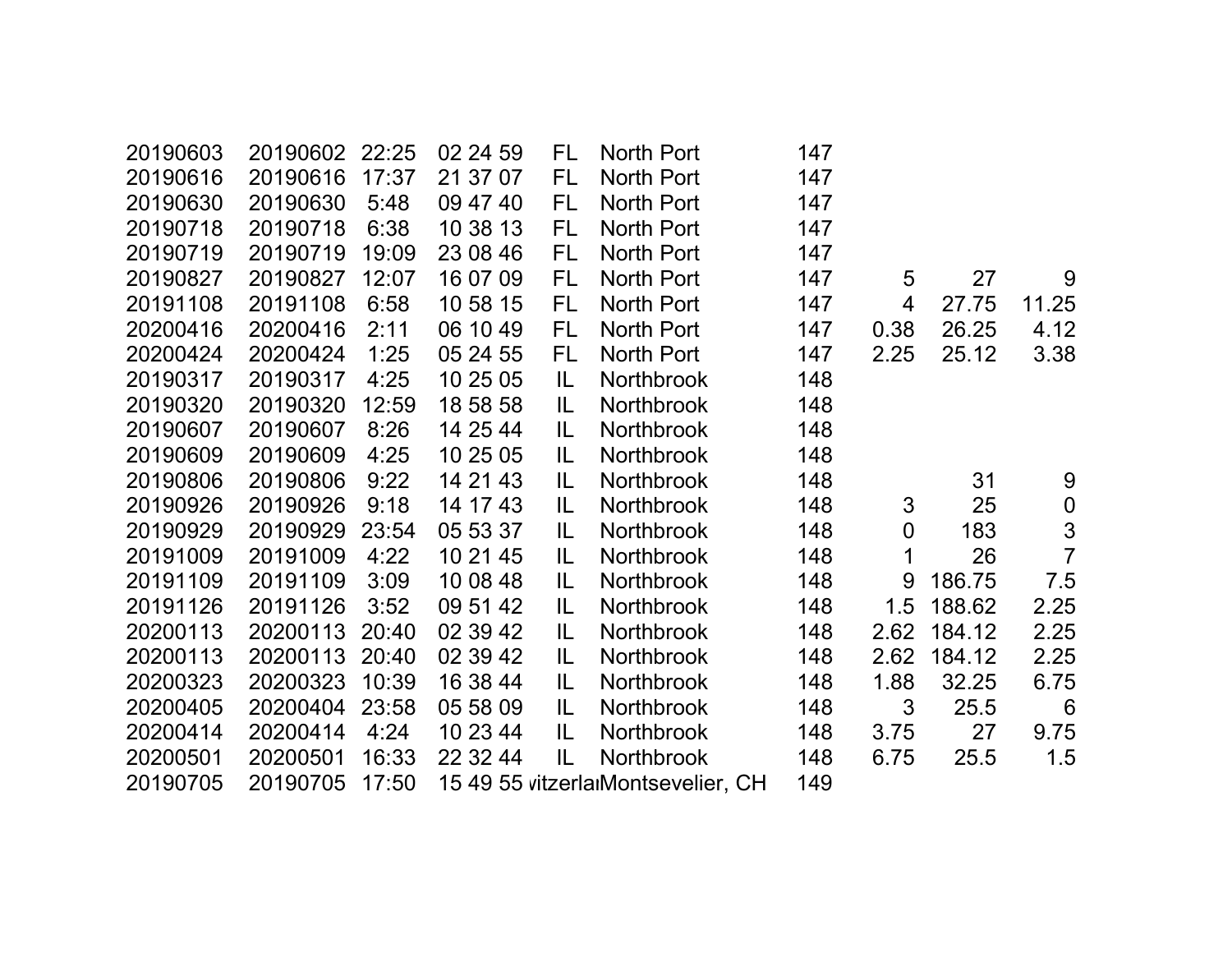| 20190726 | 20190726 | 14:51 |          |           | 20 51 11 vitzerla Montsevelier, CH | 149 |             |       |                |
|----------|----------|-------|----------|-----------|------------------------------------|-----|-------------|-------|----------------|
| 20200106 | 20200106 | 12:00 |          |           | 23 00 15 vitzerlarMontsevelier, CH | 149 | 1           | 27    | 2.25           |
| 20200129 | 20200129 | 12:25 |          |           | 11 25 05 vitzerlarMontsevelier, CH | 149 | 3.75        | 28.5  | 1.5            |
| 20200403 | 20200403 | 3:40  |          |           | 01 40 13 vitzerlarMontsevelier, CH | 149 | 3.75        | 25.5  | 4.5            |
| 20200412 | 20200412 | 19:26 |          |           | 17 25 36 vitzerlarMontsevelier, CH | 149 | 3.38        | 20.62 | 4.88           |
| 20200413 | 20200413 | 23:47 |          |           | 21 47 18 vitzerlarMontsevelier, CH | 149 | 6.75        | 20.25 | 2.25           |
| 20190803 | 20190803 |       | 09 25 49 |           | switz Bos Cha                      | 150 |             | 60    | 14             |
|          | 20190723 | 18:14 | 22 13 45 | <b>CT</b> | <b>Manchester</b>                  | 151 |             |       |                |
| 20190804 | 20190804 | 2:50  | 06 50 13 | <b>CT</b> | <b>Manchester</b>                  | 151 |             | 26    | 9              |
| 20190920 | 20190920 | 18:38 | 22 38 06 | <b>CT</b> | Manchester                         | 151 | 9           | 25    | $\mathfrak{S}$ |
| 20191022 | 20191022 | 6:36  | 10 35 42 | <b>CT</b> | <b>Manchester</b>                  | 151 | $\mathbf 1$ | 28.5  | 9              |
| 20191122 | 20191122 | 0:24  | 05 23 55 | <b>CT</b> | <b>Manchester</b>                  | 151 | 9           | 25.88 | 4.12           |
| 20191126 | 20191125 | 22:36 | 03 35 44 | <b>CT</b> | <b>Manchester</b>                  | 151 | 5.62        | 30    | 6.75           |
| 20200210 | 20200210 | 6:25  | 11 25 05 | <b>CT</b> | Manchester                         | 151 | 8.25        | 30.75 | 1.5            |
| 20200220 | 20200219 | 22:58 | 03 58 27 | <b>CT</b> | <b>Manchester</b>                  | 151 | 8.25        | 27.75 | 9              |
| 20200301 | 20200301 | 6:47  | 11 47 04 | <b>CT</b> | <b>Manchester</b>                  | 151 | 14.25       | 26.62 | 11.62          |
| 20190603 | 20190602 | 21:42 | 03 42 01 | CO        | <b>Estes Park</b>                  | 152 |             |       |                |
| 20190725 | 20190724 | 19:10 | 01 09 33 | <b>CO</b> | <b>Estes Park</b>                  | 152 |             |       |                |
|          | 20190724 | 4:56  | 10 56 23 | CO        | <b>Estes Park</b>                  | 152 |             |       |                |
| 20190904 | 20190904 | 13:12 | 19 12 27 | CO        | <b>Estes Park</b>                  | 152 | 4           | 25    | 5              |
| 20190927 | 20190927 | 12:54 | 18 53 30 | CO        | <b>Estes Park</b>                  | 152 | 3           | 25    | 3              |
| 20191019 | 20191019 | 13:10 | 19 09 41 | CO        | <b>Estes Park</b>                  | 152 | 3           | 1083  | 19             |
| 20191027 | 20191027 | 10:59 | 17 59 00 | CO        | <b>Estes Park</b>                  | 152 | 11          | 40.5  | 3.75           |
| 20191103 | 20191103 | 18:07 | 01 07 18 | CO        | <b>Estes Park</b>                  | 152 | 1.5         | 177   | 6.75           |
| 20190517 | 20190517 | 5:26  | 10 25 45 | IN        | <b>Evansville</b>                  | 153 |             |       |                |
| 20190605 | 20190605 | 5:25  | 10 25 04 | IN        | Evansville                         | 153 |             |       |                |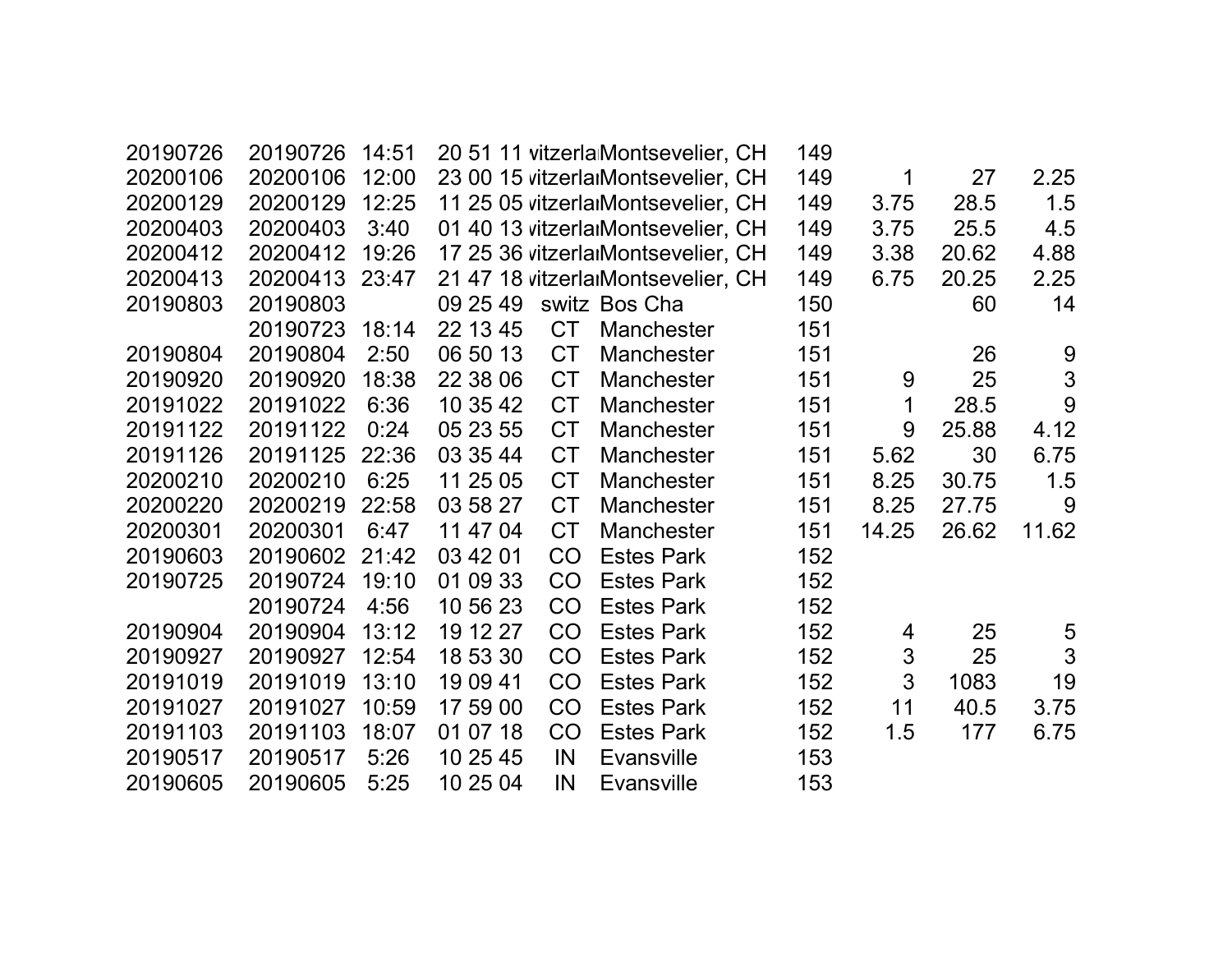| 20190607 | 20190607 | 18:21 | 23 21 27              | IN        | <b>Evansville</b> | 153 |                  |       |                 |
|----------|----------|-------|-----------------------|-----------|-------------------|-----|------------------|-------|-----------------|
| 20190608 | 20190608 | 12:58 | 17 58 08              | IN        | <b>Evansville</b> | 153 |                  |       |                 |
| 20191114 | 20191114 | 9:15  | 15 15 15              | IN        | <b>Evansville</b> | 153 | 3                | 26.62 | 5.62            |
| 20191123 | 20191123 | 10:24 | 16 24 05              | IN        | <b>Evansville</b> | 153 | 14.62            | 26.25 | 4.88            |
| 20191210 | 20191210 | 21:27 | 03 27 27              | IN        | <b>Evansville</b> | 153 | 4.88             | 25.5  | 11.25           |
| 20191210 | 20191210 | 8:18  | 14 18 29              | IN        | <b>Evansville</b> | 153 | 1.12             | 25.88 | 3.38            |
| 20191229 | 20191229 | 20:11 | 02 11 29              | IN        | <b>Evansville</b> | 153 | $\overline{0}$   | 25.12 | $\overline{0}$  |
| 20200107 | 20200107 | 14:33 | 20 32 44              | IN        | <b>Evansville</b> | 153 | $\overline{0}$   | 25.5  | 3.75            |
| 20200119 | 20200119 | 13:05 | 19 04 37              | IN        | <b>Evansville</b> | 153 | 4.5              | 25.12 | 0.38            |
| 20190607 | 20190607 | 12:05 | 16 04 34              | <b>GA</b> | Woodbine          | 154 |                  |       |                 |
| 20190627 | 20190626 | 22:30 | 02 29 49              | <b>GA</b> | Woodbine          | 154 |                  |       |                 |
| 20190721 | 20190721 | 7:24  | 11 23 57              | <b>GA</b> | Woodbine          | 154 |                  |       |                 |
| 20190806 | 20190806 | 4:37  | 08 36 53              | <b>GA</b> | Woodbine          | 154 | $\boldsymbol{0}$ | 25    | $6\phantom{1}6$ |
| 20190813 | 20190813 | 7:34  | 11 34 20              | <b>GA</b> | Woodbine          | 154 | 3                | 26    | $\mathfrak{S}$  |
| 20191017 | 20191017 | 6:05  | 10 05 06              | <b>GA</b> | Woodbine          | 154 | $\boldsymbol{0}$ | 32    | 3               |
| 20191028 | 20191028 | 5:36  | 10 36 24              | <b>GA</b> | Woodbine          | 154 | $\overline{2}$   | 25.5  | 14.25           |
| 20191111 | 20191111 | 3:28  | 08 28 04              | <b>GA</b> | Woodbine          | 154 | 4.5              | 27    | 10.5            |
| 20200201 | 20200201 | 6:38  | 11 37 49              | <b>GA</b> | Woodbine          | 154 | 8.25             | 27.38 | 4.12            |
| 20200218 | 20200218 | 6:02  | 22 43 03              | <b>GA</b> | Woodbine          | 154 | 1.12             | 27    | 8.25            |
| 20200308 | 20200307 | 20:47 | 01 47 27              | <b>GA</b> | Woodbine          | 154 | 1.5              | 27.75 |                 |
| 20200308 | 20200307 | 21:47 | 01 47 27              | <b>GA</b> | Woodbine          | 154 | 1.5              | 27.75 |                 |
| 20200308 | 20200308 | 9:59  | 14 58 32              | <b>GA</b> | Woodbine          | 154 |                  | 27    | 4.5             |
| 20200412 | 20200412 | 6:34  | 10 34 04              | GA        | Woodbine          | 154 |                  | 31.12 | 7.12            |
| 20190827 | 20190827 |       | 06 24 05 skorea Deagu |           |                   | 155 |                  | 26    | 1               |
| 20190912 | 20190912 |       | 15 52 13 skorea Deagu |           |                   | 155 | 10               | 25    | $\overline{4}$  |
| 20190927 | 20190927 |       | 06 25 05 skorea Deagu |           |                   | 155 | 1                | 29    | 12              |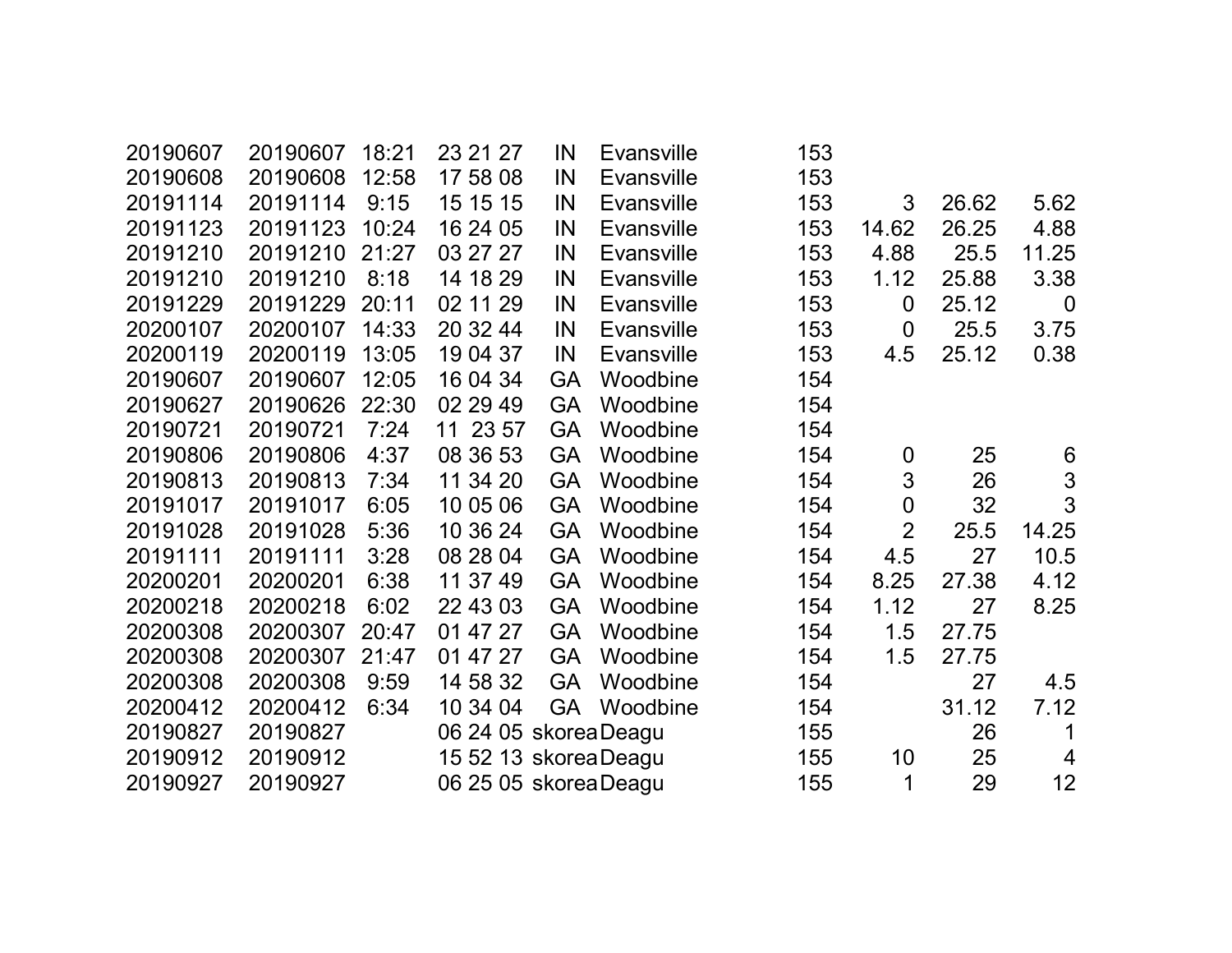| 20190929 | 20190929 |       | 06 32 43 skorea Deagu |                       |                   |  | 155 | $\overline{7}$   | 187   | $\boldsymbol{0}$         |
|----------|----------|-------|-----------------------|-----------------------|-------------------|--|-----|------------------|-------|--------------------------|
| 20191010 | 20191010 |       | 06 25 05 skorea Deagu |                       |                   |  | 155 | 3                | 27    | $\mathbf 0$              |
| 20191011 | 20191011 |       | 06 25 06 skorea Deagu |                       |                   |  | 155 | $\boldsymbol{0}$ | 34    | $\overline{\mathbf{4}}$  |
| 20191013 | 20191013 |       | 05 31 14 skorea Deagu |                       |                   |  | 155 | $\overline{2}$   | 30    | 6                        |
| 20191030 | 20191030 |       | 06 25 06 skorea Deagu |                       |                   |  | 155 | 1                | 26.25 | $\overline{0}$           |
| 20191230 | 20191229 | 23:25 | 06 25 05 skorea Deagu |                       |                   |  | 155 | 2.25             | 25.12 | 1.12                     |
| 20200127 | 20200128 | 15:25 | 06 25 05 skorea Deagu |                       |                   |  | 155 | 1.88             | 27.75 | 6.75                     |
| 20200226 | 20200226 | 1:10  | 04 10 13 skorea Deagu |                       |                   |  | 155 | 4.5              | 25.12 | 1.88                     |
| 20200310 | 20200310 | 15:25 | 06 25 06 skorea Deagu |                       |                   |  | 155 | 7.88             | 29.62 | 0.38                     |
| 20200412 | 20200412 | 9:25  |                       | 06 25 06 skorea Deagu |                   |  |     | 6.38             | 25.5  | 5.25                     |
| 20200503 | 20200503 | 20:42 | 11 42 24 skorea Deagu |                       |                   |  | 155 | 2.62             | 37.12 | 7.12                     |
| 20190906 | 20190906 | 18:51 | 00 50 37              | CO <sub>2</sub>       | <b>Estes Park</b> |  | 156 | 5                | 25    | $\overline{2}$           |
| 20190929 | 20190929 | 21:30 | 03 29 46              | CO                    | <b>Estes Park</b> |  | 156 | 3                | 33    | $9$                      |
| 20191018 | 20191018 | 0:25  | 06 25 05              | CO                    | <b>Estes Park</b> |  | 156 | $\overline{2}$   | 25    | 5                        |
| 20191203 | 20191202 | 23:25 | 06 25 05              | CO                    | <b>Estes Park</b> |  | 156 | $\overline{0}$   | 26.25 | 3                        |
| 20191208 | 20191207 | 23:25 | 06 24 30              | CO                    | <b>Estes Park</b> |  | 156 | 5.25             | 25.5  | 2.25                     |
| 20200111 | 20200110 | 23:25 | 06 25 05              | CO                    | <b>Estes Park</b> |  | 156 | 10.5             | 26.62 | 0.38                     |
| 20200326 | 20200325 | 19:59 | 01 59 03              | CO                    | <b>Estes Park</b> |  | 156 | 3.38             | 23.25 | 2.62                     |
| 20200327 | 20200327 | 1:36  | 07 35 30              | CO                    | <b>Estes Park</b> |  | 156 | 4.88             | 21.38 | 0.38                     |
| 20200420 | 20200420 | 1:25  | 23 49 25              | CO                    | <b>Estes Park</b> |  | 156 | 1.5              | 20.25 | 2.25                     |
| 20190701 | 20190701 | 2:25  | 06 25 05              | FL                    | Pensacola         |  | 157 |                  |       |                          |
| 20190706 | 20190706 | 18:09 | 22 08 55              | FL                    | Pensacola         |  | 157 |                  |       |                          |
| 20190824 | 20190824 | 2:15  | 06 14 57              | FL                    | Pensacola         |  | 157 | 6                | 27    | $\overline{2}$           |
| 20190911 | 20190911 | 2:25  | 06 25 05              | <b>FL</b>             | Pensacola         |  | 157 | 4                | 26    | $\overline{\mathcal{A}}$ |
| 20190916 | 20190916 | 2:25  | 06 25 06              | FL                    | Pensacola         |  | 157 | $\boldsymbol{0}$ | 28    | $\boldsymbol{0}$         |
| 20190916 | 20190916 | 2:25  | 06 25 06              | FL                    | Pensacola         |  | 157 | 0                | 28    | $\mathbf 0$              |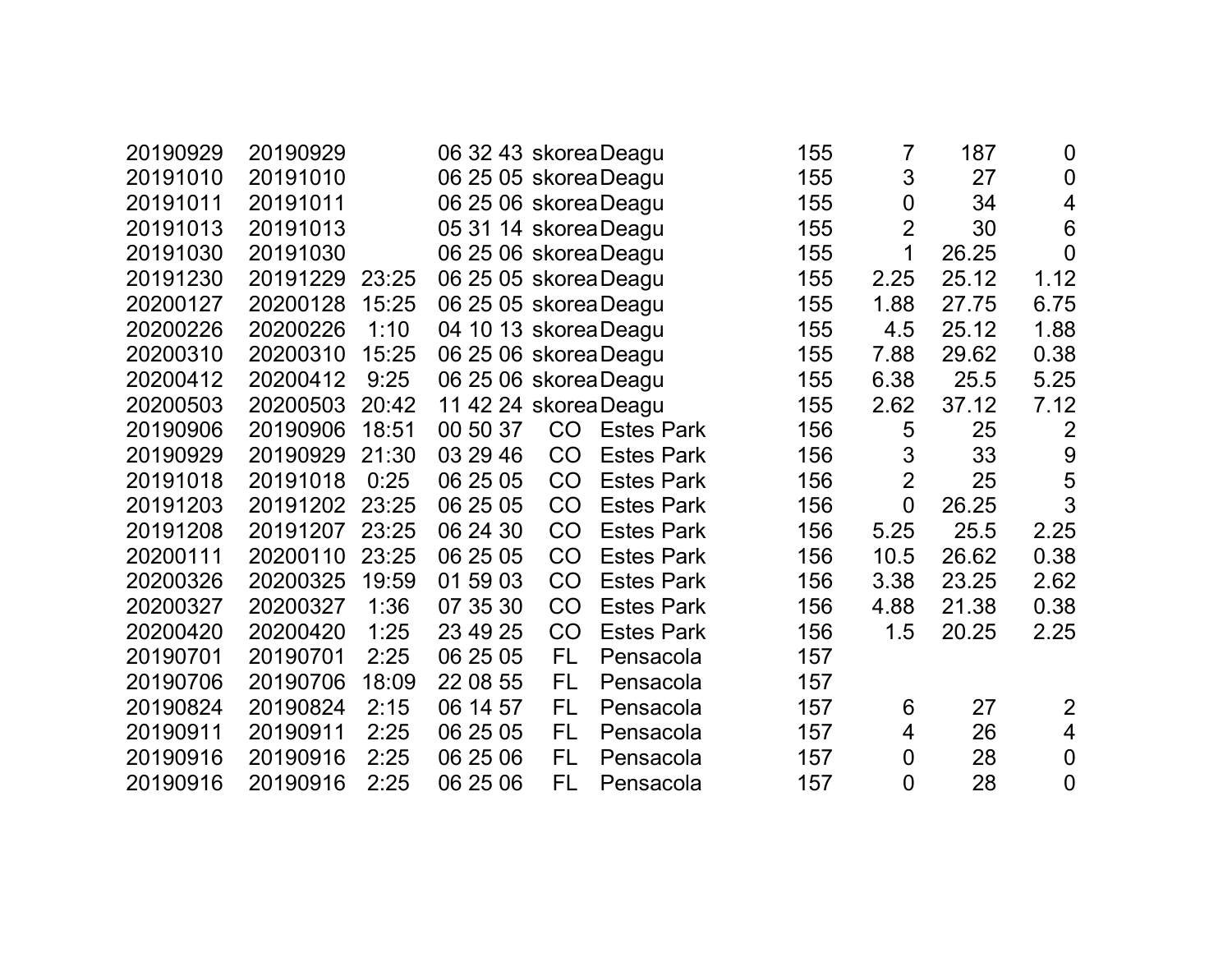| 20190929       | 20190929 | 2:25  | 06 25 06 | FL.       | Pensacola        | 157 | $\overline{2}$   | 27    | $\mathbf 1$      |
|----------------|----------|-------|----------|-----------|------------------|-----|------------------|-------|------------------|
| 20190929       | 20190929 | 2:59  | 06 59 29 | FL        | Pensacola        | 157 | $\overline{1}$   | 28    | 6                |
| 20191016       | 20191016 | 16:31 | 20 30 47 | FL.       | Pensacola        | 157 | $\boldsymbol{0}$ | 51    | 12               |
| 20191103       | 20191103 | 11:49 | 16 48 32 | FL        | Pensacola        | 157 |                  |       |                  |
| 20191107       | 20191106 | 22:20 | 02 19 40 | FL        | Pensacola        | 157 |                  | 32.25 | 27               |
| 20191110       | 20191110 | 2:25  | 06 25 10 | FL        | Pensacola        | 157 |                  | 39.38 | 0.38             |
| 20191125       | 20191124 | 2:25  | 06 25 06 | FL.       | Pensacola        | 157 | 2.62             | 30    | 2.25             |
| 20190913       | 20190913 | 5:25  | 10 25 07 | <b>TX</b> | <b>Helotes</b>   | 158 |                  | 28    | $\boldsymbol{0}$ |
| 20191001       | 20191001 | 5:06  | 10 05 44 | <b>TX</b> | <b>Helotes</b>   | 158 | 4                | 27    | 1                |
| 20191001       | 20191001 | 16:44 | 21 44 11 | TX        | <b>Helotes</b>   | 158 | $6\phantom{1}$   | 27    | 8                |
| 20191110       | 20191109 | 20:37 | 02 36 32 | TX        | <b>Helotes</b>   | 158 | 5.25             | 36    | 5.25             |
| 20191115       | 20191114 | 21:29 | 03 28 42 | TX        | <b>Helotes</b>   | 158 | 7.5              | 39    | 6.75             |
| 20191224       | 20191223 | 19:08 | 01 08 20 | TX        | <b>Helotes</b>   | 158 |                  | 64.5  | 5.25             |
| 20200417       | 20200417 | 18:45 | 23 45 19 | TX        | <b>Helotes</b>   | 158 |                  | 25.12 | 6.38             |
| 20191230       | 20191229 | 22:50 | 04 50 25 | AZ        | <b>Phoenix</b>   | 159 |                  | 38.25 | 16.88            |
| 20200418       | 20200418 | 12:26 | 20 25 51 | <b>NV</b> | <b>Stateline</b> | 160 |                  | 28.5  | 3.75             |
| 20200419       | 20200419 | 2:27  | 10 26 47 | <b>NV</b> | <b>Stateline</b> | 160 | 1.5              | 37.12 | 5.62             |
| 20200422       | 20200422 | 2:23  | 10 23 21 | <b>NV</b> | <b>Stateline</b> | 160 | 5.62             | 30.38 | 1.88             |
| 1              | 19700908 | 16:45 |          | IN        | <b>Vincennes</b> |     |                  |       |                  |
| $\overline{2}$ | 19700922 | 12:30 |          | IN        | <b>Vincennes</b> |     |                  |       |                  |
| 3              | 19701002 | 21:55 |          | IN        | <b>Vincennes</b> |     |                  |       |                  |
| 4              | 19731101 | 9:47  |          | IN        | Mt. Vernon       |     |                  |       |                  |
| 5              | 19740524 | 2:42  |          | IN        | Mt. Vernon       |     |                  |       |                  |
| 6              | 19740815 | 0:19  |          | IN        | Mt. Vernon       |     |                  |       |                  |
| 7              | 19740903 | 21:35 |          | IN        | Mt. Vernon       |     |                  |       |                  |
| 8              | 19760326 | 8:45  |          | IN        | Mt. Vernon       |     |                  |       |                  |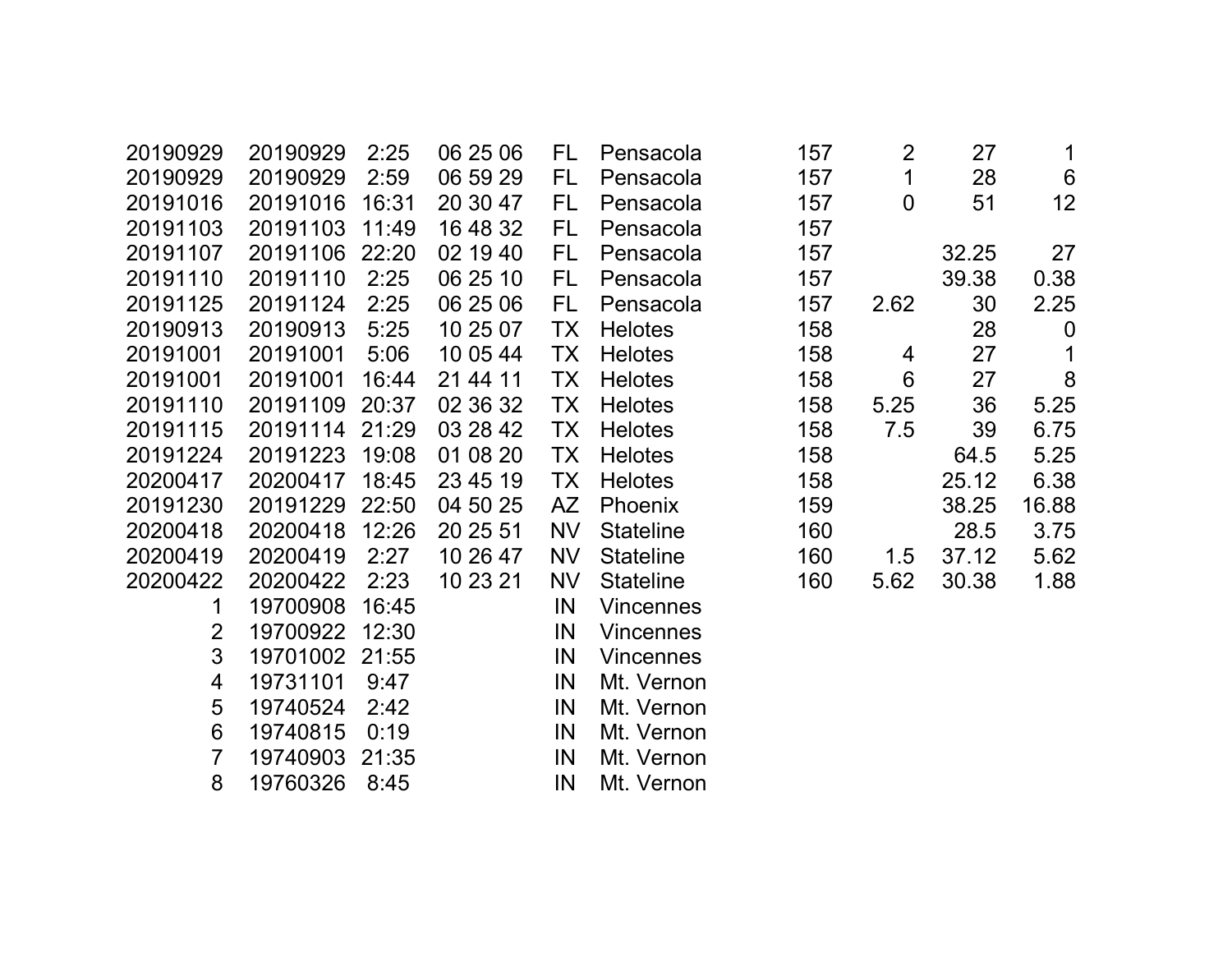| 9               | 19770710       | 1:04  |         | IN | Mt. Vernon |  |
|-----------------|----------------|-------|---------|----|------------|--|
| 10              | 19770712       | 1:48  |         | IN | Mt. Vernon |  |
| 11              | 19770712       | 4:35  |         | IN | Mt. Vernon |  |
| 12 <sub>2</sub> | 19770715       | 22:06 |         | IN | Mt. Vernon |  |
| 13              | 19770726       | 2:20  |         | IN | Mt. Vernon |  |
| 14              | 19770801       | 22:11 |         | IN | Mt. Vernon |  |
| $15\,$          | 19770815       | 22:14 |         | IN | Mt. Vernon |  |
| 16              | 19830627       | 2:22  |         | IN | Mt. Vernon |  |
| 17              | 19830705       | 0:15  |         | IN | Mt. Vernon |  |
| 18              | 19840212 22:51 |       |         | IN | Mt. Vernon |  |
| 19              | 19840723       | 4:19  |         | IN | Mt. Vernon |  |
| 20              | 19890530       | 22:39 |         | IN | Mt. Vernon |  |
| 21              | 19890530 23:14 |       |         | IN | Mt. Vernon |  |
| 22              | 19891215       | 18:03 |         | IN | Mt. Vernon |  |
| 23              | 19891217       | 9:14  |         | IN | Mt. Vernon |  |
| 24              | 19891222 22:49 |       |         | IN | Mt. Vernon |  |
| 25              | 19900410       | 18:11 |         | IN | Mt. Vernon |  |
| 26              | 19900913       | 3:34  |         | IN | Mt. Vernon |  |
| 27              | 20140606       | 19:25 | cma     | IN | Mt. Vernon |  |
| 29              | 20150410       | 19:59 |         | IN | Mt. Vernon |  |
| 28              | 20150413       | 15:23 |         | IN | Mt. Vernon |  |
| 30              | 20150715       | 15:46 | pwrpole | IN | Mt. Vernon |  |
| 31              | 20160320 21:30 |       |         | IN | Mt. Vernon |  |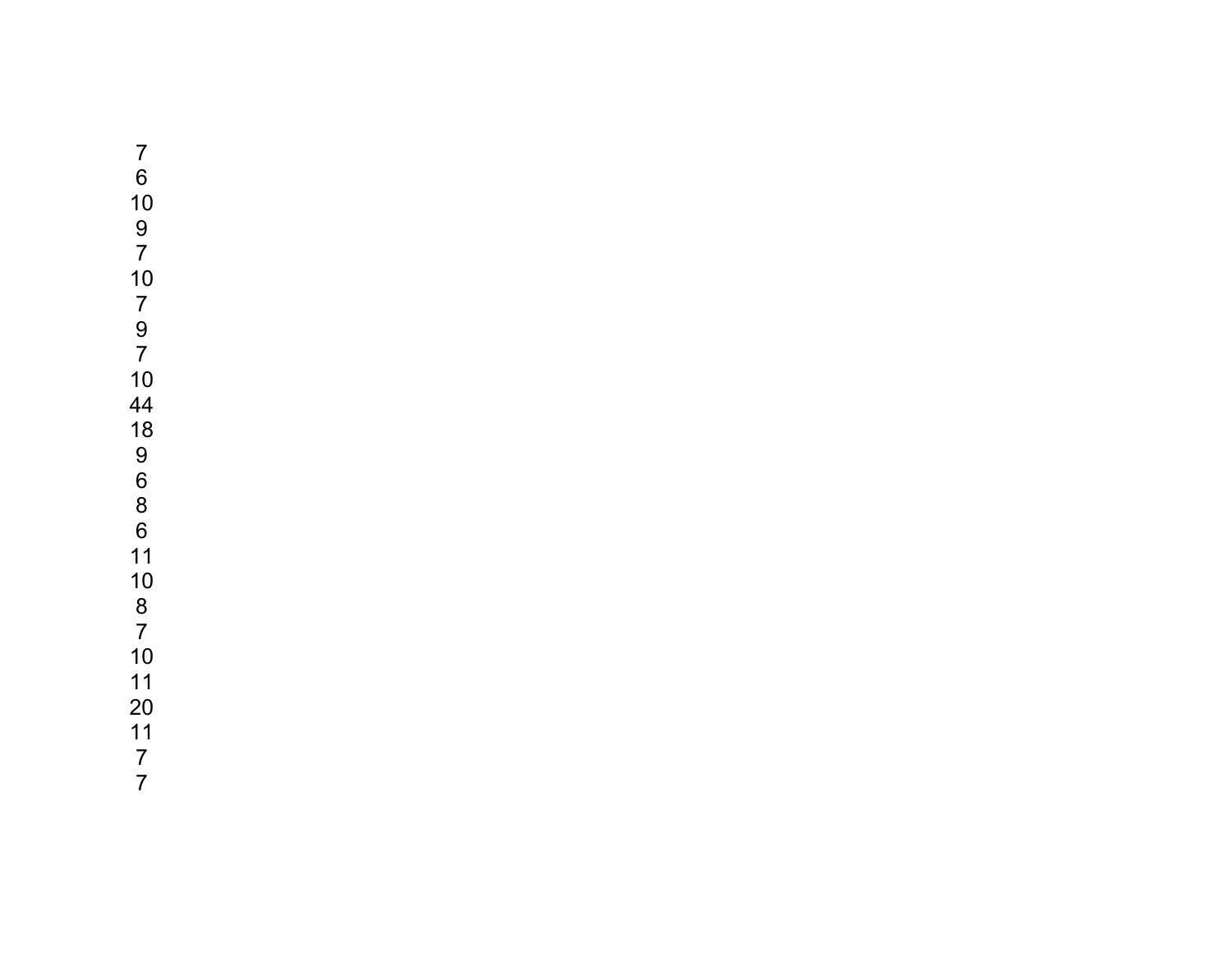| $\overline{7}$                 |
|--------------------------------|
| 1                              |
|                                |
|                                |
|                                |
| $73s$<br>$788$<br>$87$<br>$11$ |
|                                |
|                                |
| 10767760                       |
|                                |
|                                |
|                                |
| 10<br>6<br>10                  |
|                                |
| 10                             |
| 677711                         |
|                                |
|                                |
|                                |
|                                |
|                                |
| 8<br>9<br>21<br>10             |
|                                |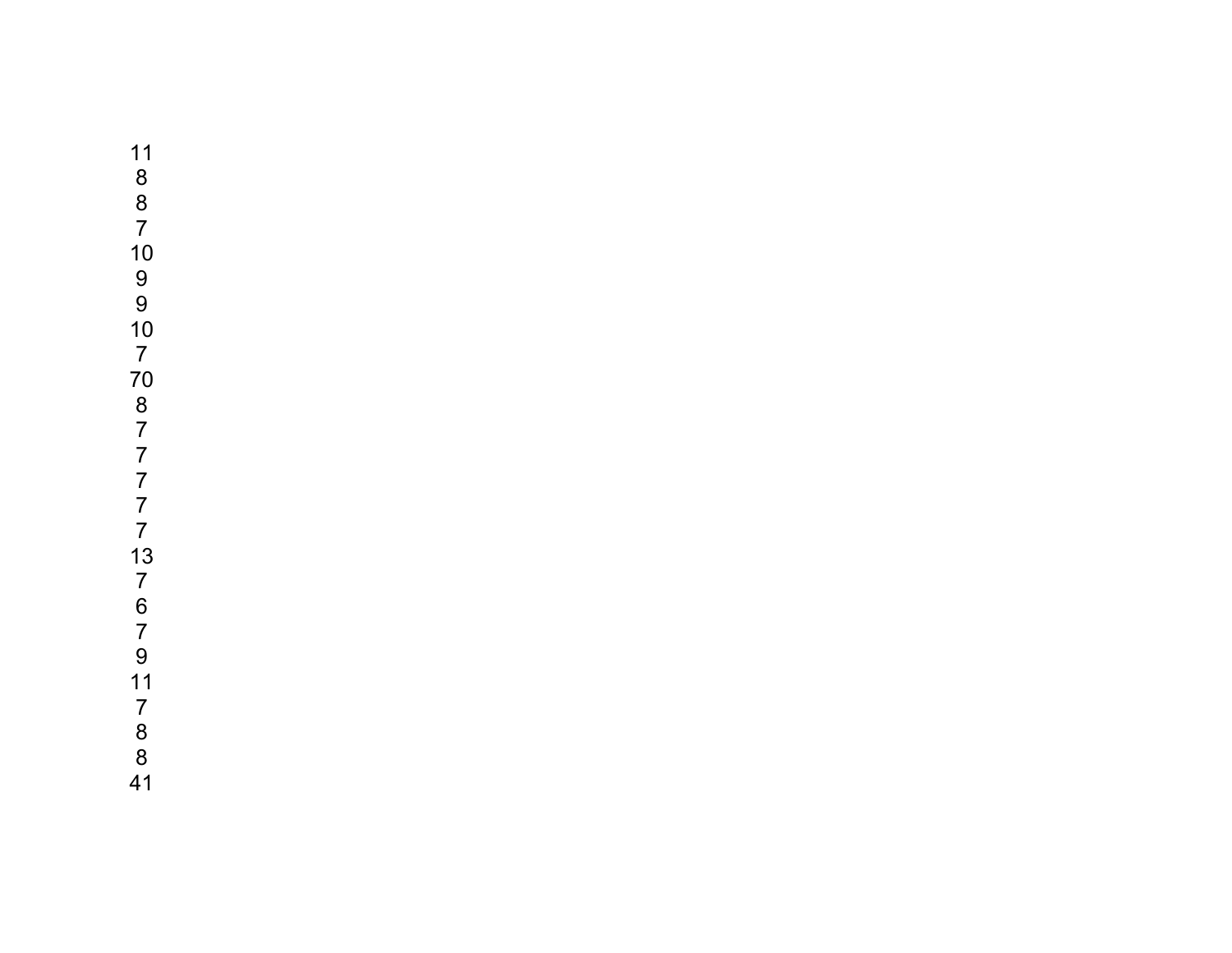| $\overline{7}$                   |  |
|----------------------------------|--|
| 12                               |  |
| 9                                |  |
| 6                                |  |
| 9                                |  |
|                                  |  |
|                                  |  |
| 6<br>3<br>7                      |  |
| 6m11s                            |  |
|                                  |  |
| 9<br>7                           |  |
|                                  |  |
| $\frac{8}{7}$                    |  |
| $\overline{7}$                   |  |
| 17                               |  |
| $\overline{7}$                   |  |
|                                  |  |
| 9<br>7                           |  |
| 8                                |  |
| 20                               |  |
| 8                                |  |
| 6                                |  |
| 5h17m                            |  |
|                                  |  |
| $\overline{7}$<br>$\overline{7}$ |  |
|                                  |  |
| 9                                |  |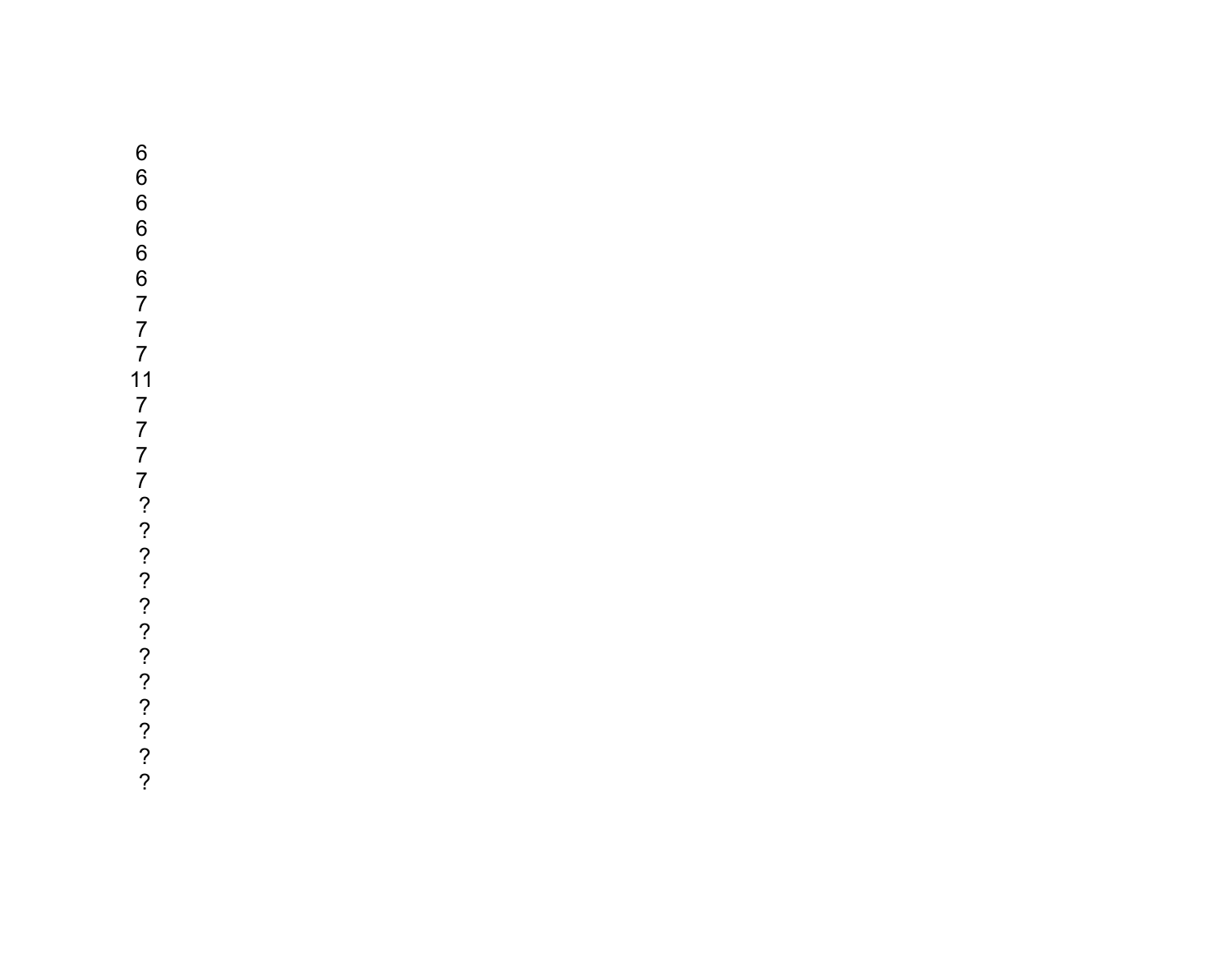$? ? ? ? ? ? ? ? ? ? ? ? ? ? ? ? ? ? ? 9 10 7 7 7 7$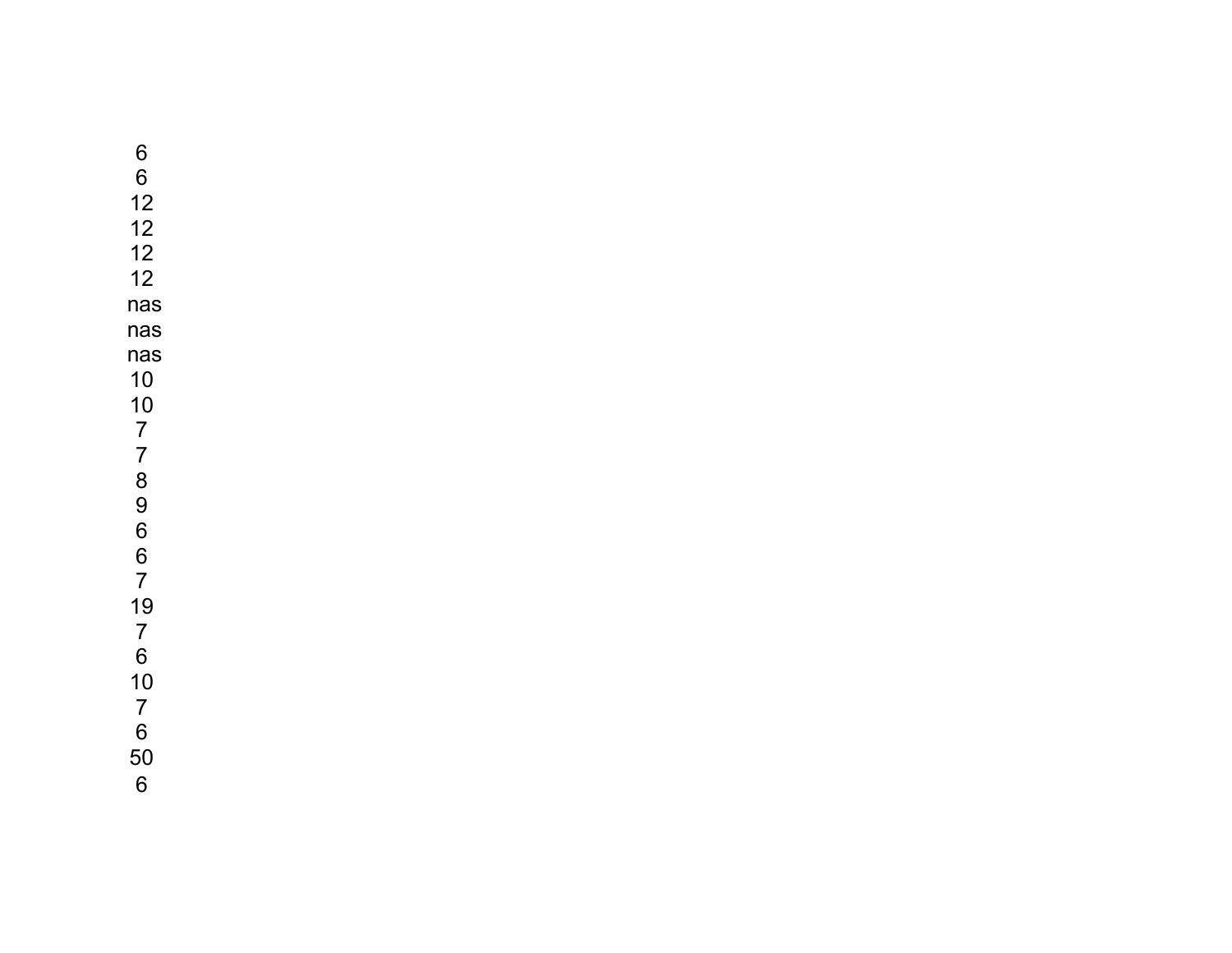| 6                |
|------------------|
| 7 <sub>m8s</sub> |
| $\overline{7}$   |
| 38               |
| 38               |
| 38               |
| 38               |
|                  |
| 38<br>7<br>7     |
|                  |
| $\frac{7}{7}$    |
| 15               |
| 14               |
| 9m13s            |
| 9                |
| 9                |
| 9                |
| nas              |
| $\overline{7}$   |
| 10               |
| $\overline{7}$   |
| 10               |
| 39               |
| 22               |
| 18               |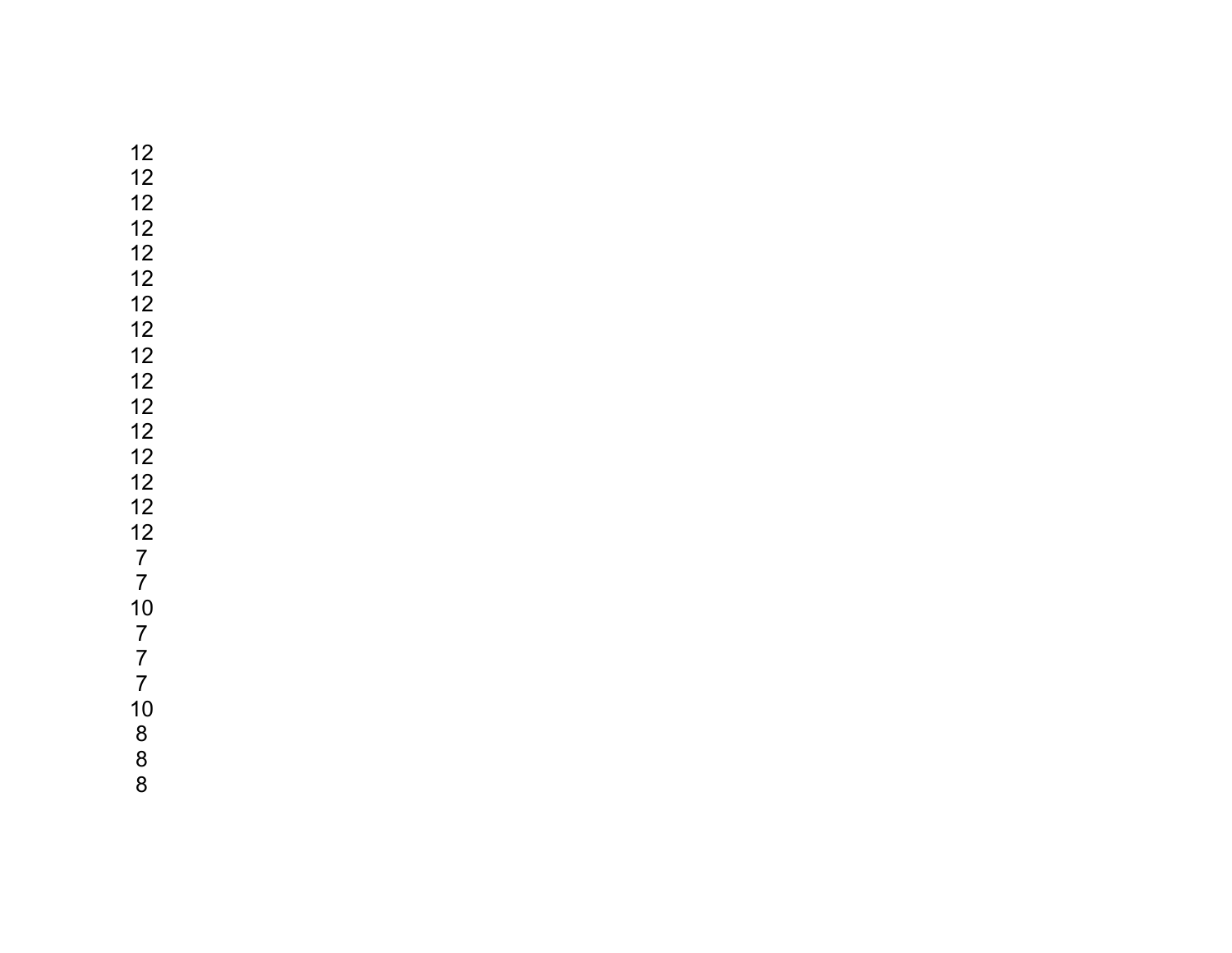9 60 9 61